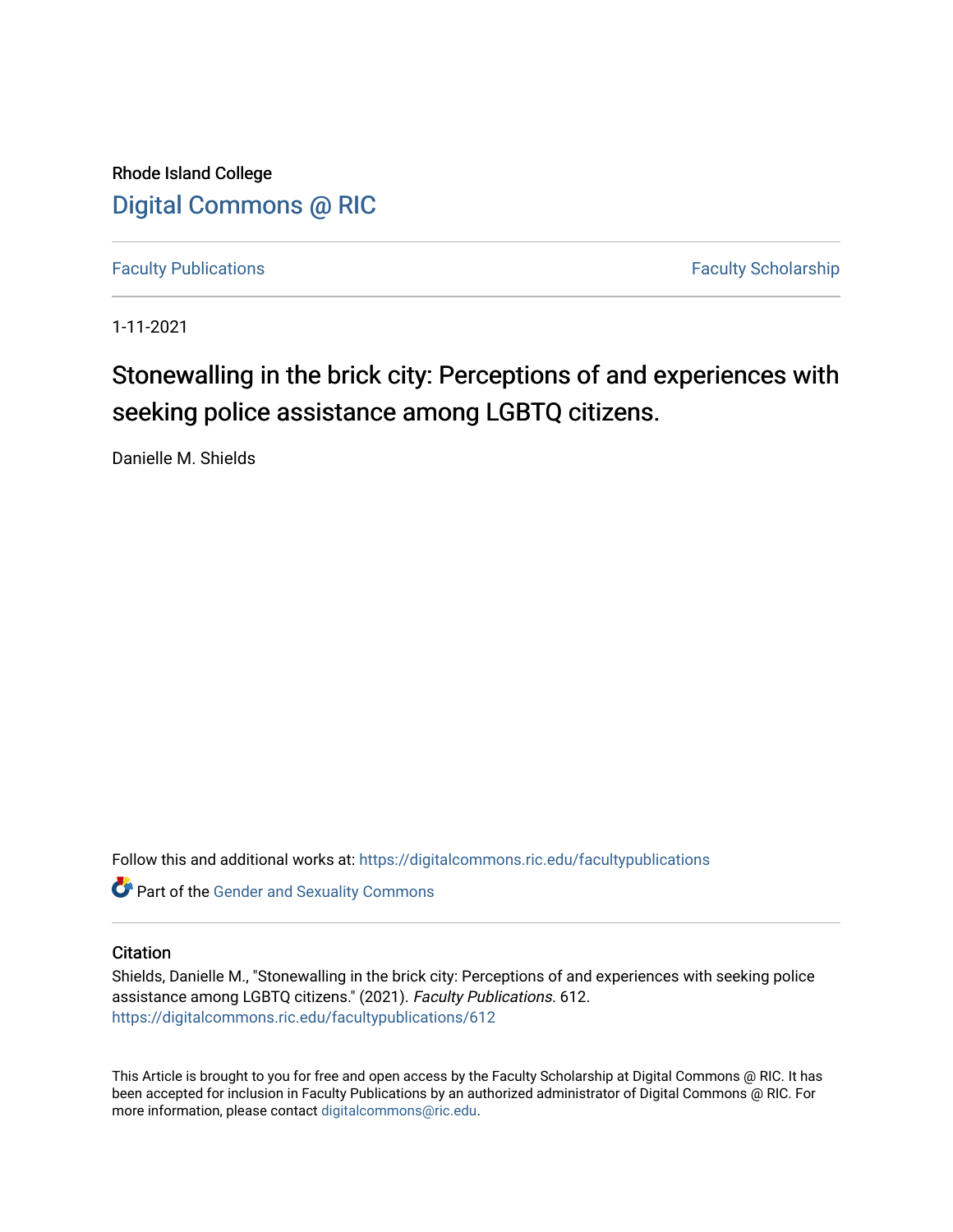



## *Article* **Stonewalling in the Brick City: Perceptions of and Experiences with Seeking Police Assistance among LGBTQ Citizens**

**Danielle M. Shields**

School of Criminal Justice, Rutgers University-Newark, Newark, NJ 07102, USA; Danielle.Shields@rutgers.edu

**Abstract:** Extant research has documented police interactions between racial and ethnic minority populations, including negative perceptions of and experiences with the police; police corruption and misconduct; and the deleterious effects of negative relationships with the police, such as reduced legitimacy and mistrust. Comparatively, exchanges between lesbian, gay, bisexual, trans, and queer (LGBTQ) populations and the police have received limited attention. This is despite work suggesting that LGBTQ citizens face an elevated risk of victimization, and a possible reticence in reporting their victimization, resulting from negative perceptions of police, fear of mistreatment, or even experiences of harassment and abuse by police. To extend the research in this area, I analyze 12 focus groups with LGBTQ participants  $(N = 98)$  in an urban setting to examine the circumstances in which LGBTQ people would seek assistance from the police, when they would avoid doing so, and their justifications for avoiding or contacting the police. I also considered intersectionality in shaping police–citizen interactions between sexual and/or gender minority citizens of color, as the sample was almost exclusively LGBTQ persons of color. I conclude by discussing implications for policing practices and policies.

**Keywords:** sexuality; gender identity; gender; race/ethnicity; police practice; police policy; focus groups

## **1. Introduction**

Over the past several decades, the relative status of LGBTQ people in the United States has undergone a significant evolution with a gradual and consistent movement towards increased equality and expanded integration into mainstream society [\(McCarthy](#page-25-0) [2019\)](#page-25-0). Though progress has been achieved, LGBTQ identities have been largely overlooked in the field of criminology [\(Buist and Stone](#page-23-0) [2014\)](#page-23-0). Outside of studies on anti-LGBTQ bias crimes, LGBTQ intimate partner violence (IPV), and the bullying of LGBTQ students in school settings, significant gaps persist concerning sexual orientation and gender identity [SOGI] minorities in criminological contexts [\(Woods](#page-27-0) [2014\)](#page-27-0). Though scholars have begun to bridge this gap [\(Panfil and Miller](#page-26-0) [2014\)](#page-26-0), the relevance of sexual orientation and/or gender identity has not yet permeated the criminal justice system via consistent, culturally competent, and inclusive training, policies, and day-to-day operations [\(Israel et al.](#page-24-0) [2016\)](#page-24-0).

The approach taken by the criminal justice system in relationship to SOGI minorities is problematic for several reasons. First, LGBTQ citizens represent a significant proportion of the United States' population. More conservative estimates have indicated about 5.8 million LGBTQ people are in the U.S., comparable to the populations of states such as Wisconsin, Colorado, or Minnesota; others have suggested upwards of 25 million U.S. LGBTQ people, a figure comparable to the size of Florida or New York [\(Deschamps and Singer](#page-23-1) [2017;](#page-23-1) [United States Census Bureau](#page-27-1) [2019\)](#page-27-1). Second, LGBTQ people are also more likely to identify as racial and ethnic minorities relative to their heterosexual counterparts [\(Deschamps](#page-23-1) [and Singer](#page-23-1) [2017\)](#page-23-1). These sociodemographic patterns are cause for concern because of the already well-documented disparate treatment of people of color in the criminal justice system [\(Tonry](#page-27-2) [2010\)](#page-27-2), which may be compounded by status as a SOGI minority [\(Mogul et al.](#page-25-1)



**Citation:** Shields, Danielle M. 2021. Stonewalling in the Brick City: Perceptions of and Experiences with Seeking Police Assistance among LGBTQ Citizens. *Social Sciences* 10: 16. [https://doi.org/10.3390/](https://doi.org/10.3390/socsci10010016) [socsci10010016](https://doi.org/10.3390/socsci10010016)

Received: 4 December 2020 Accepted: 4 January 2021 Published: 11 January 2021

**Publisher's Note:** MDPI stays neutral with regard to jurisdictional claims in published maps and institutional affiliations.



**Copyright:** © 2021 by the author. Licensee MDPI, Basel, Switzerland. This article is an open access article distributed under the terms and conditions of the Creative Commons Attribution (CC BY) license [\(https://](https://creativecommons.org/licenses/by/4.0/) [creativecommons.org/licenses/by/](https://creativecommons.org/licenses/by/4.0/)  $4.0/$ ).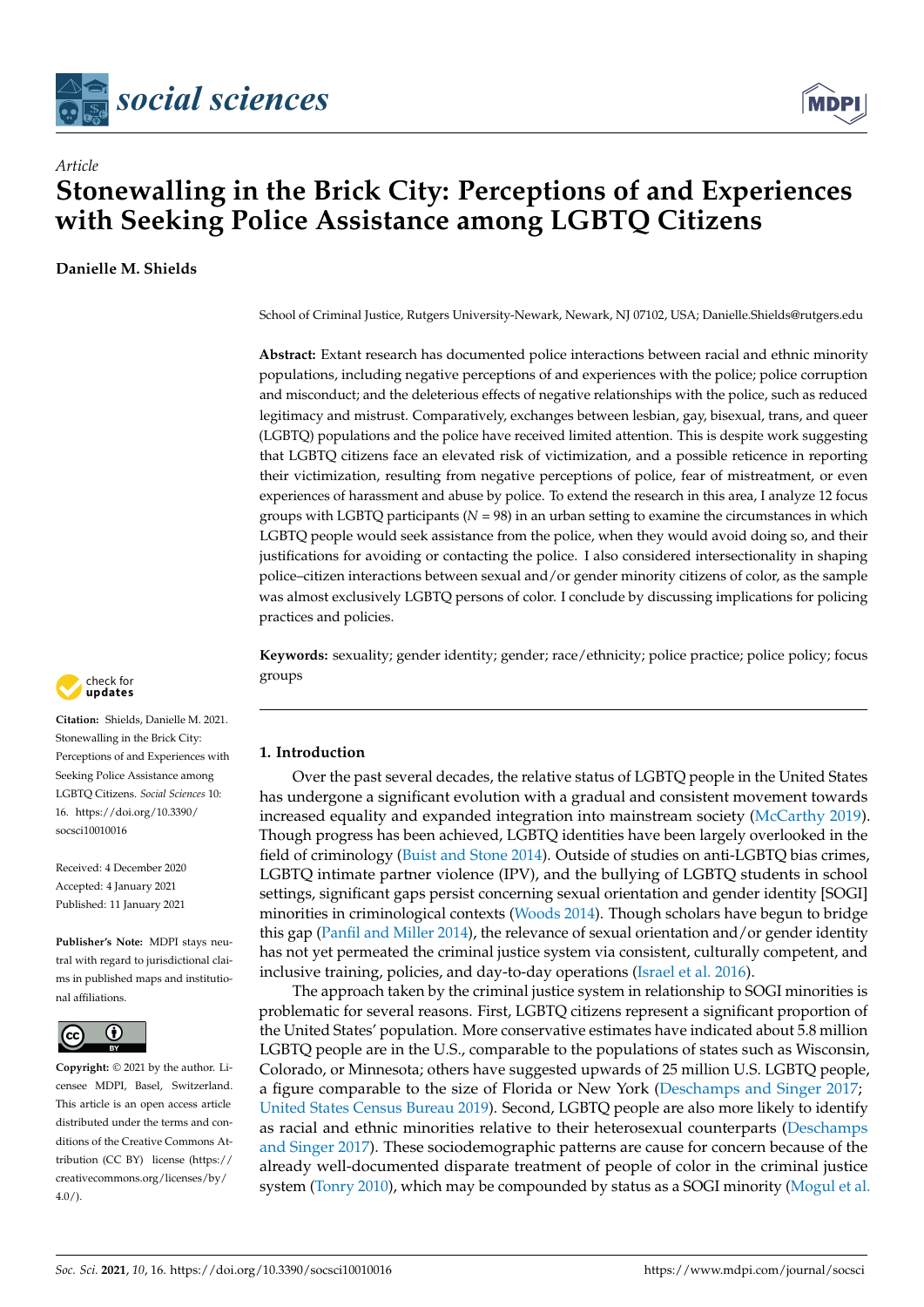[2011\)](#page-25-1). Third, LGBTQ people are overrepresented throughout the criminal justice system [\(Meyer et al.](#page-25-2) [2017\)](#page-25-2). As a result, SOGI minorities have increased odds of contact with law enforcement personnel who likely lack appropriate training to sensitively interact with them. Thus, culturally competent approaches are essential to produce increased trust and improved victimization reporting among LGBTQ communities.

Law enforcement is the most visible part of the American criminal justice system and is the first point of contact for those in need of assistance. As part of their professional and ethical obligations to the communities they serve, it is incumbent upon police officers to equitably engage with LGBTQ citizens, including in situations such as anti-LGBTQ bias crimes or IPV. However, research has consistently shown that LGBTQ citizens have poor perceptions of the police [\(Dario et al.](#page-23-2) [2019;](#page-23-2) [Owen et al.](#page-26-1) [2018;](#page-26-1) [Nadal et al.](#page-26-2) [2015;](#page-26-2) [Satuluri and](#page-26-3) [Nadal](#page-26-3) [2018\)](#page-26-3), report personal experiences with police harassment and misconduct [\(Hodge](#page-24-1) [and Sexton](#page-24-1) [2018;](#page-24-1) [James et al.](#page-24-2) [2016;](#page-24-2) [NCVAP](#page-26-4) [2017a,](#page-26-4) [2017b;](#page-26-5) [Wolff and Cokely](#page-27-3) [2007\)](#page-27-3), and experience problematic police responses to IPV [\(Guadalupe-Diaz](#page-24-3) [2016;](#page-24-3) [Messinger](#page-25-3) [2017\)](#page-25-3) and anti-LGBTQ bias crimes [\(Berrill and Herek](#page-22-0) [1992;](#page-22-0) [Stotzer](#page-27-4) [2014a\)](#page-27-4). In addition, research demonstrates a pattern of adverse police treatment of transgender people [\(Grant et al.](#page-24-4) [2011;](#page-24-4) [Guadalupe-Diaz](#page-24-3) [2016;](#page-24-3) [Miles-Johnson](#page-25-4) [2020;](#page-25-4) [Miles-Johnson](#page-25-5) [2016;](#page-25-5) [Stotzer](#page-27-5) [2014b;](#page-27-5) [Woods](#page-27-6) [et al.](#page-27-6) [2013\)](#page-27-6) who also hold particularly pronounced negative views of the police [\(Dario](#page-23-2) [et al.](#page-23-2) [2019;](#page-23-2) [Owen et al.](#page-26-1) [2018;](#page-26-1) [Serpe and Nadal](#page-26-6) [2017\)](#page-26-6). Research also finds unsatisfactory police interactions with LGBTQ youth [\(Dwyer](#page-23-3) [2007;](#page-23-3) [Feinstein et al.](#page-24-5) [2001;](#page-24-5) [Holsinger and](#page-24-6) [Hodge](#page-24-6) [2016\)](#page-24-6) and disparate treatment of LGBTQ people of color [\(Amnesty International](#page-22-1) [USA](#page-22-1) [2005;](#page-22-1) [Center for American Progress](#page-23-4) [2016;](#page-23-4) [Gaynor and Bassett](#page-24-7) [2020;](#page-24-7) [James et al.](#page-24-2) [2016;](#page-24-2) [Woods et al.](#page-27-6) [2013\)](#page-27-6).

The findings of prior research are significant, as poor regard for the police and/or adverse prior experiences can undermine trust and cement an unwillingness to report victimization [\(Berrill and Herek](#page-22-0) [1992;](#page-22-0) [Guadalupe-Diaz](#page-24-3) [2016;](#page-24-3) [Xie et al.](#page-27-7) [2007\)](#page-27-7) that may be elevated among LGBTQ people [\(Miles-Johnson](#page-25-6) [2013b\)](#page-25-6). Furthermore, LGBTQ subpopulations such as gay men [\(Herek](#page-24-8) [2009\)](#page-24-8), trans people [\(Grant et al.](#page-24-4) [2011;](#page-24-4) [Stotzer](#page-27-4) [2014a\)](#page-27-4), and people of color [\(Dunbar](#page-23-5) [2006;](#page-23-5) [Kuehnle and Sullivan](#page-25-7) [2001;](#page-25-7) [Meyer](#page-25-8) [2010;](#page-25-8) [NCVAP](#page-26-4) [2017a,](#page-26-4) [2017b\)](#page-26-5) are especially vulnerable to victimization, and thus, are in particular need of supportive police interactions. Hence, there is an ongoing need to better understand the attitudes LGBTQ people hold towards the police and the nature of their contacts with police—particularly with respect to vulnerable sub-populations.

This study aims to make a timely contribution to the literature by investigating why LGBTQ citizens may be dissuaded from seeking police assistance. I rely on an intersectional framework to examine these nuances by utilizing focus groups with a sample comprised of multiply-marginalized groups from an urban, under-resourced, and crime-prone setting. I discuss my findings through participants' narratives of their perceptions, experiences, and reporting behaviors with police officers. I conclude with policy implications raised by the study and make recommendations for future research.

### *1.1. Victimization and Reporting Behaviors among LGBTQ Citizens*

Among the general population in the United States, it appears that a significant proportion of victims opt out of reporting crimes to the police. According to estimates constructed by the National Crime Victimization Survey (NCVS), the majority of crimes (58%) were unreported from 2006 to 2010, including half (52%) of all violent crimes [\(Langton et al.](#page-25-9) [2012\)](#page-25-9). Most commonly, people who did not disclose their victimization reported they handled the incident outside of the justice system and/or believed it was private in nature (34%) or felt their victimization was too minor to warrant police involvement (18%). They also doubted that the police would be capable of providing effective assistance (16%) or conveyed concerns related to the offender's punishment and their potential to enact revenge (13%) [\(Langton et al.](#page-25-9) [2012\)](#page-25-9). Extrapolating from this work, these concerns will likely also be present—and perhaps even more salient—among LGBTQ people based on various documented adverse interactions with the police [\(Amnesty International USA](#page-22-1) [2005;](#page-22-1) [Hodge](#page-24-1)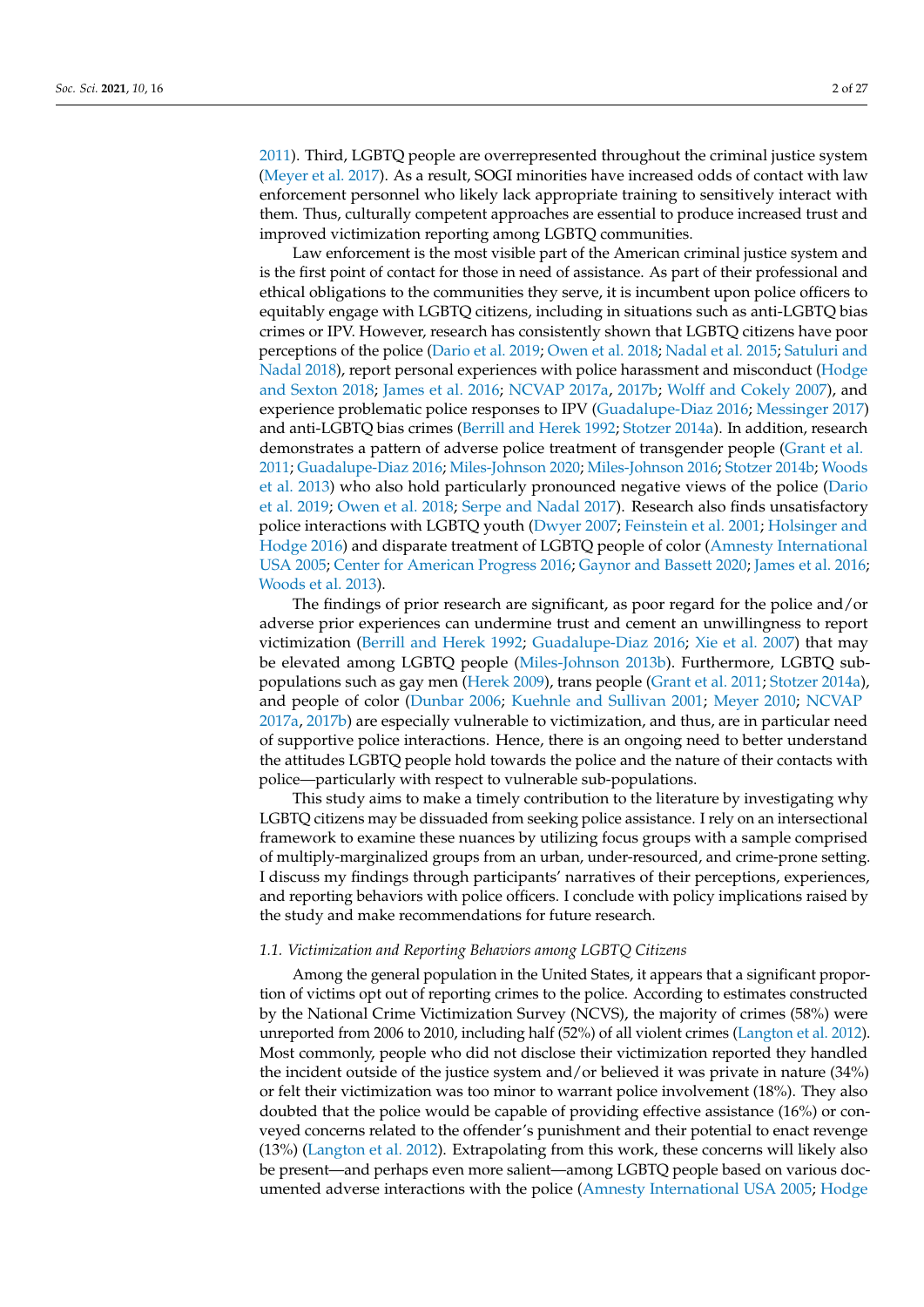[and Sexton](#page-24-1) [2018;](#page-24-1) [James et al.](#page-24-2) [2016;](#page-24-2) [Lambda Legal](#page-25-10) [2015;](#page-25-10) [Mallory et al.](#page-25-11) [2015;](#page-25-11) [Stotzer](#page-27-5) [2014b;](#page-27-5) [Wolff and Cokely](#page-27-3) [2007;](#page-27-3) [Woods et al.](#page-27-6) [2013\)](#page-27-6) that may prevent them from contacting police initially [\(Miles-Johnson](#page-25-6) [2013b\)](#page-25-6) or if victimized once more (e.g., [Xie et al.](#page-27-7) [2007\)](#page-27-7). Indeed, work conducted with LGBTQ people specifically has suggested unique reservations that shape their decision-making regarding crime reporting, such as feelings of fear, self-blame, and practical barriers to reporting [\(Briones-Robinson et al.](#page-23-6) [2016;](#page-23-6) [Peel](#page-26-7) [1999\)](#page-26-7). In a comparative analysis, [Miles-Johnson](#page-25-6) [\(2013b\)](#page-25-6) also found LGBTQ people were less likely to seek assistance from the police compared to their heterosexual counterparts and that the anticipation of homophobic treatment functioned as a significant deterrent in doing so.

The LGBTQ community experiences various forms of victimization that should, in theory, warrant police intervention, including general crimes, bias crimes, and IPV. Fundamentally, it appears SOGI minorities are victimized more frequently than heterosexual people [\(Katz-Wise and Hyde](#page-24-9) [2012\)](#page-24-9). Prior work has estimated that up to 55 percent of LGB people have experienced verbal, physical, or sexual victimization [\(Berrill](#page-22-2) [1993;](#page-22-2) [Berrill](#page-22-0) [and Herek](#page-22-0) [1992;](#page-22-0) [Herek](#page-24-8) [2009;](#page-24-8) [Huebner et al.](#page-24-10) [2004;](#page-24-10) [Herek et al.](#page-24-11) [2002\)](#page-24-11), while as many as 50 percent of transgender people have experienced physical or sexual victimization [\(James](#page-24-2) [et al.](#page-24-2) [2016;](#page-24-2) [Stotzer](#page-27-8) [2009\)](#page-27-8). Furthermore, official estimates indicate one-fifth to one-quarter of bias-related crimes are due to sexual orientation or gender identity; most of these offenses (73%) are violent in nature, including physical assaults and forcible rape [\(Federal Bureau of](#page-24-12) [Investigation](#page-24-12) [2018a;](#page-24-12) [Oudekerk](#page-26-8) [2019;](#page-26-8) [Masucci and Langton](#page-25-12) [2017\)](#page-25-12). Other work has estimated the majority (roughly 60 percent) of trans people have been violently victimized based solely on their SOGI status [\(Lombardi et al.](#page-25-13) [2001\)](#page-25-13) and are over two times more likely to be sexually attacked relative to lesbian women, gay men, and bisexual cisgender people [\(Langenderfer-Magruder et al.](#page-25-14) [2016b\)](#page-25-14). IPV is also prevalent in the LGBTQ community, resembling or even exceeding rates found among heterosexual couples [\(Courvant and](#page-23-7) [Cook-Daniels](#page-23-7) [1998;](#page-23-7) [Messinger](#page-25-3) [2017;](#page-25-3) [Turell](#page-27-9) [2000\)](#page-27-9), with LGB people of color, transgender people, and bisexual people at particular risk [\(Guadalupe-Diaz and Yglesias](#page-24-13) [2013;](#page-24-13) [James](#page-24-2) [et al.](#page-24-2) [2016;](#page-24-2) [Langenderfer-Magruder et al.](#page-25-15) [2016a;](#page-25-15) [NCVAP](#page-26-5) [2017b;](#page-26-5) Rollè [et al.](#page-26-9) [2018;](#page-26-9) [Turell et al.](#page-27-10) [2017;](#page-27-10) [Whitfield et al.](#page-27-11) [2018\)](#page-27-11).

Despite victimization trends among LGBTQ people, some work has indicated there may be gaps in their reporting behaviors [\(Miles-Johnson](#page-25-6) [2013b;](#page-25-6) [Peel](#page-26-7) [1999\)](#page-26-7). For instance, although victimization among SOGI minorities may be especially prominent (e.g., [Katz-](#page-24-9)[Wise and Hyde](#page-24-9) [2012\)](#page-24-9) it appears reporting rates may be lower among this population in relationship to bias-related victimizations [\(Herek et al.](#page-24-14) [1992,](#page-24-14) [2002;](#page-24-11) [Pezella et al.](#page-26-10) [2019;](#page-26-10) [Stotzer](#page-27-4) [2014a\)](#page-27-4) and IPV [\(Aulivola](#page-22-3) [2004;](#page-22-3) [Langenderfer-Magruder et al.](#page-25-15) [2016a;](#page-25-15) [Miles-Johnson](#page-25-4) [2020;](#page-25-4) [NCVAP](#page-26-5) [2017b\)](#page-26-5). Furthermore, the National Coalition of Anti-Violence Programs (NCVAP) recently estimated that the majority of anti-LGBTQ bias crimes (58%) and IPV incidents (59%) were unreported to police [\(NCVAP](#page-26-4) [2017a,](#page-26-4) [2017b\)](#page-26-5), despite a higher prevalence amongst LGBTQ people of color relative to their white counterparts. According to [Stotzer'](#page-27-5)s [\(2014b\)](#page-27-5) review, trans victims are especially hesitant to contact the police, with non-reporting rates ranging from 40% to as high as 90%. Overall, these patterns suggest significant gaps in reporting among LGBTQ citizens, closing an important mechanism for addressing LGBTQ victimization. To facilitate increased reporting rates, officers must be willing to respond to such victims in a culturally competent manner rather than with disdain, indifference, or various forms of misconduct (e.g., [Israel et al.](#page-24-0) [2016;](#page-24-0) [NCVAP](#page-26-4) [2017a,](#page-26-4) [2017b;](#page-26-5) [Wolff and](#page-27-3) [Cokely](#page-27-3) [2007\)](#page-27-3).

### *1.2. LGBTQ Communities and Perceptions of the Police*

Broadly speaking, LGBTQ communities appear to harbor distrust towards law enforcement [\(Hodge and Sexton](#page-24-1) [2018;](#page-24-1) [Herek et al.](#page-24-14) [1992;](#page-24-14) [Berrill](#page-22-2) [1993\)](#page-22-2) that outpaces that of heterosexual [\(Owen et al.](#page-26-1) [2018;](#page-26-1) [Satuluri and Nadal](#page-26-3) [2018\)](#page-26-3) and cisgender $^1$  [\(Serpe and Nadal](#page-26-6)

According to the Human Rights Campaign (20[1](#page-26-6)4), the term cisgender refers to "people whose gender identity or expression aligns with those typically associated with the sex assigned to them at birth" (p. 16).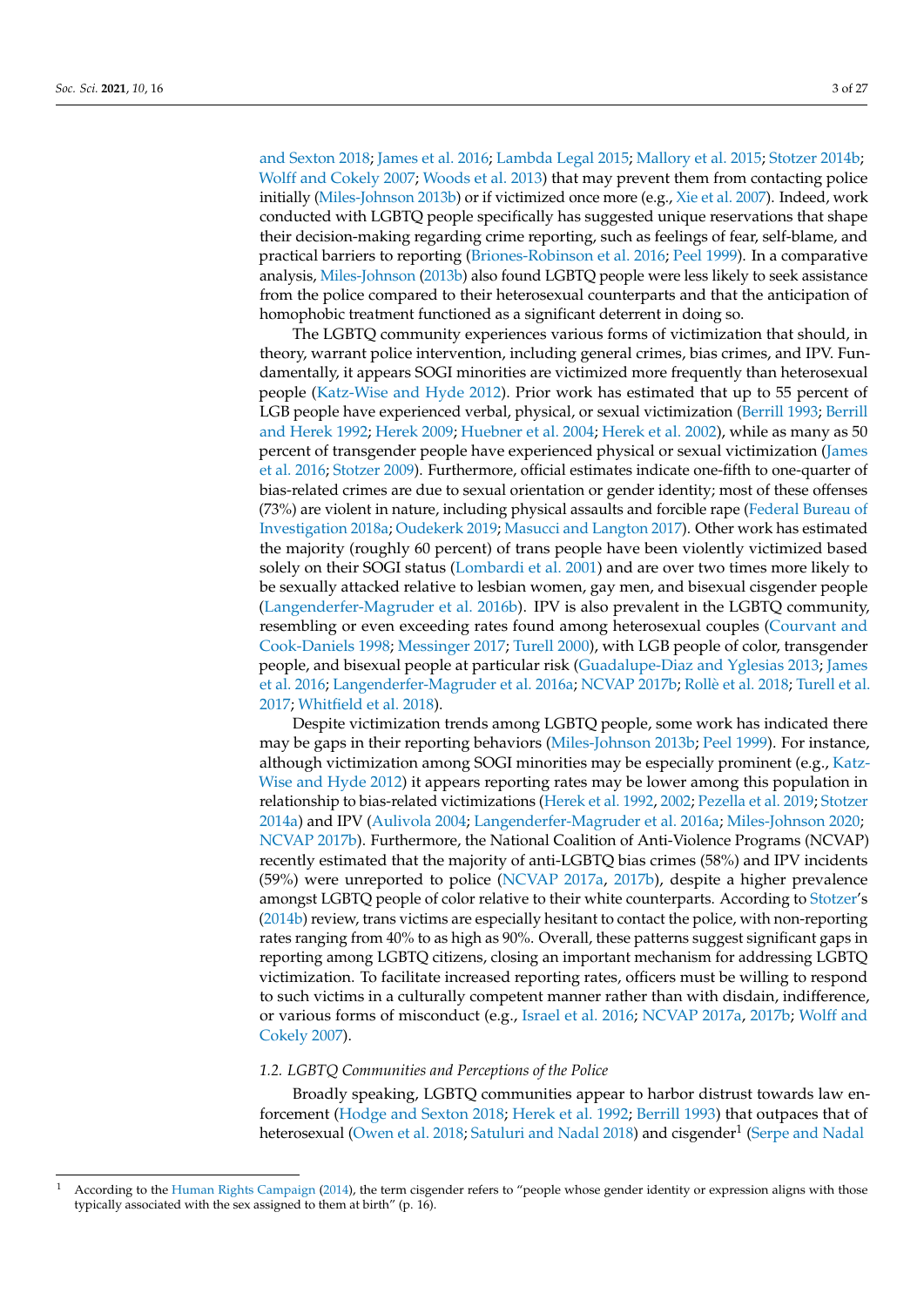[2017\)](#page-26-6) people. In one analysis, LGBTQ participants were less likely to view the police as friendly, impartial, and non-discriminatory than heterosexual people [\(Satuluri and Nadal](#page-26-3) [2018\)](#page-26-3). [Dario et al.](#page-23-2) [\(2019\)](#page-23-2) found that LGBTQ participants were more likely than heterosexual participants to report unfavorable perceptions of police legitimacy. Similarly, [Owen et al.](#page-26-1) [\(2018\)](#page-26-1) reported that LGBTQ people more frequently felt police treated their community unfairly and were less satisfied with police efficiency and services than their heterosexual counterparts. In both studies, trans participants reported particularly low regard for the police compared to cisgender people (see also [Miles-Johnson](#page-25-16) [2013a;](#page-25-16) [Serpe and Nadal](#page-26-6) [2017\)](#page-26-6). Prior work also suggests LGBTQ citizens are concerned their complaints may not receive serious attention from officers [\(Bernstein and Kostelac](#page-22-4) [2002;](#page-22-4) [Guadalupe-Diaz and Jasinski](#page-24-16) [2017;](#page-24-16) [Herek et al.](#page-24-11) [2002;](#page-24-11) [Kuehnle and Sullivan](#page-25-7) [2001\)](#page-25-7) or will not be recorded at all [\(Wolff and](#page-27-3) [Cokely](#page-27-3) [2007\)](#page-27-3).

Research has also gauged anti-LGBTQ attitudes and behaviors among law enforcement by directly surveying and interviewing police officers (e.g., [Bernstein and Swartwout](#page-22-5) [2012;](#page-22-5) [Colvin](#page-23-8) [2012,](#page-23-8) [2009a,](#page-23-9) [2009b;](#page-23-10) [Lyons et al.](#page-25-17) [2008;](#page-25-17) [Lyons et al.](#page-25-18) [2005;](#page-25-18) [Panter](#page-26-11) [2018\)](#page-26-11). It appears police officers are routinely exposed to culturally-entrenched homophobia, anti-gay stereotypes, and discriminatory behaviors endorsed and/or performed by their co-workers and superiors [\(Colvin](#page-23-9) [2009a,](#page-23-9) [2009b;](#page-23-10) [Lyons et al.](#page-25-17) [2008;](#page-25-17) [Miller et al.](#page-25-19) [2003\)](#page-25-19). [Mallory et al.](#page-25-20) [\(2013\)](#page-25-20) revealed anti-LGBTQ discrimination within police departments is ubiquitous, producing reduced opportunities for promotion, potential dismissal, and verbal, physical, and/or sexual harassment enacted by fellow officers. Among a sample of heterosexual officers, one-third agreed gay men "are disgusting" [\(Lyons et al.](#page-25-18) [2005,](#page-25-18) p. 9). Similarly, in a survey of police chiefs, half (49%) disclosed discomfort at the prospect of a gay male co-worker [\(Lyons et al.](#page-25-17) [2008\)](#page-25-17). [Bernstein and Kostelac](#page-22-4) [\(2002\)](#page-22-4) also found evidence of anti-LGBTQ sentiments among police officers, as roughly half of heterosexual officers believed LGBTQ citizens received differential treatment and that LGBTQ-related incidents were treated less seriously. These patterns have likely lingered due to the "masculinized" nature of policing [\(Collins and Rocco](#page-23-11) [2018,](#page-23-11) p. 1) and cultural prescriptions that officers should embrace these stereotypes [\(Colvin](#page-23-12) [2014\)](#page-23-12). [Panter](#page-26-11) [\(2018\)](#page-26-11) asserted that policing culture prizes a traditional gender binary, wherein masculinity is a measuring rod for perceived success as a police officer; as a result, transgender and gender nonconforming police officers may be especially impacted by these aspects of policing and face transphobic treatment. The impact of policing culture is an important consideration, as it may have ramifications for how officers may behave during interactions with citizens [\(Ingram et al.](#page-24-17) [2018\)](#page-24-17).

## *1.3. The LGBTQ Community and Experiences with the Police*

Reporting behavior is inextricably bound, not just with perceptions of the police, but police officers' actual behaviors. For instance, negative regard for the police may stem from prior adverse interactions [\(Herek et al.](#page-24-11) [2002;](#page-24-11) [Moran and Sharpe](#page-25-21) [2004;](#page-25-21) [Serpe](#page-26-6) [and Nadal](#page-26-6) [2017;](#page-26-6) [Stotzer](#page-27-4) [2014a;](#page-27-4) [Wolff and Cokely](#page-27-3) [2007\)](#page-27-3). The dismal perceptions of police within LGBTQ communities appear to have merit, as available research suggests these communities are routinely exposed to police mistreatment. Studies have documented the exposure of LGBTQ citizens to discourtesy, indifference, hostility, homophobia and/or transphobia, and verbal, sexual, and/or physical harassment from officers, as well as other barriers to service such as the refusal to file a report [\(Lambda Legal](#page-25-10) [2015;](#page-25-10) [Mallory et al.](#page-25-11) [2015;](#page-25-11) [NCVAP](#page-26-4) [2017a,](#page-26-4) [2017b;](#page-26-5) [Wolff and Cokely](#page-27-3) [2007\)](#page-27-3). According to the NCVAP, during 2017, a significant portion of anti-LGBTQ bias or IPV victims described responding officers as "indifferent" (55%) or "hostile" (20%) [\(NCVAP](#page-26-12) [2018,](#page-26-12) p. 56). Additionally, [Wolff and](#page-27-3) [Cokely](#page-27-3) [\(2007\)](#page-27-3) found LGBT–police interactions were negative more often than not, with one in four of these interactions involving police misconduct, including harassment, threats, and physical violence, while one-third of officers failed to document citizens' complaints. More recently, [Hodge and Sexton](#page-24-1) [\(2018\)](#page-24-1) generated similar findings, as roughly half of their sample (49%) reported harassment from officers.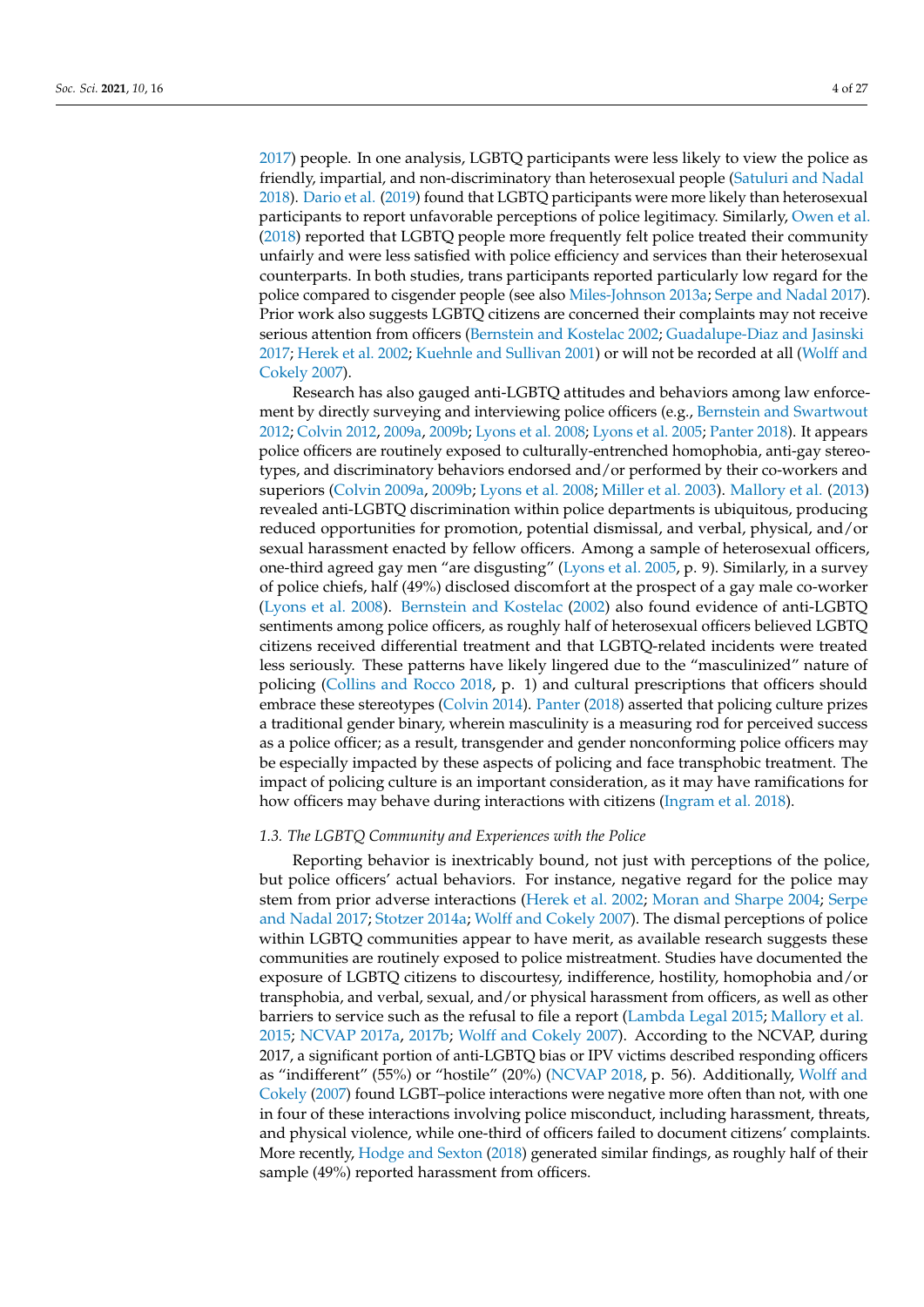Interactions between the trans community and the police appear to be particularly troubled [\(Hodge and Sexton](#page-24-1) [2018;](#page-24-1) [James et al.](#page-24-2) [2016;](#page-24-2) [Mallory et al.](#page-25-11) [2015\)](#page-25-11). [Stotzer'](#page-27-5)s [\(2014b\)](#page-27-5) review of research on trans people and their victimization by the police uncovered various forms of police misconduct, including biased treatment as well as verbal, physical, or sexual abuse. Furthermore, trans women who are simply navigating public spaces or performing targeted outreach work (e.g., distributing free condoms) regularly face the threat of arrest for solicitation—an action that illustrates "transwomen are routinely profiled" as sex workers by law enforcement [\(Amnesty International USA](#page-22-1) [2005;](#page-22-1) [Carpenter and Marshall](#page-23-13) [2017;](#page-23-13) [Center for Constitutional Rights](#page-23-14) [2012,](#page-23-14) pp. 12–13; [Panter](#page-26-11) [2018\)](#page-26-11), particularly if they are women of color [\(James et al.](#page-24-2) [2016\)](#page-24-2). Thus, it is unsurprising that trans victims of IPV may be less likely to seek assistance from the police based on poor prior experiences with officers [\(Guadalupe-Diaz](#page-24-3) [2016\)](#page-24-3). Unfortunately, it appears tensions with police officers dissuade trans women from seeking the assistance of law enforcement, even when it is needed most.

## *1.4. Intersectionality and Interactions between Police and LGBTQ Citizens*

A range of studies have indicated the troubled relationship between the LGBTQ community and the police may be particularly salient for SOGI people who are also racial and ethnic minorities [\(Dario et al.](#page-23-2) [2019;](#page-23-2) [Gaynor and Bassett](#page-24-7) [2020;](#page-24-7) [Graham](#page-24-18) [2014;](#page-24-18) [Grant](#page-24-4) [et al.](#page-24-4) [2011;](#page-24-4) [Guadalupe-Diaz and Yglesias](#page-24-13) [2013;](#page-24-13) [Hodge and Sexton](#page-24-1) [2018;](#page-24-1) [James et al.](#page-24-2) [2016;](#page-24-2) [Kuehnle and Sullivan](#page-25-7) [2001;](#page-25-7) [Lambda Legal](#page-25-10) [2015;](#page-25-10) [Mallory et al.](#page-25-11) [2015;](#page-25-11) [Nadal et al.](#page-26-2) [2015;](#page-26-2) [NCVAP](#page-26-4) [2017a,](#page-26-4) [2017b;](#page-26-5) [Owen et al.](#page-26-1) [2018;](#page-26-1) [Panfil](#page-26-13) [2018;](#page-26-13) [Serpe and Nadal](#page-26-6) [2017\)](#page-26-6). These challenges may translate into a further diminished likelihood of turning to the police when victimized. Fundamentally, an intersectional perspective argues that the combined impact of membership across *multiple* historically marginalized groups serves as an avenue to heighten, amplify, and multiply the social inequalities already separately experienced via individual identities [\(Crenshaw](#page-23-15) [1991a,](#page-23-15) [1991b\)](#page-23-16). Namely, statuses associated with being a SOGI minority of color are not phenomena that exist independently in a vacuum, as "all social relations are racialized" [\(Burgess-Proctor](#page-23-17) [2006,](#page-23-17) p. 83). Difficulties due to multiply marginalized identities exist throughout macro and micro social structures and processes, including the criminal justice system and its actors. Thus, intersectionality can serve as a bridge in understanding the attitudes, beliefs, and experiences of LGBTQ populations and their interactions with the criminal justice system generally and the police specifically.

## **2. Methods**

## *2.1. Study Purpose and Research Questions*

Using an intersectional lens, this study aims to better understand police–citizen interactions with LGBTQ citizens of color situated in an economically disadvantaged, urban setting through a qualitative analysis of focus groups. Specifically, I provide an in-depth examination of LGBTQ participants' accounts of when they choose to rely on law enforcement and, perhaps more importantly, when they do not. By analyzing participants' perceptions of law enforcement, I seek to understand why LGBTQ citizens may be reluctant to contact police to report victimization or seek assistance from the police. I also endeavor to expand the literature regarding intersectional analysis by exploring how membership in multiple marginalized identities impacts police–citizen interactions and how these interactions differ between trans women, lesbian women, and gay men of color. Finally, this research has important implications for policy and practice, as it seeks to improve the relationship between LGBTQ communities of color and law enforcement by providing recommendations for targeted training and efforts to increase officers' cultural competency. Thus, I address the following research questions:

- 1. What are the circumstances and contexts in which participants describe that they would or would not seek assistance from the police?
- 2. What are participants' articulated reasons and rationales for avoiding or interacting with the police?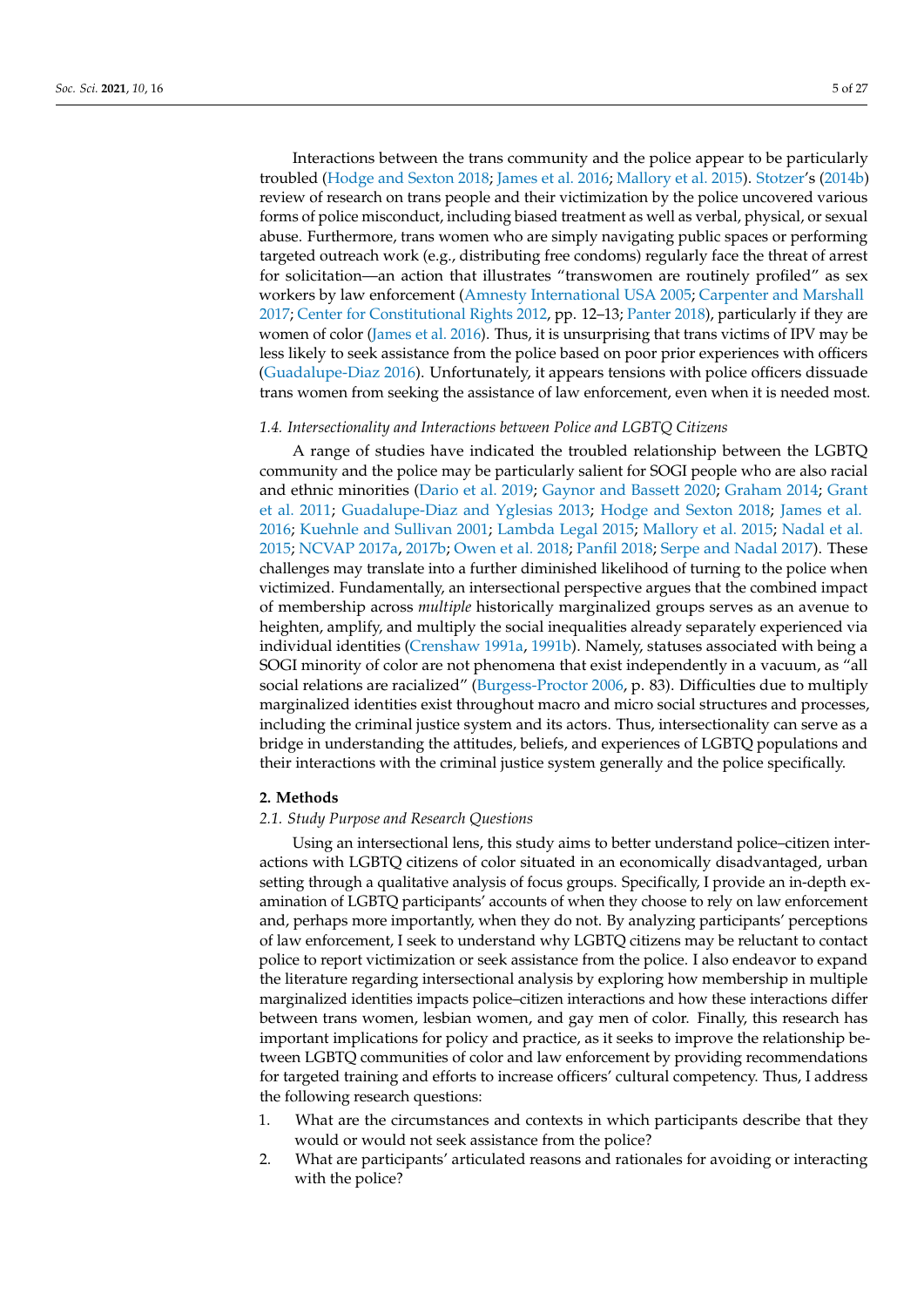## *2.2. Study Setting and Background*

This study was conducted in Newark, New Jersey. With a population of roughly 282,000, Newark is fairly economically deprived, with a household median income of only USD 35,000 and almost one-third (27%) of its citizens living below the poverty line [\(United States Census Bureau](#page-27-1) [2019\)](#page-27-1). The vast majority of the city's residents are African American (50%) or Hispanic (36%) [\(United States Census Bureau](#page-27-1) [2019\)](#page-27-1). Newark is also known for its concentration of crime. During 2018, for example, its violent crime rate was over seven times the national average [\(Federal Bureau of Investigation](#page-24-19) [2018b\)](#page-24-19). In terms of services oriented towards the LGBTQ community, Newark is also unique, as it is home to approximately 6 community-based organizations that specifically target and serve LGBTQ youth, adults, and people of color [\(Essex LGBT Reaching Adolescents in Need](#page-24-20) [2017\)](#page-24-20). Newark has also instituted and maintained an LGBTQ Advisory Commission that coordinates with Newark's mayor, Ras Baraka, who has supported other LGBTQ-related policies [\(Cagnassola](#page-23-18) [2020;](#page-23-18) [The Citizens Campaign](#page-27-12) [2019;](#page-27-12) [Rutgers School of Public Health](#page-26-14) [2019\)](#page-26-14). Given its population composition and characteristics, Newark is a particularly wellsuited setting to investigate experiences with and perceptions of the police among LGBTQ citizens of color.

To fully gauge possible contextual characteristics that may shape citizens' evaluations of the Newark Police Department (NPD), it is important to understand its basic structure as well as the controversies it has faced. The NPD is among the 50 largest police departments in the United States [\(Kershner](#page-24-21) [2020\)](#page-24-21) and is currently staffed by approximately 1100 sworn officers as of 2019 [\(Rahman](#page-26-15) [2019\)](#page-26-15). It is also an active department, as it annually responds to more than half a million calls [\(Newark Department of Public Safety](#page-26-16) [2018\)](#page-26-16). Relative to its population, Newark currently employs about 3.9 officers per 1000 residents [\(United States](#page-27-1) [Census Bureau](#page-27-1) [2019\)](#page-27-1), exceeding comparably sized cities that are served by 3.4 officers per 1000 citizens [\(Federal Bureau of Investigation](#page-24-22) [2020\)](#page-24-22). It should be noted that factors closely related to satisfaction with the police, such as response times [\(Larsen and Blair](#page-25-22) [2009\)](#page-25-22), may be significantly impacted by diminished staffing levels [\(McCabe and O'Connell](#page-25-23) [2017\)](#page-25-23) as well as local political trends [\(Levitt](#page-25-24) [2002;](#page-25-24) [Stucky](#page-27-13) [2005\)](#page-27-13). Thus, though satisfaction with the police is related to the performance and behaviors of individual officers (e.g., [Avdija](#page-22-6) [2010;](#page-22-6) [Braga et al.](#page-23-19) [2014;](#page-23-19) [Larsen and Blair](#page-25-22) [2009;](#page-25-22) [Lee et al.](#page-25-25) [2014\)](#page-25-25), because the economic resources available to police departments can significantly alter their day-to-day practices they may, by proxy, also impact citizens' regard for the police.

On this note, [Smith and Cooper](#page-27-14) [\(2020\)](#page-27-14) of the Vera Institute of Justice recently examined 72 large municipalities to determine staffing and budgetary trends. Their analysis revealed Newark's policing expenditures totaled roughly USD 208 million and comprised nearly one-third (29%) of its budget as of 2019, matching the study's mean budgetary allocations (29%). Notably, though its staffing for policing personnel was slightly lower than average (341 police employees per citizen vs. 358, respectively), Newark's spending rate per citizen for law enforcement services was nearly two times higher (USD 737 vs. USD 403). Based on the available data, it appears somewhat unclear if the NPD is appropriately funded and staffed, as such decision-making can be quite complex and there are a variety of methods to determine staffing needs [\(Wilson and Weiss](#page-27-15) [2014;](#page-27-15) [Wilson et al.](#page-27-16) [2010\)](#page-27-16). Others have argued that nationally, cities are generally inappropriately staffed with respect to law enforcement [\(Chalfin and McCrary](#page-23-20) [2016\)](#page-23-20). Recently, in concert with calls nationwide to reduce police-related spending and downsize departments [\(Levin](#page-25-26) [2020\)](#page-25-26), Newark has decided to redirect a small portion of its funding for law enforcement toward other city-wide services [\(Kieffer](#page-24-23) [2020\)](#page-24-23).

However, the NPD has served as a lightning rod for controversy due to its established history of alleged and verified departmental misconduct [\(Ross](#page-26-17) [2019\)](#page-26-17). In 2011, serious allegations waged against the NPD spurred an investigation by the Department of Justice (DOJ). Concluding its investigation in 2014, the DOJ's findings were a harsh indictment of the NPD, describing its actions as a model of "constitutional violations" [\(DOJ](#page-23-21) [2014,](#page-23-21) p. 1). It asserted officers had systematically engaged in a variety of unethical behaviors,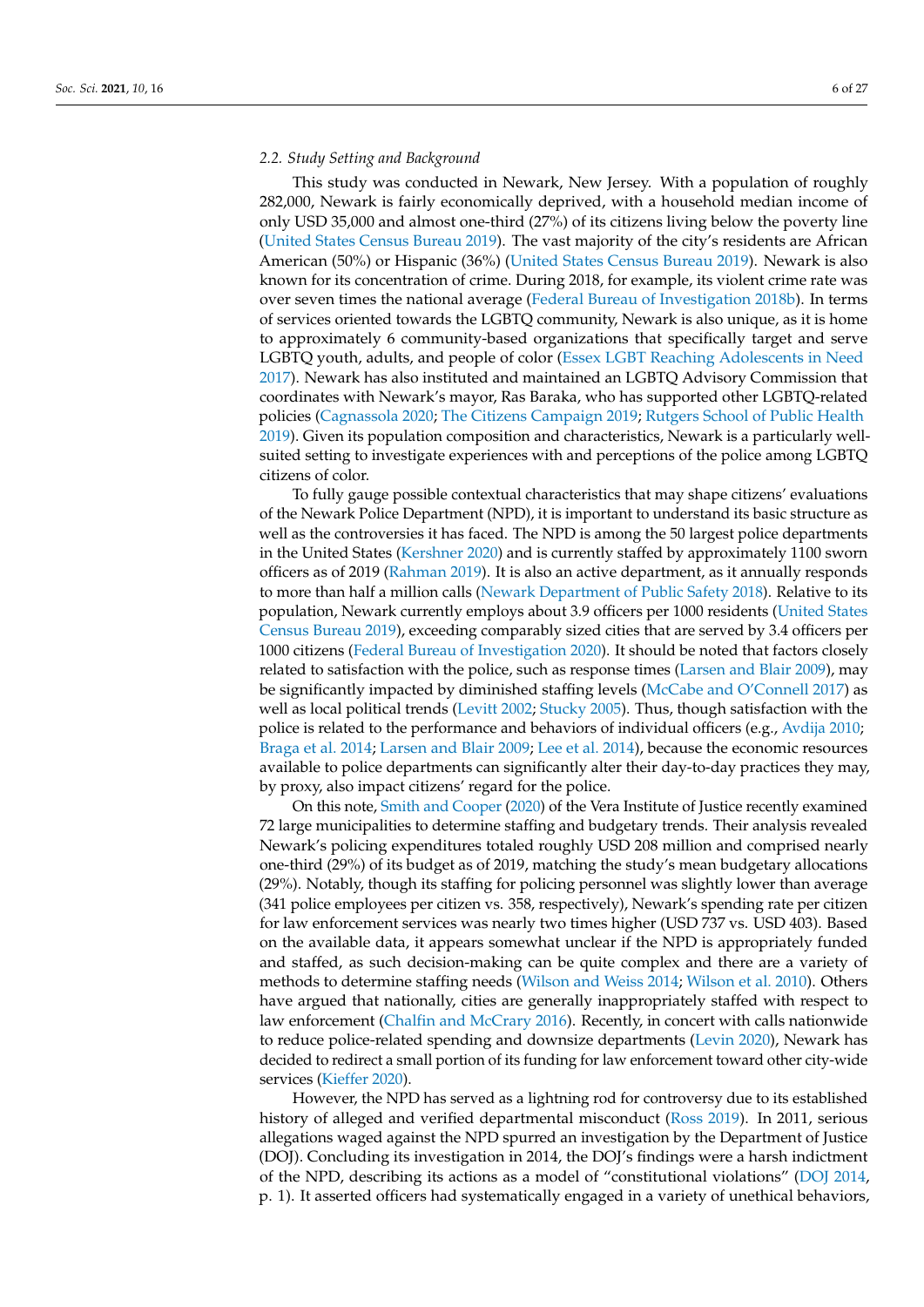including inappropriate "stop and arrest practices" and "use of force" as well as "theft by officers" [\(DOJ](#page-23-21) [2014,](#page-23-21) p. 1). Of particular concern, many of these practices disproportionately impacted black citizens relative to their white counterparts. The [DOJ](#page-23-21) [\(2014\)](#page-23-21) concluded these trends were likely exacerbated through a lack of oversight by administrators and a lack of accountability through internal affairs [\(Gerhardt](#page-24-24) [2016\)](#page-24-24). As a result of the DOJ's findings, Newark has been subjected to federal monitoring through a consent decree that has been implemented since 2016 [\(Newark Police Division](#page-26-18) [2020\)](#page-26-18).

The NPD has also amassed repeated allegations of improper conduct against LGBTQ citizens, as high-profile incidents featuring LGBTQ citizens precipitated the DOJ's investigation. For example, in 2010, the NPD was sued by the American Civil Liberties Union (ACLU) in representation of Diana Taylor, a transgender woman who alleged officers verbally abused and humiliated her as a result of her gender identity during a stop [\(Cavaliere](#page-23-22) [2010\)](#page-23-22). Furthermore, Defarra Gaymon, a 48-year-old male, was shot and killed by an undercover police officer in 2010 in a park known for anonymous gay sex; in the wake of his death, outrage was directed towards the NPD for their repeated deployment of risky and unnecessary undercover sting operations to target gay men seeking anonymous sex [\(Wilson and Kovaleski](#page-27-17) [2010\)](#page-27-17). More recently, the NPD has been accused of failing to aggressively investigate and sensitively handle homicide cases where the victim is a transgender woman [\(Tracy](#page-27-18) [2020\)](#page-27-18). Thus, along with the revelation of more generalized patterns of misconduct enacted against Newark's citizens, the DOJ's report also noted "anecdotal evidence that the NPD has engaged in discriminatory policing practices based on sexual orientation or gender identity" [\(United States v. City of Newark](#page-27-19) [2016,](#page-27-19) p. 48).

In the aftermath of the DOJ's investigation, Newark has taken steps to ameliorate its documented deficiencies. In doing so, it has endeavored to meaningfully modify the NPD's policies (e.g., use of force, searches, and stops) [\(Shearn](#page-27-20) [2020\)](#page-27-20). Newark has also instituted a range of LGBTQ-related policies and trainings designed to close the divide that has formed between the NPD and Newark's LGBTQ community. In addition to educating officers about the LGBTQ community through training, the NPD has also instituted new LGBTQ-specific policies; these changes include revised rules concerning interactions with transgender and gender nonconforming people and the appointment of an LGBTQ liaison officer to "serve as the contact point" between the LGBTQ community and the police [\(Ambrose](#page-22-7) [2019,](#page-22-7) p. 9; [O'Dea](#page-26-19) [2019\)](#page-26-19). As these reforms are still relatively nascent and evolving, their long-term impact remains to be seen and truly understood, particularly in the face of different perspectives on what constitutes true success in relationship to federal monitoring. For instance, critics have doubted Newark's ability to successfully enact significant reform, pointing out that it has repeatedly lagged behind the DOJ's timeline to implement officer trainings [\(Ross](#page-26-17) [2019\)](#page-26-17). In contrast, in tandem with other public officials [\(Di Ionno](#page-23-23) [2020\)](#page-23-23), Newark's current mayor has asserted several successful outcomes—such as fewer violent crimes and reports of police misconduct alongside increased oversight through internal affairs—are proof that the reforms implemented by the NPD have been impactful [\(Shearn](#page-27-20) [2020\)](#page-27-20).

### *2.3. Participants and Procedures*

A total of 12 focus group interviews were conducted with 98 participants, with a range of 5 to 12 participants per group. Interested parties were eligible to participate if they resided in the metropolitan Newark area<sup>2</sup>, identified as LGBTQ, and were over 18 years of age. Focus group sessions ranged from one to two hours and participants received a USD 25 stipend as compensation for their time. Each session was audio-recorded. To maintain confidentiality, participants selected and used pseudonyms during each group.

<sup>2</sup> Participants from bordering municipalities were included due to their close geographic proximity and resemblance to Newark's sociodemographic and crime characteristics. Additionally, LGBTQ people from surrounding areas often spend time in Newark due to its various LGBTQ-related services and centers that are unavailable in their communities; as a result, they may develop close-knit, chosen fictive kinship networks [\(Muraco](#page-25-27) [2006\)](#page-25-27). The study sample included 13 participants who lived in surrounding areas but indicated regular involvement with Newark's LGBTQ community and services; these areas included East Orange, Irvington, Elizabeth, Jersey City, Plainfield, Bloomfield, and Maplewood.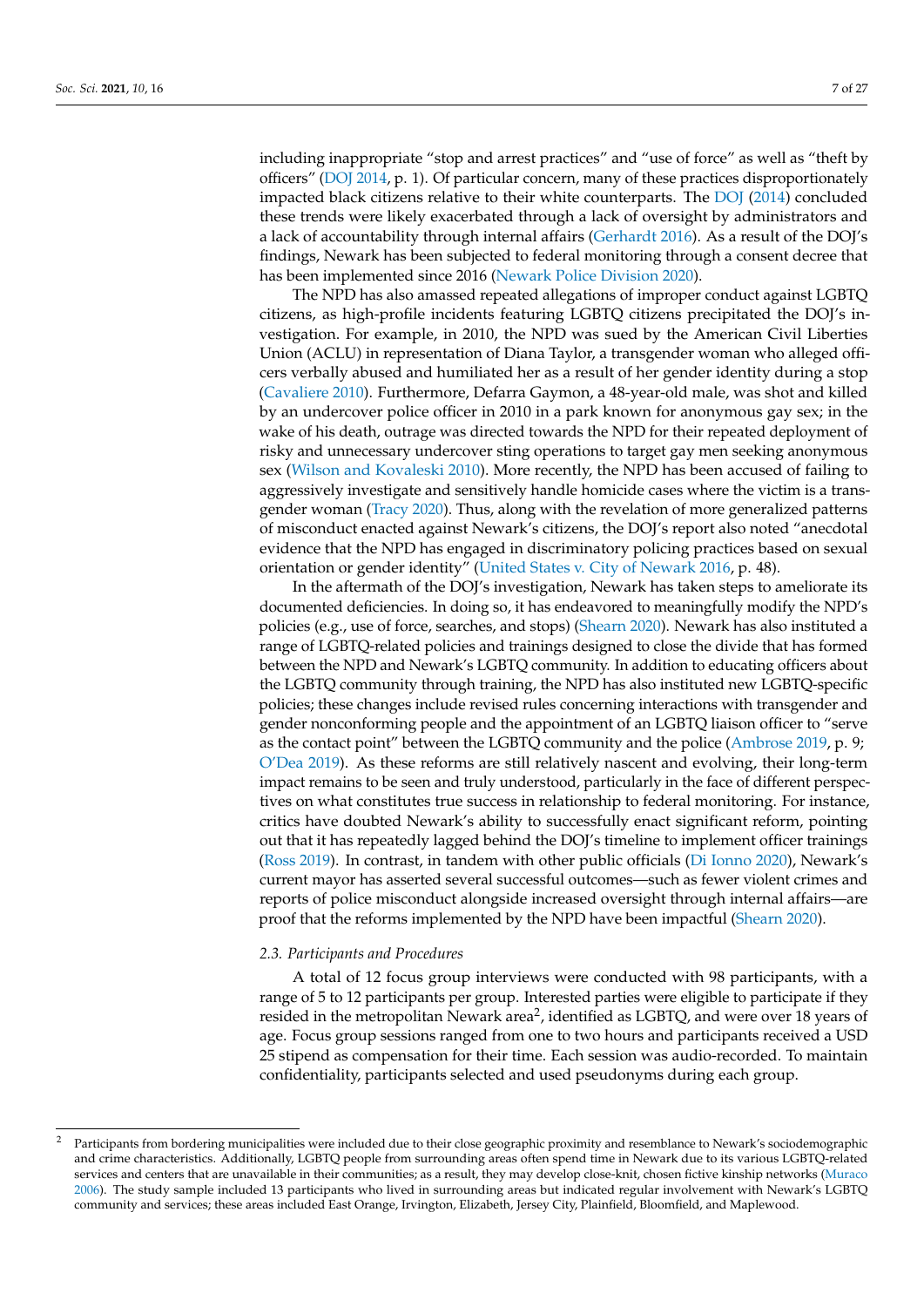Given challenges accessing Newark's LGBTQ population, participants were recruited using a snowball sampling strategy that relied on several sources embedded within the local LGBTQ community. Recruiters included staff at LGBTQ-related agencies<sup>3</sup>, key stakeholders and community leaders, and word of mouth. Eligible participants were invited to participate in focus groups held at various community centers throughout the city of Newark.

Subsequent to the first two focus groups  $(N = 13)$ , study participants also completed a demographic questionnaire ( $N = 85<sup>4</sup>$ ). Surveyed participants ranged in age from 18 to 65, with an average of 25 years of age. Of the 83 participants who disclosed their racial and ethnic identities, 65 identified as African American or Black (77%), followed by 12 who identified as multi-racial (14%), 3 as Hispanic (4%) and an additional 3 who identified as "other" (4%). Though most participants were born in the United States, 12 (14%) indicated they were immigrants. The sample included participants with the following sexual orientations and gender identities: lesbian women (*N* = 28), gay men (*N* = 20), bisexual men and women (*N* = 8), transgender men (*N* = 4) and women (*N* = 17), and other sexual orientations and gender identities  $(N = 9)^5$ .

Several moderators, including the author and a team of research assistants $^6$ , oversaw the focus groups. We guided participant discussions through a set of semi-structured, open-ended questions about a range of relevant topics (see Appendix [A](#page-22-8) for the complete focus group interview guide). First, to build rapport and open up the group to discussion, participants were asked to give a broad overview of the LGBTQ community in Newark by asking, "Can you tell me a bit about the LGBTQ community in Newark?" Next, participants were asked to discuss their openness regarding sexual orientation and gender identity in their respective neighborhoods. Following these questions, participants were asked about situations in which they would and would not contact NPD. Participants were also asked about who they would first contact if they were the victim of an anti-LGBTQ bias crime as well as their perceptions of police treatment based on sexual orientation and gender identities. They were then asked to recall specific accounts of interactions with NPD through the questions, "Have you had any experiences, good or bad, with the Newark police?" and "What happened and what was your experience?" Finally, participants discussed ways NPD can improve its relationship with the LGBTQ community. They were encouraged to dialogue with one another throughout the process.

Table [1](#page-9-0) shows the compositions of each focus group. While two groups (6 and 10) included only trans women, most included a mixture of participants with respect to sexual orientation and/or gender identity. Three groups (1, 8, and 9) involved two participant categories, with two groups featuring one dominant category (e.g., group 8, which featured 5 lesbian women and one bisexual woman). Five groups were more diverse (2, 3, 4, 5, and 7) and represented three or more groups of participants.

<sup>3</sup> It is possible that people who frequent these organizations may embrace their identities to a degree that distinguishes them from people who do not. As a result, their identification as an SOGI minority may be more salient and central to their overall sense of self.

Participants who took part in the first two focus groups are excluded from demographic tallies. In addition, five participants were interviewed in more than one focus group and are only counted once in this total.

<sup>5</sup> The demographic questionnaire asked two separate questions to gauge participants' sexual orientation and gender identity. However, these questions did not adequately represent the complexities of identities that fall outside of conventionally defined categories of sexual orientation and/or gender identity, such as participants who identified as transgender women with respect to their gender identity and as gay men with respect to their sexual orientation; thus, these questions were of limited use in describing multi-faceted queer identities embraced by some transgender and other gender nonconforming participants based on their responses to these questions. To preserve these complexities, I have instead chosen to talk about these participants only in the context of their transgender or gender nonconforming identity, as it is the most salient aspect of these participants' interactions with the police. The category "other" is comprised of sexual orientations and/or gender identities that could not be merged with the groups presented in Table [1](#page-9-0) for the aforementioned conceptual reasons.

<sup>&</sup>lt;sup>6</sup> Research assistants were trained by an expert in qualitative methodology on the dynamics of focus groups, moderating and interviewing techniques, and maintaining fidelity to the parameters of the focus group questionnaire.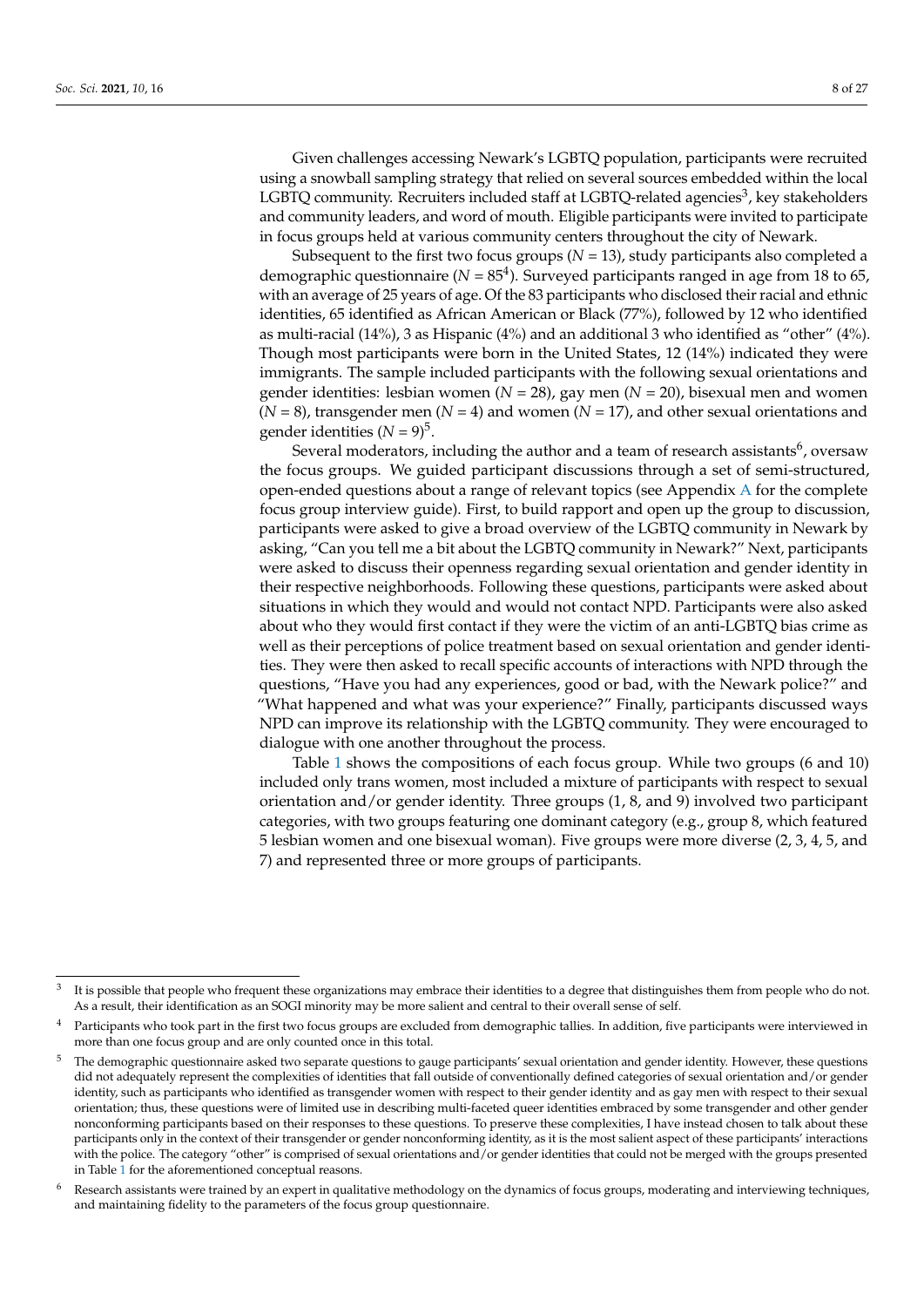<span id="page-9-0"></span>

| Demographic Profiles of Participants and Participants by Group ( $N = 91$ <sup>*</sup> ) |                           |                  |         |                 |     |                    |                  |         |
|------------------------------------------------------------------------------------------|---------------------------|------------------|---------|-----------------|-----|--------------------|------------------|---------|
| Group                                                                                    | Number of<br>Participants | Lesbian<br>Women | Gay Men | <b>Bisexual</b> |     | Transgender        |                  | Other** |
|                                                                                          |                           |                  |         | Women           | Men | <b>Trans Women</b> | <b>Trans Men</b> |         |
|                                                                                          | 11                        |                  |         |                 |     |                    |                  |         |
|                                                                                          | 10                        |                  |         |                 |     |                    |                  |         |
|                                                                                          |                           |                  |         |                 |     |                    |                  |         |
|                                                                                          | 10                        |                  |         |                 |     |                    |                  |         |
|                                                                                          | 10                        |                  | h       |                 |     |                    |                  |         |
|                                                                                          |                           |                  |         |                 |     |                    |                  |         |
|                                                                                          | 10                        |                  |         |                 |     |                    |                  |         |
|                                                                                          | n                         |                  |         |                 |     |                    |                  |         |
|                                                                                          |                           |                  |         |                 |     |                    |                  |         |
| 10                                                                                       |                           |                  |         |                 |     |                    |                  |         |
| Total **                                                                                 | 91                        | 28               | 21      | 4               | 4   | 21                 | 4                | q       |

**Table 1.** Demographic Characteristics by Focus Group.

\* Participants from two initial pilot focus groups (*N* = 13) are excluded from this table, as they did not complete a demographic questionnaire and thus, this information is unavailable. \*\* Additionally, five participants took part in multiple focus groups; four of these took part in two focus groups, while one was present for three focus groups. Thus, the total number of participants presented in Table  $1 (N = 91)$  $1 (N = 91)$  is higher than the total number of participants referred to elsewhere in the manuscript (*N* = 85), as Table [1](#page-9-0) reflects the distribution of the sample within each focus group, including the five participants who took part in multiple groups (two gay men and three trans women).

### *2.4. Analytic Strategy*

After the data were transcribed verbatim, I performed a content analysis wherein participant narratives were first coded line-by-line to identify larger patterns, tracking the use of keywords, phrases, and themes that were repeatedly mentioned during each focus group. At this stage, participants' narratives were assigned a code in the margins of each group transcript, based on categories such as participants' evaluations of the performance of the police, general stereotypes and attitudes towards the police, and LGBTQ-specific experiences with mistreatment which were then grouped and renamed. For example, the circumstances in which participants would contact the police were counted and compared across the respective SOGI categories described above. Additionally, the number of experiences participants reported with the police as well as the overall nature and tone of these interactions based on participants' descriptions were tabulated and analyzed. For instance, participants' experiences with the police were categorized based on whether or not these experiences were negative or positive, with themes within these groupings then refined (i.e., the police were discourteous, indifferent, did not resolve their complaint, or engaged in other problematic behaviors; the police were friendly and/or participants expressed satisfaction with the interaction and why).

To extend and affirm the patterns revealed in the initial content analysis, a domain analysis [\(Spradley](#page-27-21) [1979\)](#page-27-21) was also performed to further understand and categorize the types of situations in which participants would summon the police, when they would elect not to do so, and their reasoning for their decision. To identify prominent semantic relationships (i.e.,  $X$  is a reason for doing  $Y_i$ ; see [Spradley](#page-27-21) [1979\)](#page-27-21) and domains, the types of situations in which participants would contact the police were tallied and categorized for the entire sample. These domains included situations participants repeatedly identified as appropriate for contacting the police, such as for violent crimes and serious forms of harassment and threats, along with repeated mentions of when not to contact the police. Upon identification of these patterns, representative quotes were chosen to demonstrate these semantic relationships. An analysis of deviant cases was also performed; for instance, in a departure from most of the sample, a handful of participants felt comfortable contacting the police under any circumstance and held positive regard for the police. Accordingly, these cases were analyzed in relation to the larger patterns to identify what might explain their differences. Both broader patterns and exceptional cases are discussed below.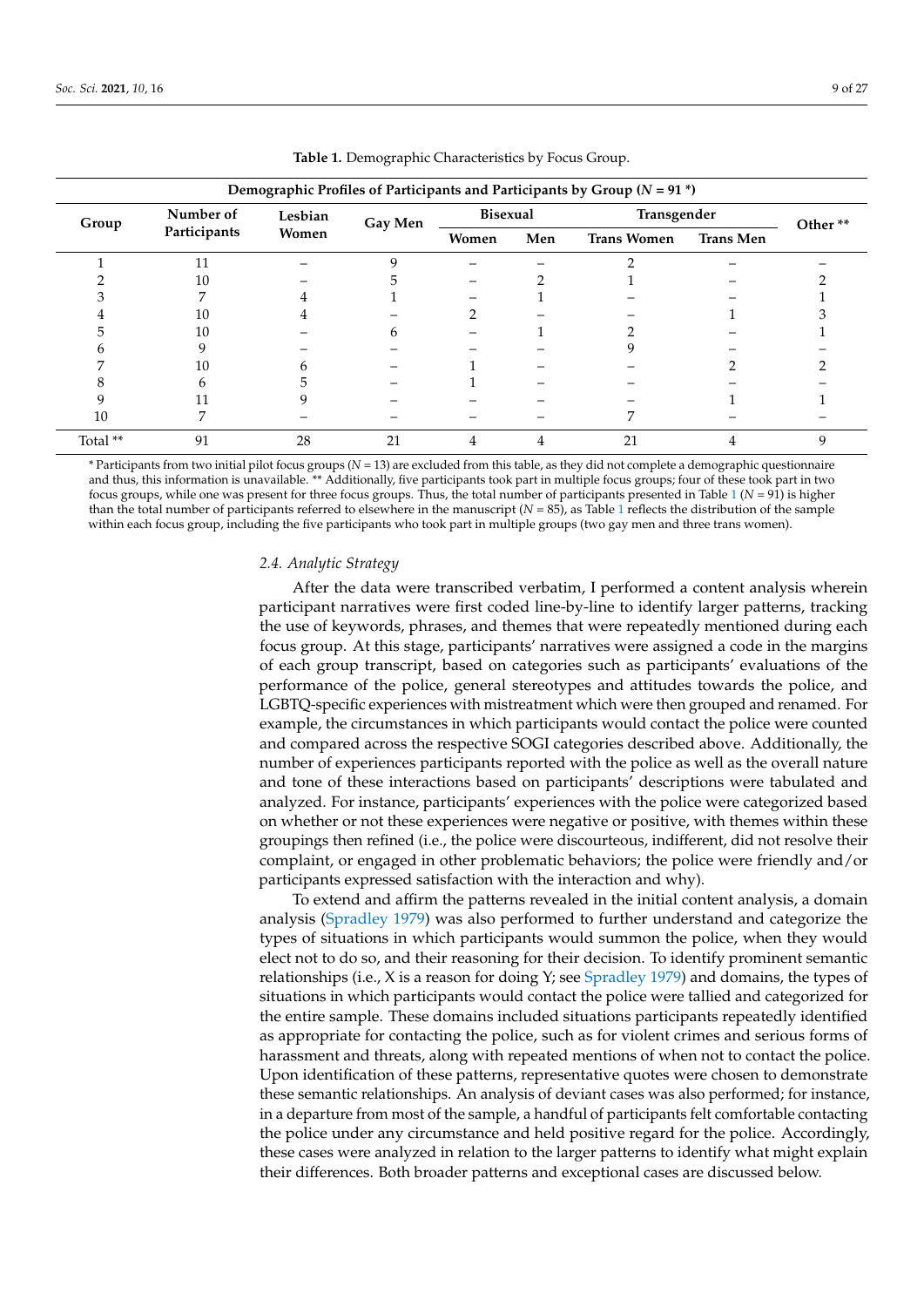## **3. Results**

The existing literature poses a uniquely troubling conundrum: as a product of negative perceptions of and/or experiences with law enforcement, some LGBTQ people refrain from contacting the police, even during precarious, unstable, or outright dangerous situations. Discomfort reporting victimization to law enforcement can jeopardize victims' well-being and allow the perpetrator(s) to face no legal accountability. Across the 12 focus groups, participants were asked to describe circumstances in which they would and would not ask the police for help. Their reporting behaviors fell into two categories: participants who would rarely or never seek help from the police and those who felt comfortable seeking help from police. There were not observable differences across LGBTQ identities in when participants would or would not contact police. Additionally, when participants described actually having made reports to the police, they did so for similar incidents. However, with the exception of one participant<sup>7</sup>, those who reported IPV ( $N = 9$ ) were exclusively cisgender  $(N = 6)$  and transgender women  $(N = 2)$ .

## *3.1. When to Call Police*

Among the 43 participants who discussed whether and when they would contact the police, one-third indicated they would never seek police assistance. Of the remaining two-thirds, most indicated they would summon the police only under a narrow set of conditions. These included medical emergencies (32%), violent incidents (28%), and harassment and threats (24%). Others gave vague responses like "it depends" (16%). A number of participants viewed the police as an absolute last resort in life-or-death situations. For instance, Dana, an 18-year-old lesbian, stated she would only contact the police "If I'm dying." Valentina, an 18-year-old queer woman, pointed out that unless mortally wounded, she would pursue help outside of the police:

Aight, if I got shot but I could still walk, like, I didn't get shot in either of my legs, I'm going to walk myself to a hospital. I'm not going to ask a cop for help so I could get, like, a thousand dollars in like, medical bills from an ambulance ride . . . Like (pause), like I got to be dying if I ask [the police] for help.

Notably, during a focus group exclusively with transgender women, participants said if they fought with a cisgender woman, their trans identity would become a focal point, warranting a need to preemptively reach out to the police. Ingrid (a 22-year-old), Shakia (a 23-year-old), and Charlene (a 50-year-old) explained:

*Ingrid*: So if I get in a altercation with a biological female, she feel like, she want to do something, I'm not gonna do that. I'm calling the cops . . . Because if I touch her, then I know when the cops come—

*Shakia*: They gonna break it up—

*Charlene*: When they [police] do come . . . if it was a fight between me and a biological female, I don't care if I had double D's, they gonna say, "You are a man" and they gonna lock me up.

Their dialogue suggests that preemptively contacting the police—rather than escalating to a physical altercation or allowing the cisgender woman to call the police—was important, as the police would fail to recognize them as women and instead treat them based on their gender assigned at birth.

While the majority of study participants were generally reticent to call the police, only 4 participants indicated they would be comfortable doing so under "any" circumstances, while a total of 12 participants reported positive interactions with the police. Natasha, a 19-year-old woman who identified as 'questioning,' explained, "I like Newark Police . . . because whenever I had a problem, they helped me." Lamar, a 25-year-old gay man, emphatically stated, "[I call] the cops for everything. If I feel some type of way, I'm

<sup>7</sup> This participant took place in one of the two pilot focus groups; as a result, their demographic information is not available.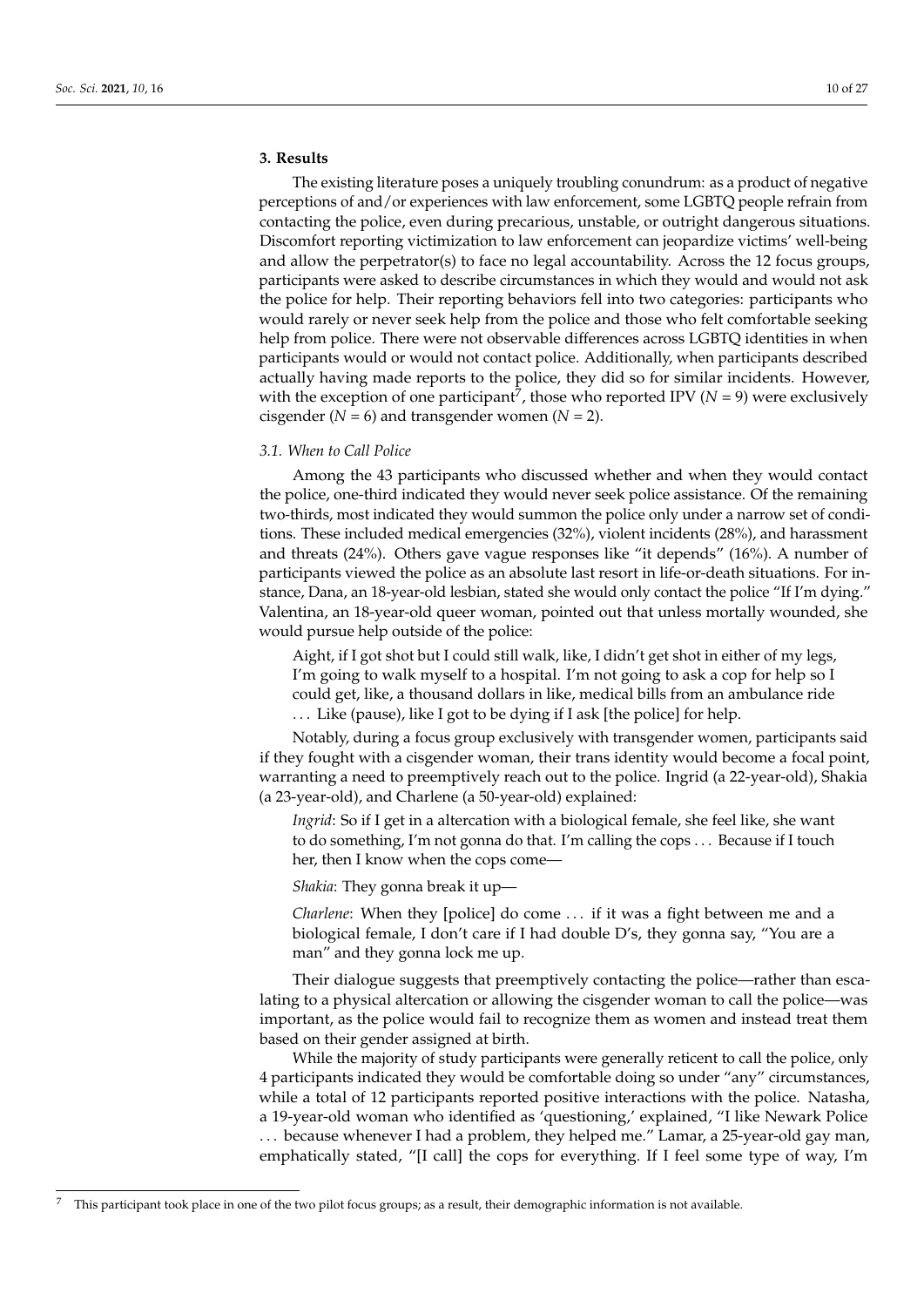calling. If you look at me a certain type of way, I'm calling. If you cough a certain type of way, bitch, I'm calling." What distinguished this small group from the majority of study participants seemed to be their connections to the police through social networks such as family, friends, or co-workers. Quinn, a 21-year-old transgender woman whose mother worked with Newark police, stated, "I feel comfortable . . . So if something happens, I call them." However, these participants still demonstrated awareness of reporting barriers and problems with the police. Brandy, an 18-year-old transgender woman, called the police her "girlfriends". But she still displayed reservations, stating, "I will press charges, I will file a restraining order or whatever, but to call the cops if you need help? No." Lamar agreed, noting, "[the police] would take their time . . . depending on how deep in Newark or what ward you're in."

Compared with their hypothetical discussions, around a third of the sample (37%) reported having actually summoned the police. Strikingly, this included only one medical emergency, despite a number of participants stating they would seek out the police in this situation. Roughly half of the calls made were for violent incidents, including IPV, robbery, and other physical altercations (50%). Approximately a fifth of calls were for serious harassment and/or threats (19%), while roughly a quarter of these incidents were for general assistance (23%), such as car accidents, being stranded in a vehicle, and requesting a police escort<sup>8</sup>. Notably, study participants described nine incidents in which they called the police for IPV; all but two were made by women (six cisgender women and two transgender women, respectively). The outcome of nearly all of these calls (84%) were negative, with participants noting police did not respond in a timely manner, were discourteous, operated in homophobic or heterosexist ways, engaged in harassment, or did not successfully resolve the incident. However, the majority of these police–citizen interactions (64%) were not specifically related to participants' identities as SOGI minorities (i.e., they were not victimized in the context of IPV with a same-sex partner or due to anti-LGBTQ bias and/or their SOGI status was not highlighted by the responding officer). Similar to reported IPV incidents, police–citizen encounters in which a participant's LGBTQ identity was a focal point of the interaction<sup>9</sup> ( $N = 15$ ) were also more likely to be encountered by female cisgender ( $N = 4$ ) and transgender women ( $N = 5$ ) relative to cisgender men ( $N = 2$ ) and transgender male participants  $(N = 1)$ .

Some participants described situations that were roundly dismissed as trivial and by extension, unworthy of reporting, such as verbal street harassment that did not involve express threats or more serious forms of harassment (e.g., harassment perpetrated by a group). Micah, a 21-year-old gay man, said non-violent verbal harassment did not warrant calling the police, as "you can ignore it until they decide to put [their] hands on you. That's where you draw the line." However, some LGBTQ people—particularly transgender women and men—may not equate verbal harassment with "violence," as this type of victimization can become normalized and perfunctory through regular exposure to it [\(Jauk](#page-24-25) [2013,](#page-24-25) p. 812). Participants also identified several other types of incidents that they did not consider serious enough to warrant police involvement, including noise complaints, car accidents or disabled vehicles, shoplifting, the retrieval of property, and requesting police escorts.

Strikingly, when asked who they would initially contact in the event that they were the victim of an anti-LGBTQ bias crime (see Appendix  $A$ ), nearly all of the participants who answered this question  $(N = 56)$  indicated the police would not be their first choice and that they would prefer to reach out to others instead (91%). Of the participants who indicated they would not reach out to the police  $(N = 51)$ , they most often stated they would seek assistance from their social networks via their family (47%) or friends (22%). Less commonly, participants disclosed they would engage in self-help by fighting back (12%), while others (19%) gave miscellaneous responses, such as "it depends," "someone else," or "not the police." When they discussed their decisions, participants were emphatic

<sup>8</sup> In five cases, study participants did not provide details about the circumstances in which they called the police.

Three of these incidents involved participants whose demographic information is not known due to their participation in the pilot focus groups.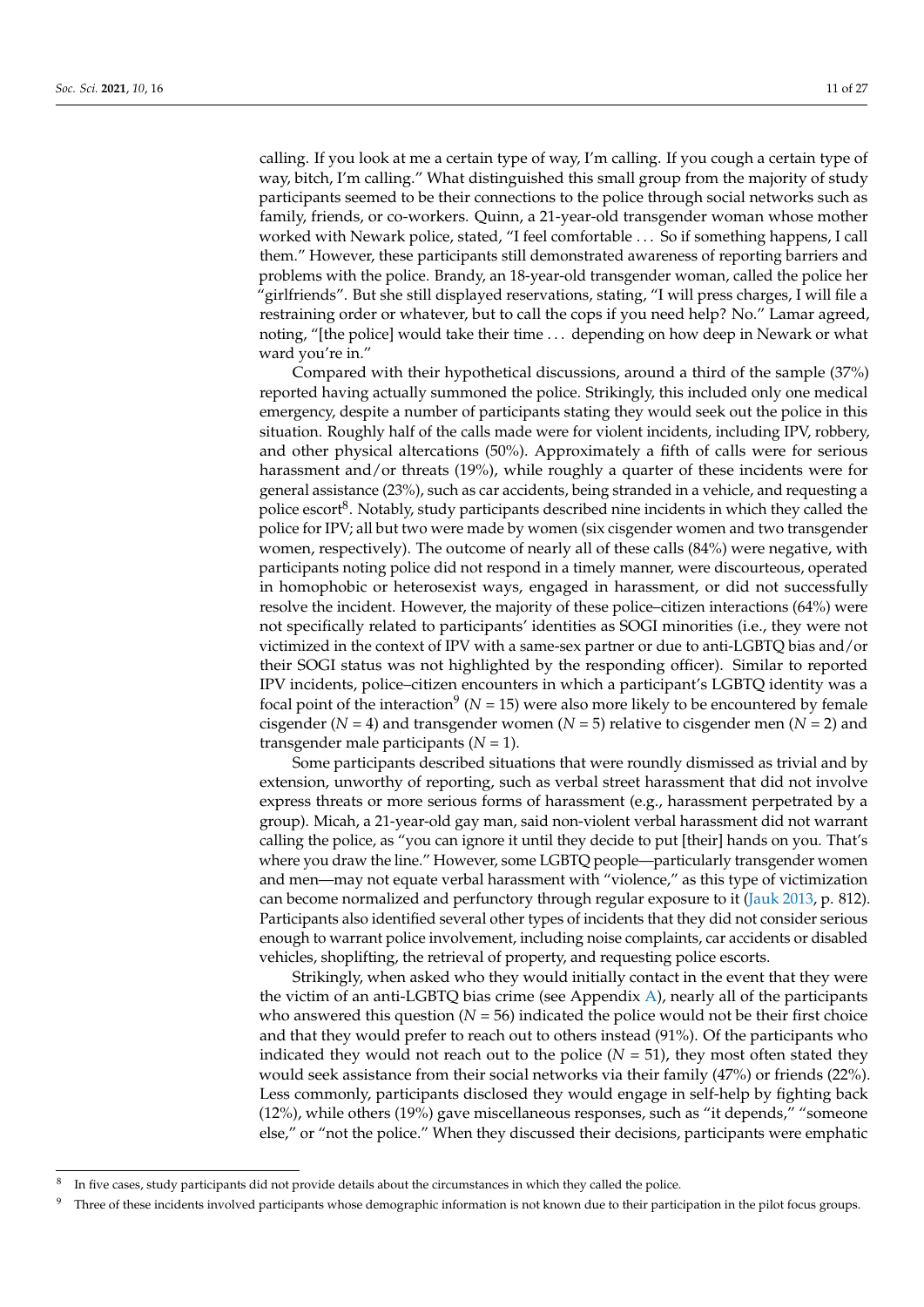about their preference to seek help from informal sources over the police. Khalilah, an 18-year-old lesbian, pointedly asserted her preference to contact her friends, as she felt they " . . . could get shit done better than the police could." Despite their vulnerability as prospective bias crime victims as LGBTQ people of color (e.g., [NCVAP](#page-26-4) [2017a;](#page-26-4) [Meyer](#page-25-8) [2010\)](#page-25-8), it is telling that participants would feel more comfortable operating through informal channels versus risking an uncomfortable or unhelpful response from the police.

## *3.2. Rationales for Avoiding the Police*

Participants were also asked to articulate the reasons behind their decision to avoid contacting the police. Broadly speaking, these rationales were grouped into two distinct categories: (1) *generalized concerns* about the police not specifically linked to participants' LGBTQ identities, and (2) *LGBTQ-related concerns* directly tied to participants' status as sexual and/or gender minorities. Generalized concerns reflected themes commonly observed in urban contexts (see [Brunson and Gau](#page-23-24) [2014\)](#page-23-24) including doubts about the efficacy and helpfulness of the police, prior negative contacts with the police, and a fear of negative consequences arising from police interactions. Concerns that were specifically and overtly anchored in participants' identities as LGBTQ people related to fears of insensitive or discriminatory treatment based on their SOGI status, feelings that the police would not be helpful or take their complaint seriously in situations where sexuality and/or gender identity was integral (e.g., bias crimes and IPV), and negative prior contacts with the police related to their SOGI identity, including derogatory, harassing, or otherwise homophobic treatment. Trans participants were particularly fearful of discrimination and their identities were especially salient in their consideration of avoiding the police.

## 3.2.1. The Police Are Not Helpful in Urban Communities

Consistent with prior work about the perceived effectiveness of the police in urban, economically depressed communities (e.g., [Brunson and Miller](#page-23-25) [2006\)](#page-23-25), each focus group contained participants who expressed skepticism and mistrust towards police. Many underscored slow response times and believed that even if the police did respond, they either could not or would not be of effective assistance. The belief that police would not respond to calls for assistance in a timely manner cemented participants' perceptions that they were uncaring. As a result, participants perceived contacting the police as an exercise in futility. Some drew on their beliefs about police efficacy, while others drew directly on past negative experiences.

Brian, a 22-year-old gay man, said the police "take forever to come because they really don't give two shits because you're in the hood where they really don't care what you're doing." According to Eli, a 22-year-old man<sup>10</sup>, "The police need to be more efficient.... [it takes] mad long for the cops to come." Sierra, a 21-year-old transgender woman, bitterly recalled calling the police during a domestic dispute in which she was "thinking I'm in danger and stuff." She said the police took over 90 min to respond and as a result, she "would rather die" than call them in the future. Similarly, Alexis, a 19-year-old gay man and Vivan, a 20-year-old lesbian, elaborated on their disillusionment with the police as a result of slow response times:

*Vivan*: My mom and her ex-boyfriend was fighting and it got to the point where somebody was bleeding really bad . . . So we called the cops . . . and it took them, like, at least forty minutes to get to the damn thing.

*Alexis*: That's why I don't waste my . . . time even calling them. I just do what I got to do.

*Vivan*: I always think . . . what if, what if the guy would've beat my mother to the point where it wasn't no coming back? . . . I have no faith in law enforcement.

Eli responded to the demographic questionnaire by writing in he is "not very into label very me (sic)."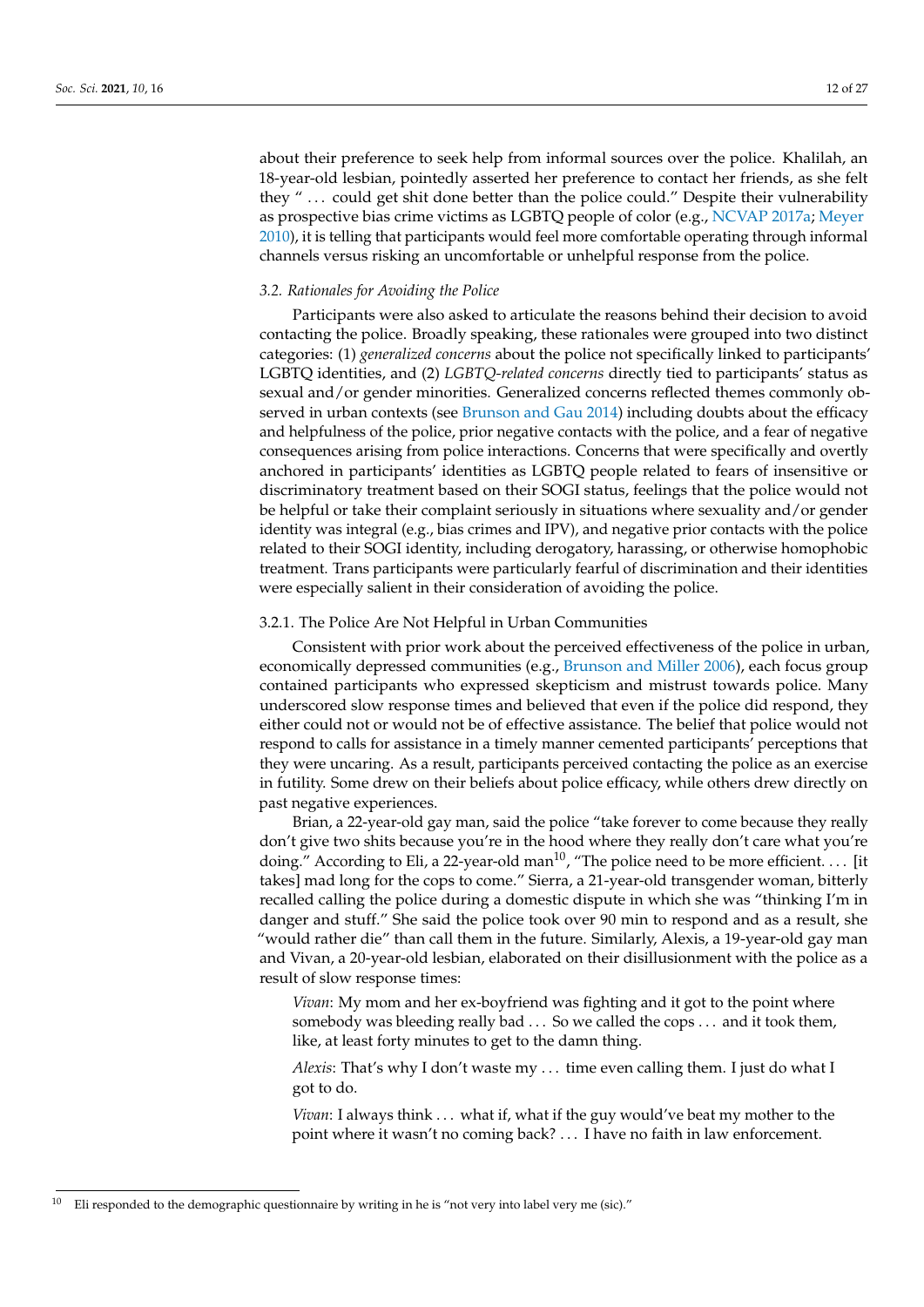Other facets of participants' belief that the police were unconcerned with their welfare related to police procedures. Participants said that even if the police did respond in a timely manner, they still would not be of help due to the flawed process of reporting crimes and the potential ineffectiveness of police investigations. An exchange between Loretta, an 18-year-old trans woman, and Cedric, a 21-year-old gay man, illustrated their shared belief that calling the police would be fruitless. Loretta explained, "I'm not going to call the cops because the cops won't—what are they going to do? . . . They going to ask me to come to the law station, fill out a report, then they'll get back to you." In response, Cedric added, "And then nothing is going to get done." Similarly, Jace, an 18-year-old lesbian, posited, "I probably wouldn't even call [the police]. Because what's the point? . . . They like, really don't help you." Veronica (a 23-year-old transgender woman), Brandy, Lyndsey, and Sierra were also doubtful that the police would be able to track down a perpetrator:

*Ingrid*: I mean, they come, but they come slow. By the time they get down there I been handle it. Honey, dust it off, and washed my hands and—

*Brandy*: Especially when you get robbed and they be like, "Alright, file a police report." Girl, I'm not doing all that.

*Lyndsey*: Yeah, what the fuck is that?

*Sierra*: I don't even remember how they look like.

*Brandy*: They are not going to find them . . . The only thing I may be able to tell them is he was tall, dreads, light skin, cute. And [the officer] be like, "Okay".

Thus, participants felt that bureaucratic inconveniences, such as filing reports, combined with the likelihood that the police could or would be able to identify unidentified perpetrators, meant that summoning the police would be pointless.

## 3.2.2. The Police Are Not Helpful for LGBTQ Citizens in Urban Communities

In addition to the concerns outlined above, participants also expressed a range of concerns specifically centered on their SOGI identity. For instance, some participants felt the police would not take their complaint seriously due to their LGBTQ identity and would treat them differently than heterosexual and cisgender victims. Xander, a 21-year-old gay man, noted, "I'll call the cops—I've seen gay people and the cops dealing with them, they take it as a joke, laughing at them, making fun of them. And like, it's serious . . . [T]hey need to respect us." Lashawn, a lesbian in her twenties, expressed concerns that the police would behave in an outright derisive manner towards LGBTQ victims:

If it's a gay situation, they, when they get there, they're going to crack jokes, they're going to have their own personal biases towards you and they're not even going to hide it. They're not going to wait until they get in the cop car to make these remarks. No, they're going to pull up to the scene, snicker when they see that, like, two men or two women who are romantically involved, they'll start snickering like, "We're here for this?" You can see, like, their whole . . . disposition just changes and their attitude towards helping you and asking you questions.

Similarly, Jaden, a 52-year-old lesbian, who called herself an  $A.G.<sup>11</sup>$ , described a situation in which she called the police during a violent incident involving her relative and their same-sex partner. Six officers responded to Jaden's call, two of whom she described as "part of [the LGBTQ] community." She said these two officers "took [the incident] very serious," but was irritated by the response of the four heterosexual officers: "When they arrived . . . the four thought it was a joke, you know . . . . Like, I had to correct those four officers. Like . . . 'This is real. This is serious.'" Billie, a 51-year-old lesbian, offered, "I think the consequences . . . for us as LBGT folk are greater . . . . [W]e would hesitate to call the police because . . . they're not supportive."

Some women participants used this term as shorthand for "aggressive girl," referring to lesbians with a particularly masculine gender presentation.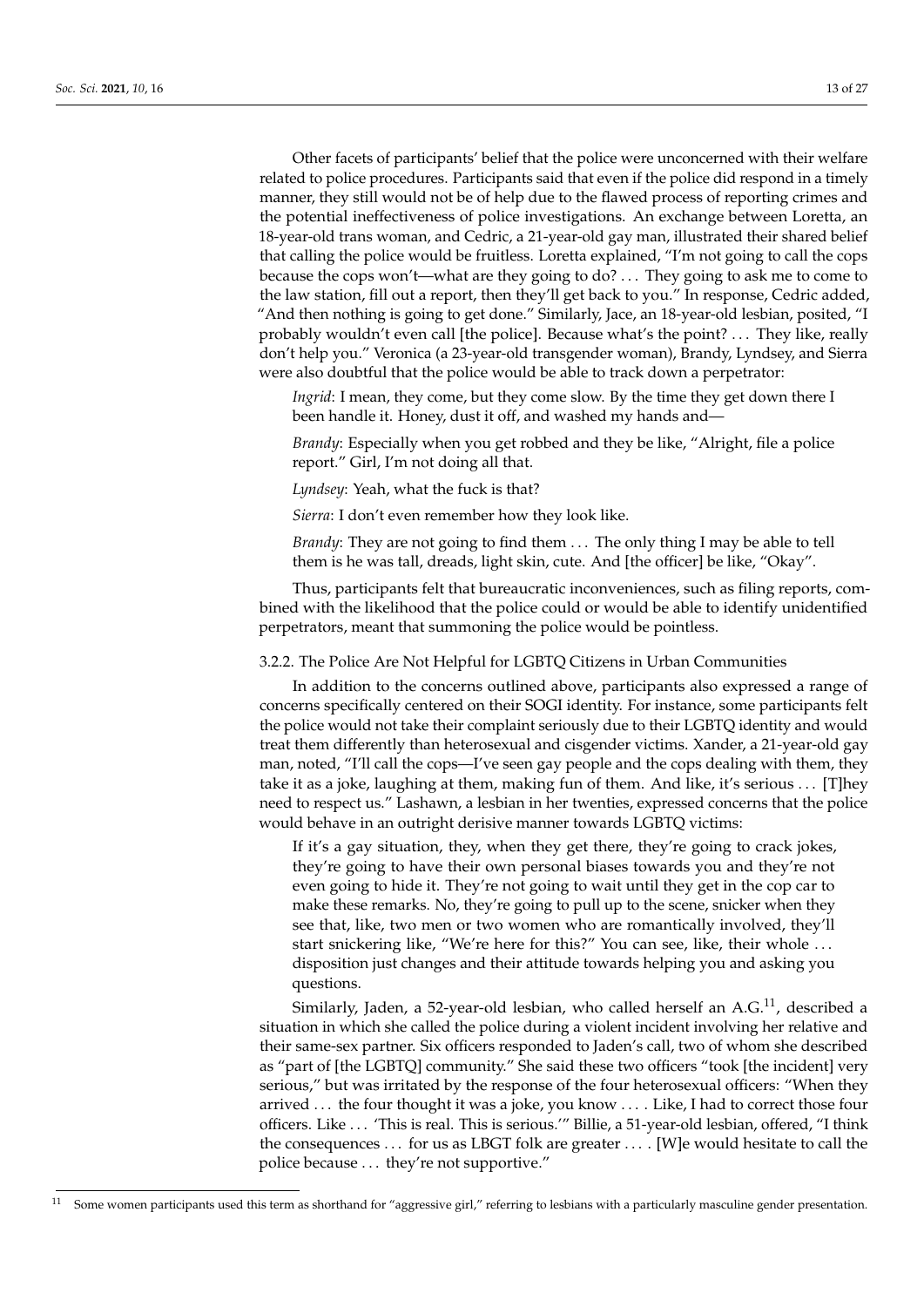Lauren, an outreach worker, recalled that in the course of her professional role working with LGBTQ youth:

We've had several incidents . . . where some of the kids have been attacked by people . . . in the community . . . but they choose not to say anything because we feel like the cops are not going to do anything . . . . They'll probably be like, "Oh, this is just a faggot. We don't care." And that's exactly how they approach it.

Lashawn witnessed an incident that confirmed these expectations:

It was two guys who were romantically involved. They were in a relationship and ... they were getting ready to like, have a little altercation and somebody else jumped in so they ended up, like, beating the other guy. So then they called the cops, and the cops, you know, at first he just thought it was two, like, straight guys going at it but then when they saw that it was two gay guys who, like, beat this other guy up, it was like, "You let these two fags beat you up? We shouldn't even take this report." Like making a joke of it.

With respect to same-sex romantic relationships, Latasha pointed out the police "don't take same-sex relationships the same as um, straight . . . . Like, when we argue or fight . . . they just look at it and be like, 'Oh, well, y'all need to go separate.'" Thus, LGBTQ IPV victims may hold perceptions the police would engage in differential treatment regarding their victimization by behaving in a cavalier, uncaring manner.

In a similar vein, some participants expressed a desire for the police to treat them with basic humanity in order to affirm the dignity of LGBTQ people and take their victimization seriously. Kobe, a 24-year-old gay man, said Newark's LGBTQ community desires "to be seen as just being people and . . . human beings." Arleen also wished officers would treat her as "an individual" rather than "this, you know, gay kid." Furthermore, Latasha requested that officers not speak to LGBTQ citizens like "we not a piece of trash," while Deiondra asserted that officers should not "talk to us like animals." Charlene, a 50-year-old trans woman, elaborated:

They don't perceive us as people, human beings, mammals of the earth, normal, you know, every day people going through life. They don't even see that . . . . All gay men, trans women: they're promiscuous, they're hookers. Uh, everything but human beings.

Many participants described the police as distant and uncaring, leading to perceptions that they are not a reliable source of assistance. Brayton stated, "a lot of people feel uncomfortable going to the police because they are gay" and believe they will not be treated "in a respectful manner." Andy, a 24-year-old lesbian, said "I can't call the police for everything. I can't call the police for most things," and noted she preferred to handle incidents on her own. Elaborating, Billie, a 51-year-old lesbian, said the police "don't care" about the LGBTQ community and surmised that multiple stereotypes seep into how the police interpret complaints from LGBTQ citizens, deterring them from reporting their victimization:

The police officers generally are not going to approach the situation in a neutral way. They're approaching the situation with all these layers of stereotypes that they have around being brown people, being people of other than heterosexual experience. And so, I don't think that ... police officers are a safe bet for us.

Taken together, such apprehensions and experiences dissuade many LGBTQ victims from reporting their victimization to the police. Indeed, prior research finds that SOGI minority victims who anticipate biased treatment by police may feel discouraged from reporting [\(Briones-Robinson et al.](#page-23-6) [2016\)](#page-23-6).

3.2.3. The Distinct Experiences of Trans and Gender Nonconforming Participants

Participants who identified as trans or as outside of binary gender presentations experienced or anticipated mistreatment due to stereotypes and misgendering. Erica, a 28 year-old trans woman, stated, "[the police] don't respect the transgender community . . . .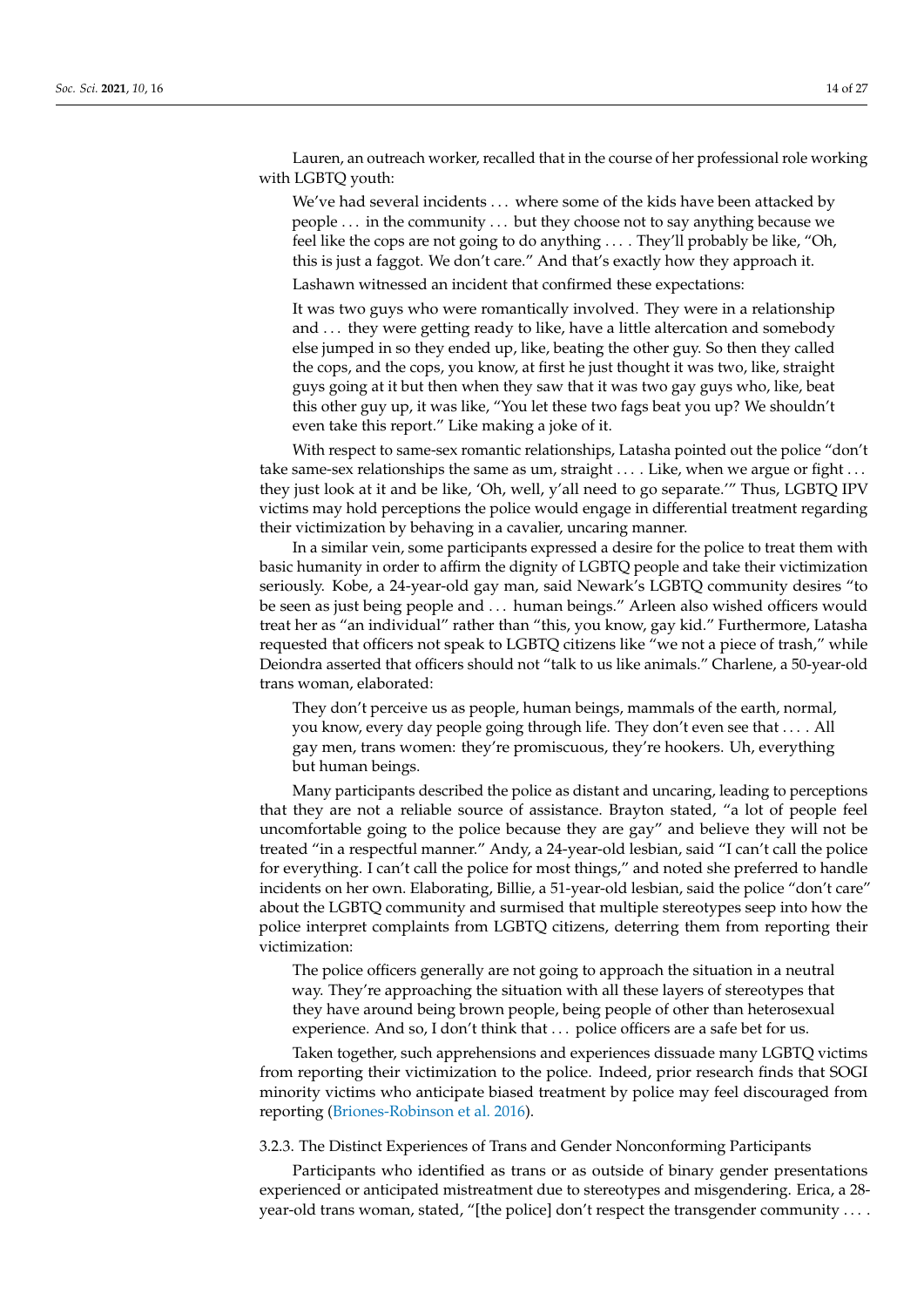Whether you're wrong, or indifferent, they're always gonna downplay you because you're transgender." Jace, an 18-year-old lesbian, offered, "if I call the cops . . . and they hear that I'm a female but when they come I'm dressed like a guy  $\ldots$  everything changes  $\ldots$ . [They would think], 'she's a man, so why does she call me?'" Octavia, a 56-year-old lesbian, recounted that police repeatedly called her "sir," adding, "'You have my driver's license in your hand. You don't know I'm a woman? Did you look at it?'" Dion, a 43-year-old lesbian, described similar difficulties and noted, "If I take my cap off or I take my hat off, I don't have that problem. None at all." Consequently, Charlene, a 50-year-old transgender woman, surmised, "I don't like the way [the police] treat the trans community." A few trans participants also mentioned fears of being labeled as sex workers. Ayana reported being called "a prostitute" by an officer while walking in a public space. Loretta described an incident in which police attempted to arrest her for sex work, explaining, "One day, you know, I was just (pause) parading around (laughs) and they tried to get me." Loretta added:

The Newark cops, it's like, the Newark cops have something against us transgenders. They have something against us ... . They be chasing us, child. (laughs). . . . They don't like us, so that's why people don't really, like, call them for help. We really won't, like, it has to be like, hell on ice for us to have to really like, get up and go to the police station because they won't help us.

Cisgender participants also noted the difficulties faced by the trans community. Alexis, a 19-year-old gay man, said, "people get up in drags and walk downtown, then they're accused for prostituting and voguing<sup>12"</sup>. During an exchange with Loretta, Lamar, a 25-year-old gay man, declared, "when Loretta and the other transgender girls out working, um, the police take aggressive force because they don't know how to handle a transgendered woman." Furthermore, Brian, a 22-year-old gay man, disclosed, "And if you are transgender or you . . . full-term walk as a woman, and you don't look like a woman, you get attacked by anybody. You get harassed by cops." Thus, it appeared transgender and gender nonconforming participants had especially adverse experiences with insensitive or antagonistic officer behaviors, leading to a shared perception that officers are not safe to interact with, even when needed.

## *3.3. Consequences of Seeking Help from Police*

Participants mentioned a range of potential consequences from contacting the police for assistance, including the possibility of negative police interactions (e.g., harassment or arrests), as well as reprisals from the perpetrator(s) implicated, or being labeled a snitch. These concerns were consistent with common misgivings about police contacts among citizens in urban settings. Other themes were directly tied to participants' LGBTQ identities, as they were concerned they would experience or actually had experienced homophobic or transphobic police behaviors.

## General Consequences

Some participants were fearful that contacting the police for help would result in their own arrest and/or that force might be enacted against them. Brian, a 22-year-old gay man, stated, "you'll be trying to call somebody for help and they wind up being the type to get you in trouble and lie on you." Blake, a 19-year-old gay man, had such an experience. He noted, "I called the cops because I was getting attacked and I got locked up." He explained, "even if you never had an experience with [the police] . . . you're going to think they going to do some bullshit to you." Tristan, a 24-year-old gay man, recalled, "I don't want to call the cops because they quick to put anybody in handcuffs. Even persons who ain't got nothing to do with the situation." Kobe, a 24-year-old gay man, added that he felt police are "too aggressive." He described having been "severely, like, patted down, thrown around, and stuff like that" as well as being "cuffed up." Tristan, Kobe, and Micah (a 21-

<sup>&</sup>lt;sup>12</sup> The term "voguing" refers to "a form of stylized dance that was developed by LGBTQ people of color in New York and introduced to mainstream culture by Madonna's 1990 hit 'Vogue'" [\(Matthes and Salzman](#page-25-28) [2019,](#page-25-28) para. 5).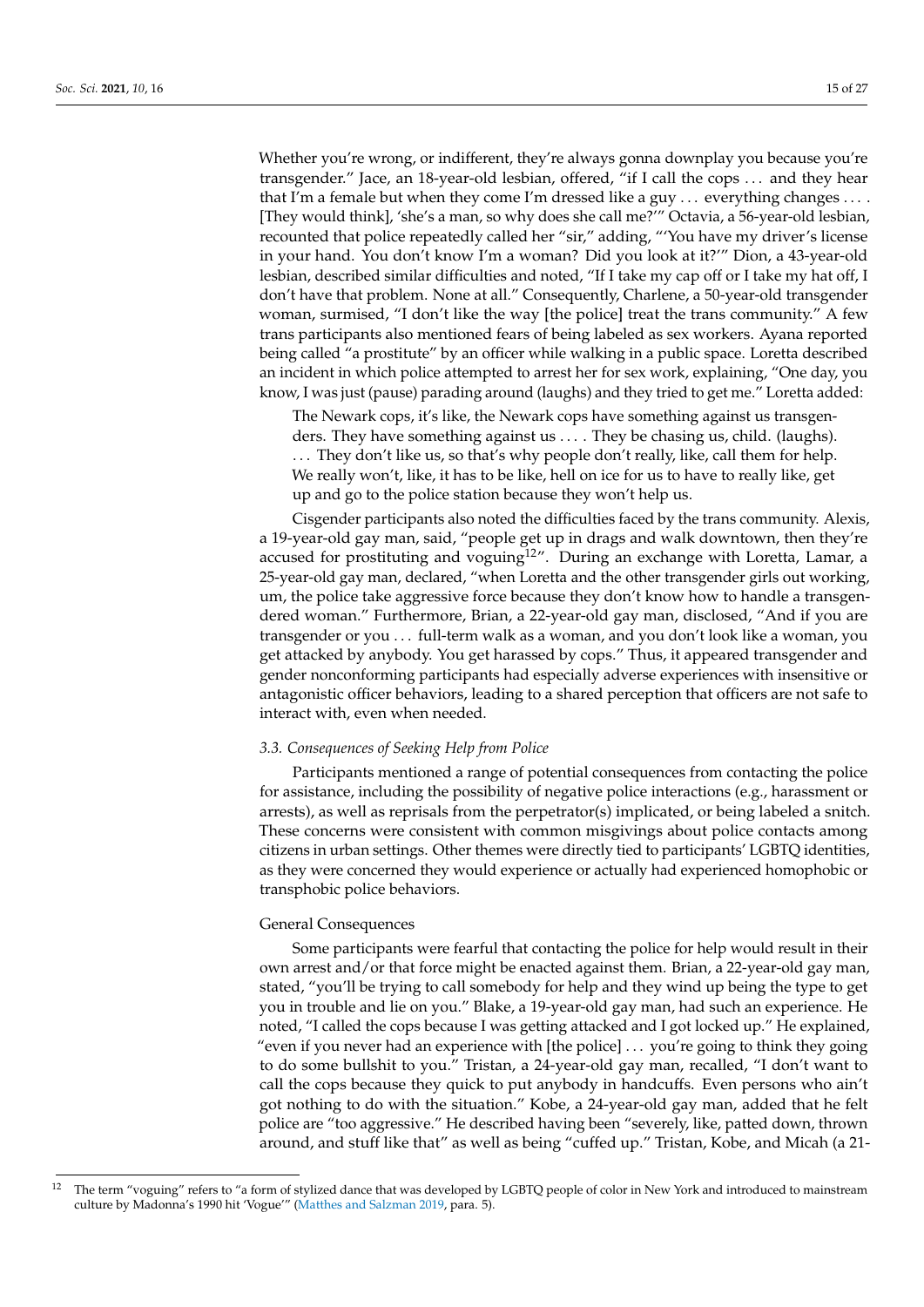year-old gay man) each separately discussed concerns about forceful treatment, including the potential for such encounters to culminate in an arrest, even when summoning officers for assistance. According to Micah, "a lot of the community has . . . their issues with the cops. Their [outstanding] warrants and et cetera . . . . It might not have been the cause of the situation, but they don't want [the police] knowing they have this in their background." Micah's discussion highlights that fear of arrest for unrelated activities can deter LGBTQ community members from relying on the police.

Other participants relayed concerns about retribution associated with perceived snitching from the perpetrator, their friends, or other neighborhood residents. Spencer, a 19-yearold gay man, noted that even if he were to reach out to the police and identify a perpetrator, there could be harmful—even deadly—ramifications for doing so:

If I get Dayday from down the hill locked up, Dayday from down the hill only get locked up for thirty days. He could've beat me, he could've lit me on fire, but in thirty days Dayday will be outside waiting for me and beating me up again . . . . Y'all just going to keep him in there and Lord knows, he probably . . . already been to jail fifty times so he don't really care to go back because he know that if he hit me it doesn't matter, like he's going to go back and he's going to get out . . . . Nobody is going to stop harassing you because you called the police. Because Dayday also know Tayday from around the corner (laughs). . . . And Tayday from around the corner is just as ignorant as him.

Additionally, Lyndsey, a 20-year-old trans woman, explained, "The cops just make it even worse . . . Once the cops go, you still live in that household." Kass, a 24-year-old trans woman, affirmed, "if they see you as a snitch, they're going to beat you up. They're going to, you know, jump you . . . If you call the cops and you live in the 'hood, you could get shot for calling the cops . . . . Real fast."

## *3.4. The Impact of LGBTQ Identities on Interactions with Police*

Some participants described misgivings and experiences of negative impacts from summoning the police as an LGBTQ person. Participants' fears and experiences related to biased treatment rooted in heterosexism in three areas: police misconduct stemming from homophobia and/or transphobia, the treatment of IPV among LGBTQ couples, and the disparate treatment of the transgender and gender nonconforming community.

Participants described overtly homophobic instances of police misconduct with officers, including the use of homophobic slurs and other derogatory language, sexual harassment and sexual propositioning, and physical abuse. Sometimes these incidents occurred outside of calls for service, when study participants were navigating the streets of Newark. Such encounters are troubling, resulting in the collective assessment that calling the police is an unsafe gamble, at best [\(Brunson](#page-23-26) [2007\)](#page-23-26). The anticipation of potential homophobic misconduct means contacting the police can be an undesirable prospect, at best.

With respect to police misconduct, participants most frequently described homophobic verbal harassment. Latasha recalled a time when Ayana, a transgender woman and fellow participant, was called a "faggot" repeatedly by police officers, while Brayton witnessed officers refer to citizens as "fag boys." Ayana also reported the police barred her from using the women's restroom in a public space after telling her, "well, you're a guy." Aaron, a gay man in his late fifties, recalled that officers called his co-worker a "McGreevey," referencing former New Jersey Governor Jim McGreevey, a gay man. Additionally, Vivan, a 20-year-old lesbian, was asked by an officer about her sexual orientation, and the officer responded, "'Oh, you too pretty to be a lesbian.'" While "up in drags," Alexis was stopped and told by an officer, "'Oh, if you was a girl, we would have sex.'" Harmony also described an incident in which she was harassed by officers:

The cop that pulled me over, it was like, well, "Why are you out here? You need to be in the house." You know, um, "only people that's out is your kind." I'm like, "Well, what do you mean my kind? Like, specify that." So, he's like, "Well, you know what I mean. Y'all he-she's," quote unquote.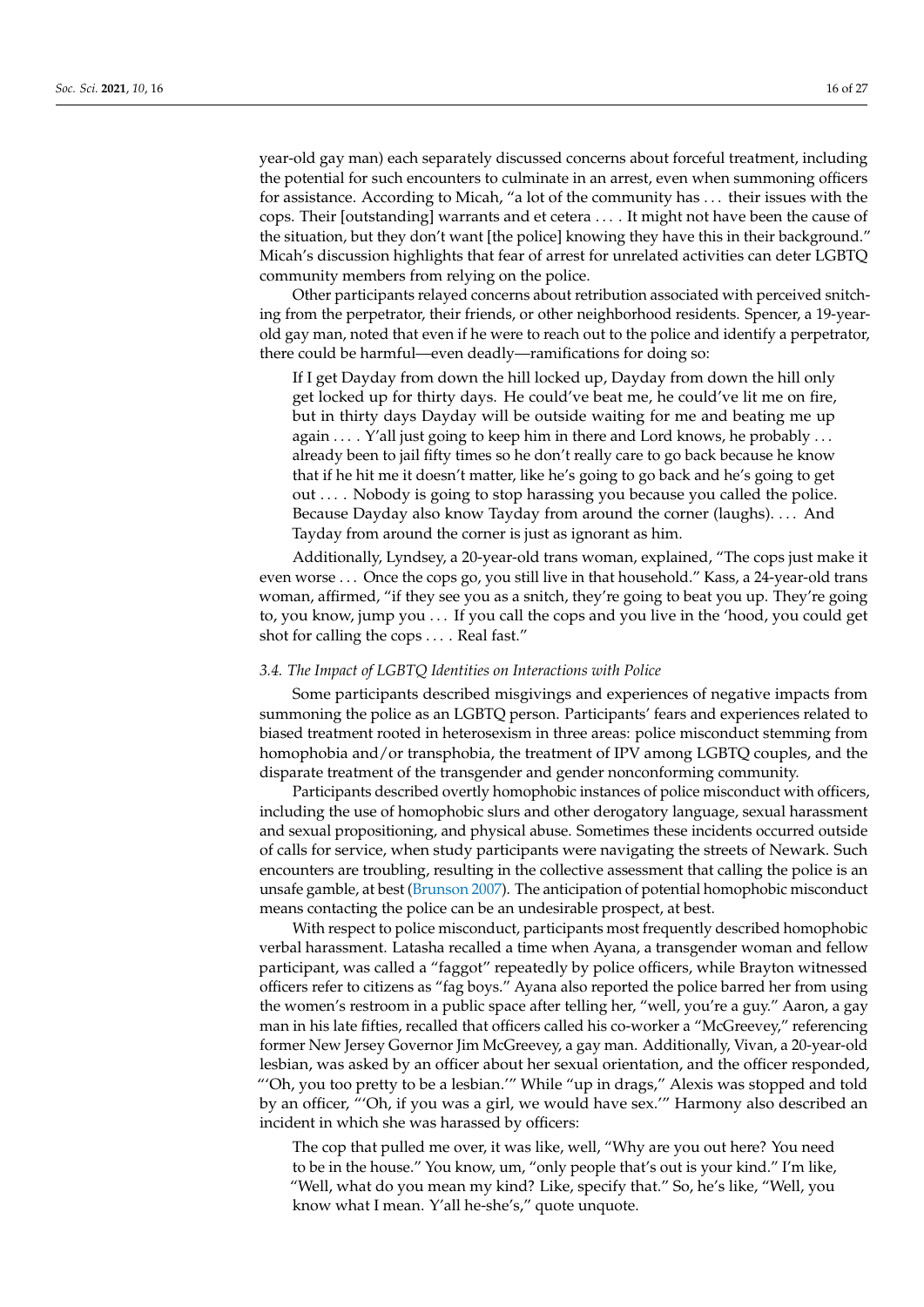Other participants described officers engaging in misconduct when arresting them. Shakia, a 23-year-old transgender woman, described that when officers arrested her and two others, they "just started like, stomping us," and one of the officers referred to her as "a fucking' fag" during the assault. Erica, a 28-year-old trans woman, recalled when a friend "turnt a date" and the incident devolved into a physical fight that led to police intervention. While being interviewed, Erica said the detective "literally snatched my hair" and also verbally harassed her, stating, "you're a fucking male and this and this, what were you doing, prostituting?" Dana, an 18-year-old lesbian, described an officer arresting her saying, "'Yo, this girl look just like a boy . . . . She's going to make all the girls go crazy in [jail].'"

Some participants also recalled involuntary contacts with the police steeped in transphobic and/or homophobic mistreatment that operated through misgendering. In one such encounter, Wanda, a 20-year-old lesbian who identified as masculine, described an incident where she was stopped and subsequently searched by male officers:

They're like, "Get on the wall," and I'm talking to them . . . "Last time I checked, y'all [male officers] can't check me." He's like, "Oh, why can't we check you?" "I have breasts and a vagina. Just because I have on baggy clothes that don't mean that I'm a guy," but they still checked me and they didn't care . . . . I was trying to be funny. I was like, "I'm on my period, so be careful." So, he was like, "Oh, you're going to get blood on me or something?" And then he really thought I was playing that I was a female until . . . I took my zipper down and everything because they was like, "Take everything off, like, your, your coat or whatever." And I'm like, "I'm a female. Like, I don't have to lie to you."

Finally, several outreach workers experienced police harassment when attempting to do outreach activities (see also [Mallory et al.](#page-25-11) [2015\)](#page-25-11). Emma, a transgender woman, described handing out condoms wearing an official ID from her agency. An officer approached her, stating, "'You know you're soliciting sex, right'"? Similarly, Brayton noted "we had five police cars come, they took pictures of us, they took our names . . . like we were soliciting and everything." Charlene, a 50-year-old trans woman, echoed their experiences, as she recalled, "like sometimes residents would call the cops and they would describe my vehicle and say, 'Well this vehicle is parked outside my house and they're soliciting.'" Aaron attempted to combat this problem for his organization by applying for a permit to perform outreach work in spaces where workers were being regularly accosted by police. Aaron stated, "we actually try to ... follow the letter of the law .... They tell us we needed a permit . . . to do what we do." However, he was met with significant resistance during the process. After being turned away twice, Aaron exasperatedly declared, "so we have been given the run-around about what we're trying to do."

Concerning IPV incidents, only women study participants discussed the negative impacts of police responses. These experiences were generally negatively tinged by officers' reliance on heteronormative stereotypes regarding typical IPV incidents featuring cisgender, heterosexual couples, where femininity is equated with victimization and masculinity with perpetration (see [Guadalupe-Diaz and Jasinski](#page-24-16) [2017\)](#page-24-16). Officers seemed to expect stereotypical gender dynamics to occur, even in the context of same-sex couples (see [Hassouneh and Glass](#page-24-26) [2008\)](#page-24-26). These assumptions produced negative outcomes for masculine-presenting women, as they were identified as the initiator of IPV incidents based on their gender presentation. As one example of this dynamic, Bernice, a 30-year-old lesbian, felt she was targeted by the police due to her masculine appearance after her feminine partner battered her:

I called the police, for my safety, and at this point I had, like, a black eye or two and, like, a missing tooth and everything. And when the police came, they actually just went straight to me and I ended up going to jail without even having asked questions at all and, like . . . they automatically thought that I was a man so the, the officers that were there, they were male officers that searched me for everything and that, um, patted me down and that actually arrested me. But then even once they realized I was not a male, I was still the person that went to jail.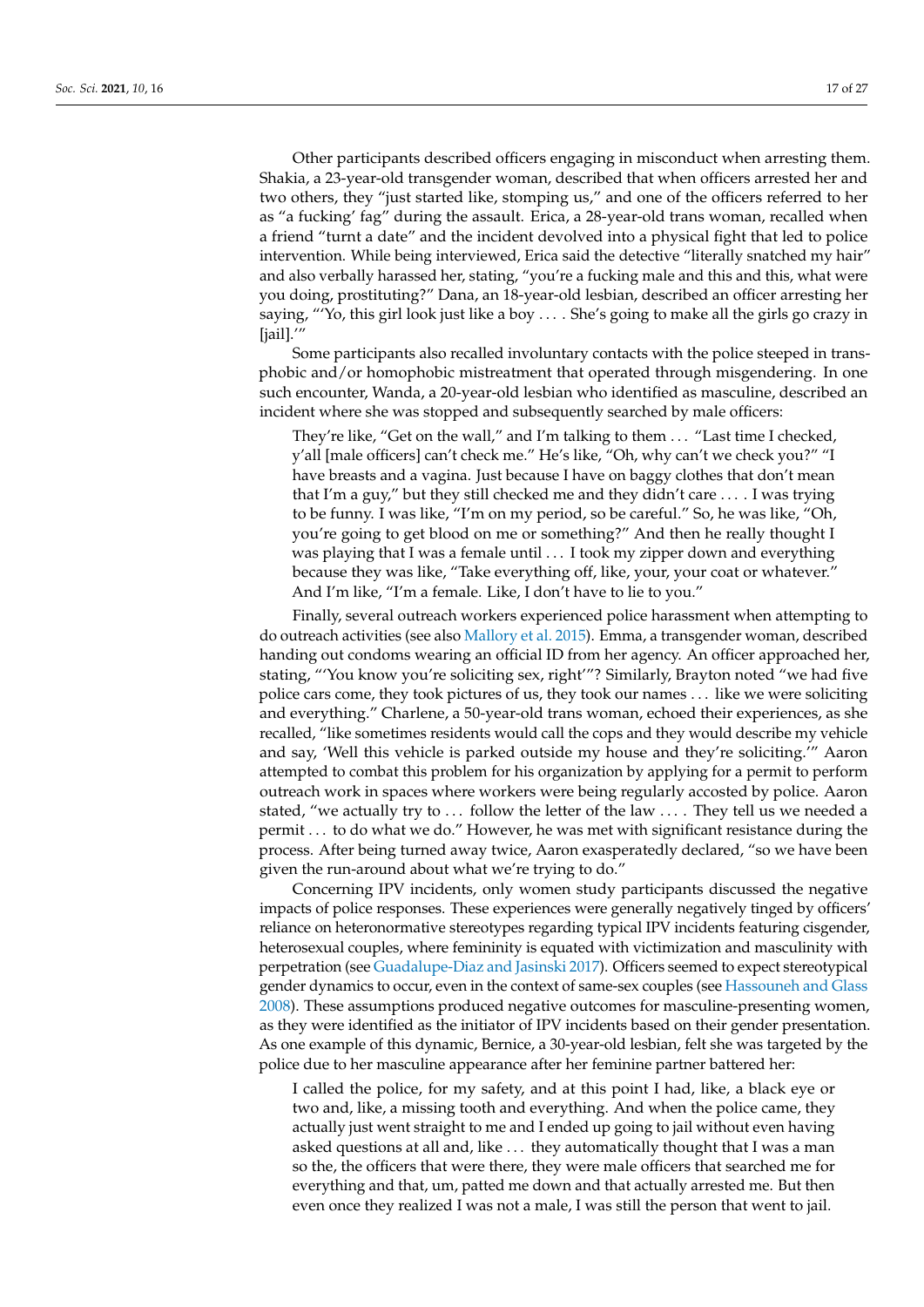In other instances of IPV, the couple was simply threatened with dual arrest due to the inability of officers to correctly determine the identity of the perpetrator. This tendency is consistent with a recent analysis that revealed disparate outcomes for IPV events between same-sex romantic partners, as officers were significantly more likely to enact dual arrests relative to IPV between heterosexual couples [\(Hirschel and McCormack](#page-24-27) [2020\)](#page-24-27). In one such instance, Andy, a 24-year-old lesbian, called the police after being choked by her partner. As both women were masculine-presenting, the officer's identification of the aggressor appeared to rely on stereotypes related to typical gender-based victim and perpetrator patterns during IPV incidents. Unable to identify the perpetrator, the officer threatened to simply arrest both women:

Like, they didn't know what to do. So it's kind of like they were rolling up on a situation of, like, two gay guys and they're just like, "Alright, y'all both going to jail. Y'all can't figure this out, we'll send you both to jail." Because by the time they got there . . . we were calmed down . . . . They don't know who the aggressor is, like, they don't want to ask, you know what I'm saying? Because they're going up and they're just making assumptions on your appearance, you know? ... Like, so, it was something like, it was my word against hers and it was, like, how I was presenting versus how she was presenting, you know what I'm saying?

With respect to the trans community and their experiences with the police, some trans women feared their identity would significantly and negatively impact these interactions. Several described the police as insensitive and/or disrespectful due to their status as trans women. Yvette, a 33-year-old trans woman, stated the police "harass rather than help." Transgender participants were concerned that responding officers would, instead of responding to the incident itself, focus on their transgender status, resulting in a problematic interaction rooted in prejudice and stereotypes against the transgender community. An exchange between Shakia, Charlene, and Erica, all trans women, illustrated these perceptions:

*Shakia*: You could've been the one calling them and they'll make it about you—

*Charlene*: You, mmhmm.

*Erica*: Mmhmm.

*Shakia*: —and your transition. What does that have to do with me calling you? I called you to help me.

Furthermore, Jenine, a 32-year-old trans woman, was physically attacked by a group of youths, but described the police as slow to respond. When the police did arrive, they focused on her status as a transgender woman: "Once they got there, they were like, 'oh, um, do you think it was because you're gay?' That was the first question. And I'm like, 'what makes you think I'm gay? . . . I'm a woman.'" As a consequence, Jenine said, "next time that somebody tries to bash me, I'm gonna bash their head open and then I'm gonna call you . . . . You never helped me before, this is what you get now."

### **4. Discussion**

In an attempt to extend the literature in this area, the current study examined the range of concerns, fears, and negative police experiences that may impact and suppress reporting behaviors among LGBTQ people. By focusing on when and why participants would seek help from the police, this study sought to build upon existing scholarship that has consistently suggested a concentration of negative experiences with and perceptions of law enforcement among the LGBTQ community [\(Dario et al.](#page-23-2) [2019;](#page-23-2) [Hodge and Sexton](#page-24-1) [2018;](#page-24-1) [Satuluri and Nadal](#page-26-3) [2018;](#page-26-3) [Owen et al.](#page-26-1) [2018;](#page-26-1) [Nadal et al.](#page-26-2) [2015;](#page-26-2) [Woods et al.](#page-27-6) [2013;](#page-27-6) [Wolff and Cokely](#page-27-3) [2007\)](#page-27-3). In doing so, this study embraced an intersectional perspective [\(Crenshaw](#page-23-15) [1991a,](#page-23-15) [1991b\)](#page-23-16) by specifically targeting the experiences of LGBTQ participants of color. Not only are racial and ethnic minorities overrepresented within the LGBTQ community [\(Deschamps and Singer](#page-23-1) [2017\)](#page-23-1), but relative to their white counterparts, LGBTQ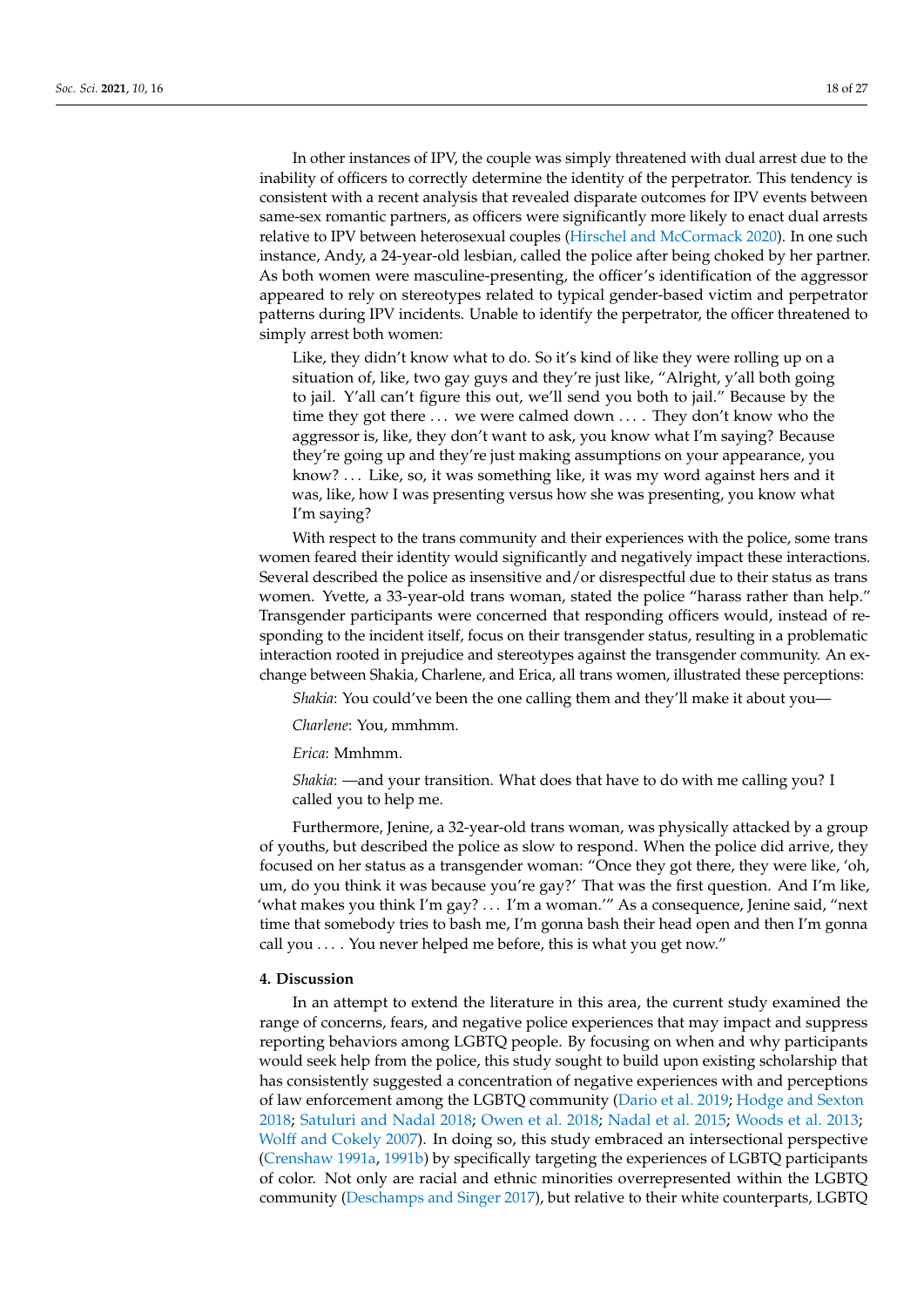people of color are also likely disproportionately subjected to inappropriate treatment by the police [\(Amnesty International USA](#page-22-1) [2005;](#page-22-1) [Center for American Progress](#page-23-4) [2016;](#page-23-4) [James](#page-24-2) [et al.](#page-24-2) [2016;](#page-24-2) [Woods et al.](#page-27-6) [2013\)](#page-27-6) and experience overrepresentation in the criminal justice system as offenders [\(Meyer et al.](#page-25-2) [2017\)](#page-25-2) despite their vulnerability as prospective victims of crime [\(Dunbar](#page-23-5) [2006;](#page-23-5) [Kuehnle and Sullivan](#page-25-7) [2001;](#page-25-7) [NCVAP](#page-26-12) [2018;](#page-26-12) [Meyer](#page-25-8) [2010\)](#page-25-8).

Overall, the patterns observed amongst this sample are consistent with and extend the burgeoning literature related to policing of LGBTQ people and the various problems LGBTQ citizens might encounter—or anticipate encountering—when interacting with the police to seek their assistance. Participants expressed sentiments that the police should be avoided except under select circumstances (if they are to be contacted at all), held a generally low opinion of the police, amassed mostly negative encounters with the police, and recounted instances of misconduct and harassment from officers. Their reasons for avoiding the police were both rooted in more generalized concerns observed in urban, over-policed environments as well as rationales specifically linked to their identities as SOGI minorities.

When asked when they would hypothetically contact the police, one-third of responding participants indicated they would not reach out to the police regardless of the situation, while two-thirds expressed that they would only do so for especially serious incidents, such as violent encounters, serious harassment, and medical emergencies, signaling a pronounced hesitation to seek help from the police barring potentially life-threatening events. This slightly departed from the situations in which participants actually *did* report calling the police, which were more varied and only included one medical emergency. Most participants who voluntarily contacted the police were met with a poor experience, meaning that the police were untimely, discourteous, ineffective, and/or engaged in harassment or other problematic behaviors. The importance of the tone of police–citizen interactions cannot be understated, as an accumulation of negative experiences with the police may potentially suppress reporting behaviors [\(Carr et al.](#page-23-27) [2007;](#page-23-27) [Miles-Johnson](#page-25-6) [2013b;](#page-25-6) [Xie et al.](#page-27-7) [2007\)](#page-27-7) while positive interactions may improve citizens' perceptions of the police and lead to increased cooperation [\(Peyton et al.](#page-26-20) [2019\)](#page-26-20). Even the viewpoints of those who have not directly interacted with the police can be altered by recounted vicarious negative experiences relayed through their respective social networks [\(Rosenbaum et al.](#page-26-21) [2005\)](#page-26-21), ultimately producing a shared negative view of the police [\(Brunson](#page-23-26) [2007\)](#page-23-26) that may discourage them from reporting crimes.

Some of participants' rationales for police avoidance were grounded in general concerns commonly broached by citizens regarding their lack of confidence in the general performance and effectiveness of the police that has been noted in studies of racial and ethnic minorities (e.g., [Weitzer and Tuch](#page-27-22) [2005\)](#page-27-22). Participants relayed frustrations with poor response times and other barriers to service, such as the perceived difficulties associated with reporting crimes, resulting in the perception that calling the police was largely pointless. Furthermore, participants believed that even if the police did respond in a timely manner, they would not be particularly effective in their assistance, might be discourteous, or may engage in more serious forms of misconduct. Participants also relayed concerns about the potential consequences of contacting the police based both on previous negative experiences and/or expectations that the police would behave ineffectively or even aggressively. Consistent with work that has noted a concentration of police harassment and misconduct in economically depressed communities with a concentration of people of color (e.g., [Brunson and Miller](#page-23-25) [2006;](#page-23-25) [Rengifo and Fratello](#page-26-22) [2015\)](#page-26-22), some participants feared these same dynamics might be present during their own interactions with the police, while others directly experienced these consequences.

Other themes outlined by participants were directly related to their SOGI status, including lack of sensitivity among the police when responding to calls about specific LGBTQ issues, such as bias-related victimizations and IPV, and/or situations in which participants' LGBTQ identities were highlighted at some point during the interaction (e.g., officers engaging in misgendering, referring to a participant's SOGI status, or making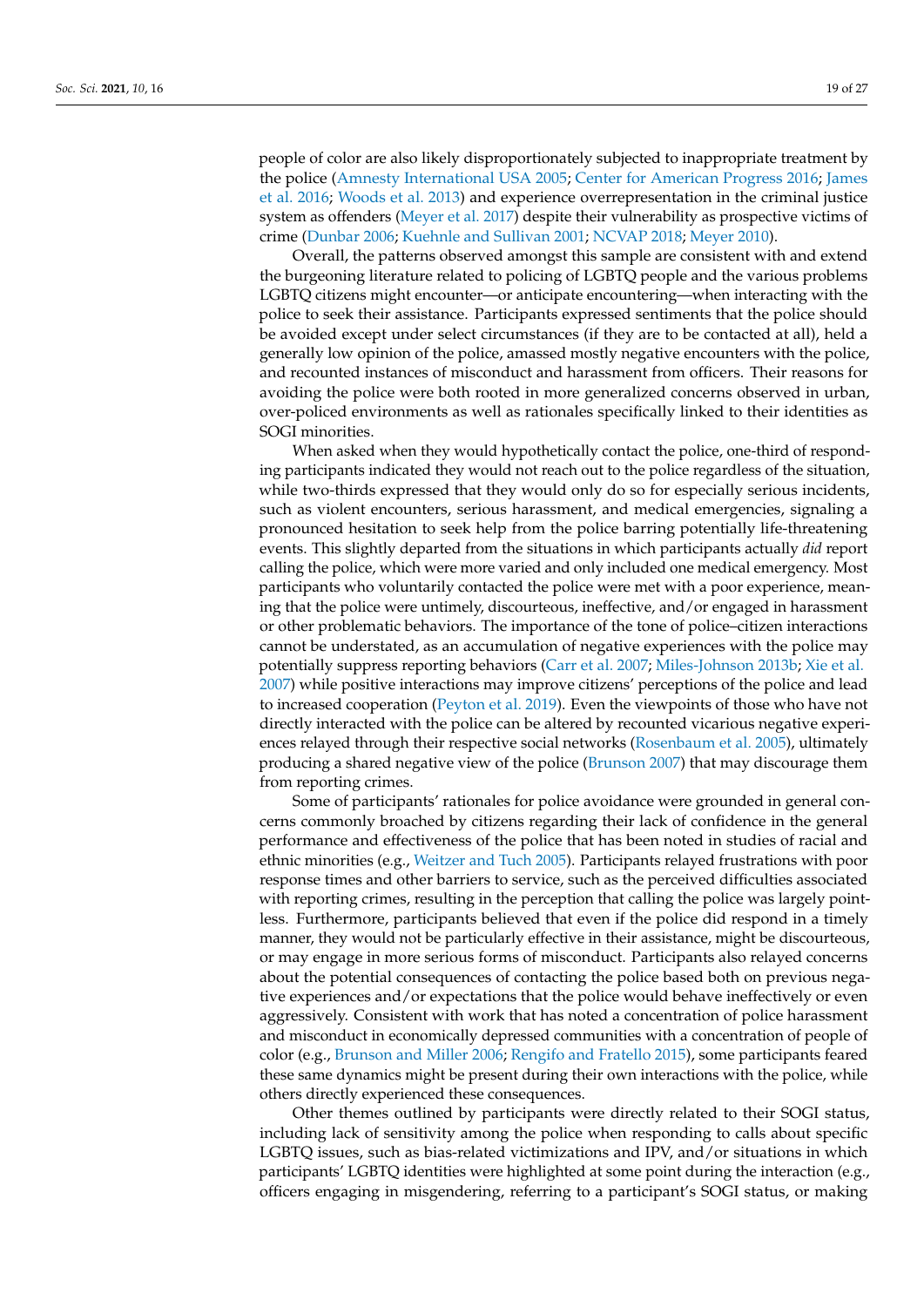assumptions about the dynamics of same-sex romantic relationships). Some participants felt the police would be homophobic or transphobic in their disposition towards SOGI minorities, with some participants drawing from direct experiences that lent credence to their misgivings. These sentiments are consistent with the literature that has studied the nature of police interactions with LGBTQ citizens and have detected a troubling level of insensitivity, harassment [\(Hodge and Sexton](#page-24-1) [2018;](#page-24-1) [NCVAP](#page-26-12) [2018;](#page-26-12) [Wolff and Cokely](#page-27-3) [2007\)](#page-27-3), and anticipated harassment [\(Briones-Robinson et al.](#page-23-6) [2016\)](#page-23-6). Further, in line with previous work with transgender people that has revealed an especially low regard for the police and frequent exposure to police misconduct [\(Grant et al.](#page-24-4) [2011;](#page-24-4) [Guadalupe-Diaz](#page-24-3) [2016;](#page-24-3) [Miles-Johnson](#page-25-5) [2016;](#page-25-5) [Miles-Johnson](#page-25-4) [2020;](#page-25-4) [Stotzer](#page-27-5) [2014b;](#page-27-5) [Woods et al.](#page-27-6) [2013\)](#page-27-6), transgender participants were concerned their gender identity would become the central focus of their encounters with the police and produce a poor outcome.

Unfortunately, some participants also felt the police would treat their complaints as insignificant and would not take them seriously, as has been mirrored in prior work with LGBTQ populations and their interactions with the police [\(Bernstein and Kostelac](#page-22-4) [2002;](#page-22-4) [Herek et al.](#page-24-11) [2002;](#page-24-11) [NCVAP](#page-26-4) [2017a,](#page-26-4) [2017b;](#page-26-5) [Wolff and Cokely](#page-27-3) [2007\)](#page-27-3). A sensitive response from the police is especially crucial for offenses that are underreported and tied to feelings of shame, including IPV and sexual assault, as LGBTQ citizens who anticipate discriminatory behaviors on the part of the police may be less likely to report their victimization [\(Briones-](#page-23-6)[Robinson et al.](#page-23-6) [2016\)](#page-23-6) despite an increased risk of sexual assault [\(Rothman et al.](#page-26-23) [2011\)](#page-26-23), the presence of IPV within the LGBTQ community (e.g., [Guadalupe-Diaz](#page-24-3) [2016;](#page-24-3) [Messinger](#page-25-3) [2017\)](#page-25-3), and the dangers posed by anti-LGBTQ bias-related crimes interlaced with violence (e.g., [Herek](#page-24-8) [2009\)](#page-24-8). In particular, the police need be perceived as an approachable, trustworthy, and safe source of assistance for anti-LGBTQ bias crimes due to their inherent stigma and reduced likelihood of disclosure to the police [\(Herek](#page-24-28) [1989;](#page-24-28) [Pezella et al.](#page-26-10) [2019\)](#page-26-10).

Overall, the patterns observed among the data should be viewed from the vantage point of intersectionality, as under its assumptions, LGBTQ individuals of color will have particularly adverse interactions with the police due to multiple identities traditionally associated with societal marginalization [\(Burgess-Proctor](#page-23-17) [2006;](#page-23-17) [Crenshaw](#page-23-15) [1991a;](#page-23-15) [Crenshaw](#page-23-16) [1991b;](#page-23-16) [Gaynor and Bassett](#page-24-7) [2020\)](#page-24-7). This study offers a unique look at these dynamics due to the composition of its sample, which is primarily comprised of people of color. It also extends the literature concerning the role of interlocking identities and their potential to generate negative ramifications during interactions with the police (e.g., [Panfil](#page-26-13) [2018\)](#page-26-13). Analogous to other work that has examined intersectionality's effects upon multiplymarginalized LGBTQ people [\(Woods et al.](#page-27-6) [2013;](#page-27-6) [Robinson](#page-26-24) [2020\)](#page-26-24), participants offered legitimate concerns about interacting with the police due to distrust and a desire to avoid them. Participants' experiences can also be viewed as an extension of the racial, ethnic, and class-based characteristics present in Newark, as it is an urban environment featuring elevated police surveillance experienced by people of color in similar settings (e.g., [Brunson](#page-23-25) [and Miller](#page-23-25) [2006\)](#page-23-25). The role of intersectionality is also illustrated by transgender and gender nonconforming participants, as they described being subjected—or feared being subjected to stereotypes espoused by officers; given the existing work surrounding transgender women of color and their negative police–citizen interactions (e.g., [Graham](#page-24-18) [2014;](#page-24-18) [James et al.](#page-24-2) [2016;](#page-24-2) [Mallory et al.](#page-25-11) [2015;](#page-25-11) [Woods et al.](#page-27-6) [2013\)](#page-27-6), these concerns are not surprising. Consistent with other work that has pointed to possible underreporting among LGBTQ people of color [\(Guadalupe-Diaz](#page-24-3) [2016;](#page-24-3) [Kuehnle and Sullivan](#page-25-7) [2001\)](#page-25-7), many participants indicated they would not seek police assistance in the event of anti-LGBTQ bias victimization; this is especially concerning in light of elevated victimization rates experienced by SOGI minorities who are also people of color [\(Dunbar](#page-23-5) [2006;](#page-23-5) [Meyer](#page-25-8) [2010;](#page-25-8) [NCVAP](#page-26-4) [2017a,](#page-26-4) [2017b\)](#page-26-5). Taken together, these results highlight the importance of increasing the comfort of those with intersectional identities during encounters with the police.

Indeed, it is apparent increased cultural competency and sensitivity among law enforcement is sorely needed (see [Dario et al.](#page-23-2) [2019;](#page-23-2) [Hodge and Sexton](#page-24-1) [2018;](#page-24-1) [Satuluri and](#page-26-3) [Nadal](#page-26-3) [2018;](#page-26-3) [Owen et al.](#page-26-1) [2018;](#page-26-1) [Nadal et al.](#page-26-2) [2015\)](#page-26-2) in Newark and as well as other similar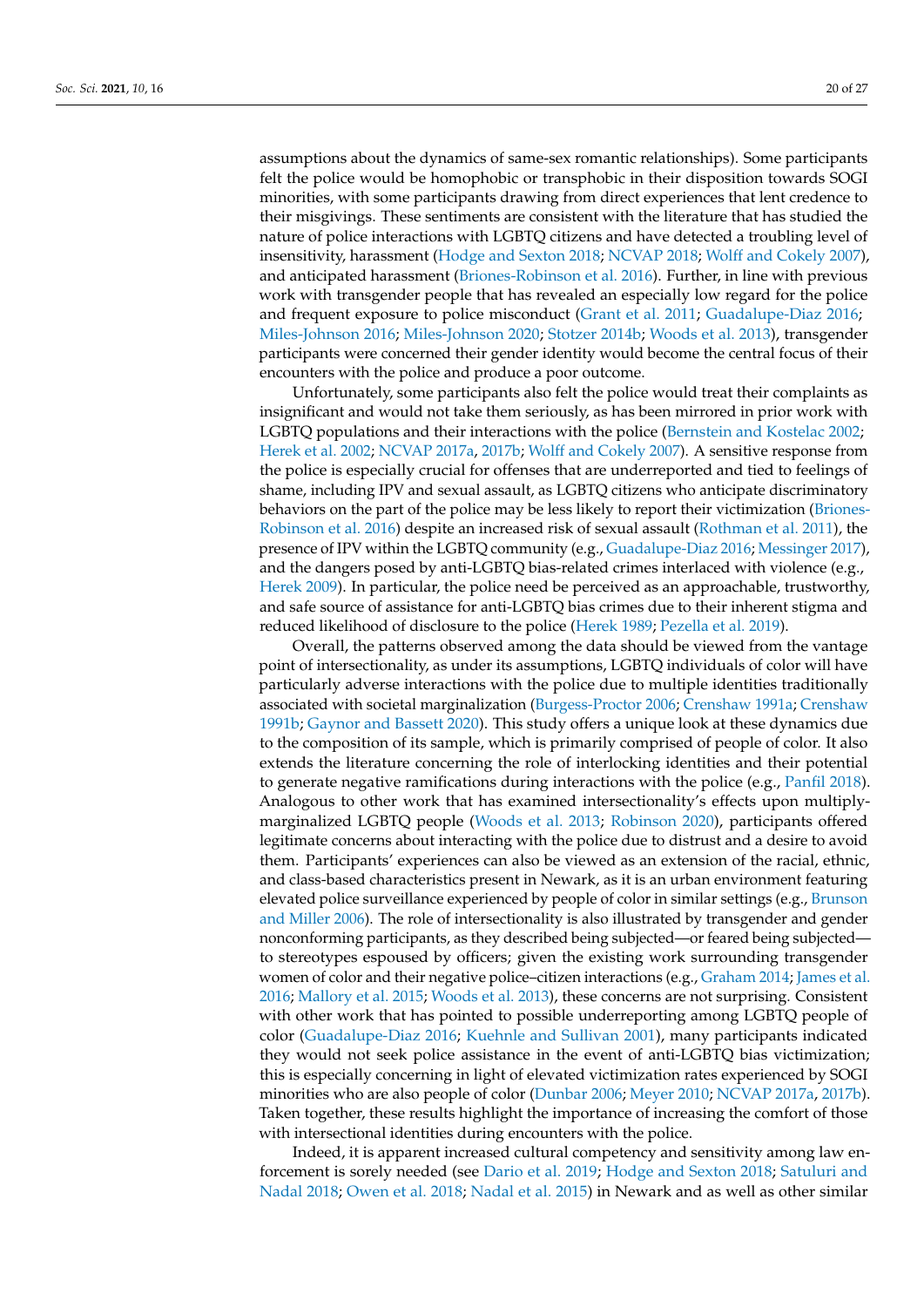locales that aim to improve interactions between the LGBTQ community and the police. Newark represents a particularly suitable environment to examine these issues. Alongside "anecdotal" accounts of police mistreatment towards LGBTQ citizens in Newark [\(United States v. City of Newark](#page-27-19) [2016,](#page-27-19) p. 48), only two other cities—Baltimore and New Orleans—have verified systematic anti-LGBTQ bias through Consent Decrees [\(DOJ](#page-23-28) [2017;](#page-23-28) [United States v. Police of Baltimore City](#page-27-23) [2017;](#page-27-23) [United States v. City of New Orleans](#page-27-24) [2013\)](#page-27-24). Like Newark, Baltimore and New Orleans are urban, metropolitan areas with above-average crime and poverty rates that are also comprised mostly of people of color [\(United States Census Bureau](#page-27-25) [2017\)](#page-27-25). As a result, the findings of this study may be applicable to similar urban contexts that have historically fostered a troubled relationship with the police. Thus, it can provide insights about how to better police LGBTQ communities in these locales. In the aftermath of Newark's Consent Decree with the Department of Justice [\(Newark Department of Public Safety](#page-26-16) [2018\)](#page-26-16), it has taken early steps to attempt to improve its treatment of LGBTQ citizens. For instance, the NPD recently directed officers to "not question [a] person's gender identity" and separate transgender people from the general population while they are in custody [\(Nelson](#page-26-25) [2019a,](#page-26-25) para. 1). Unfortunately, however, the variety of reforms included in the NPD's Consent Decree to address Newark's policing practices does not formally include the LGBTQ community and are still a work in progress [\(Nelson](#page-26-26) [2019b\)](#page-26-26).

As noted by [Dwyer](#page-24-29) [\(2019\)](#page-24-29), it can be difficult to ascertain the best way to improve the competency of the police with regard to LGBTQ issues and people through targeted training. In the current study, participants offered a range of suggestions<sup>13</sup> to better assist Newark's LGBTQ community through four overarching areas that can be used to guide future research and policy-making; on a positive note, some of these suggestions are currently being undertaken by the city of Newark presently, lending credence to the need to address these issues. First, participants requested mandatory, department-wide training to promote increased cultural competence, sensitivity, and professionalism towards the LGBTQ community; ideally, this would include educating officers about the wide spectrum of sexual orientations, gender presentations, and gender identities present in the LGBTQ community, the proper usage of LGBTQ-related terminology and pronouns, and guidance regarding appropriate responses to LGBTQ victims of IPV and bias-related crimes. Second, participants mentioned a need to appoint trained NPD officers as liaisons that serve LGBTQ residents and crime victims. Third, participants requested a more prominent and visible presence of "out" LGBTQ NPD officers. Finally, participants also expressed a desire for the police to immerse themselves in the Newark's LGBTQ community through participation in Newark's LGBTQ-related events (e.g., Newark's annual pride festival), hosting events such as meet-and-greets, and demonstrating their support of local LGBTQ-oriented grass roots organizations and community leaders. To repair the divide that has formed between the police and LGBTQ citizens, establishing trust and feelings of comfort is crucial in order to increase reporting rates, and ultimately, better protect and serve this vibrant and important segment of the population.

**Funding:** This research was funded by The Rutgers-Newark School of Criminal Justice Dean's Research Grant.

**Institutional Review Board Statement:** This study was conducted according to the guidelines of the Declaration of Helsinki, and approved by the Institutional Review Board of Rutgers University-Newark (Protocol #12-520-M approved on 25 February 2013).

**Informed Consent Statement:** Informed consent was obtained from all participants involved in this study.

**Data Availability Statement:** The data are not publicly available because of its extreme sensitivity. Due to the specific and detailed qualitative narratives provided by participants—some of whom hold

<sup>13</sup> As these responses were numerous and varied, they will be systematically examined through a separate analysis.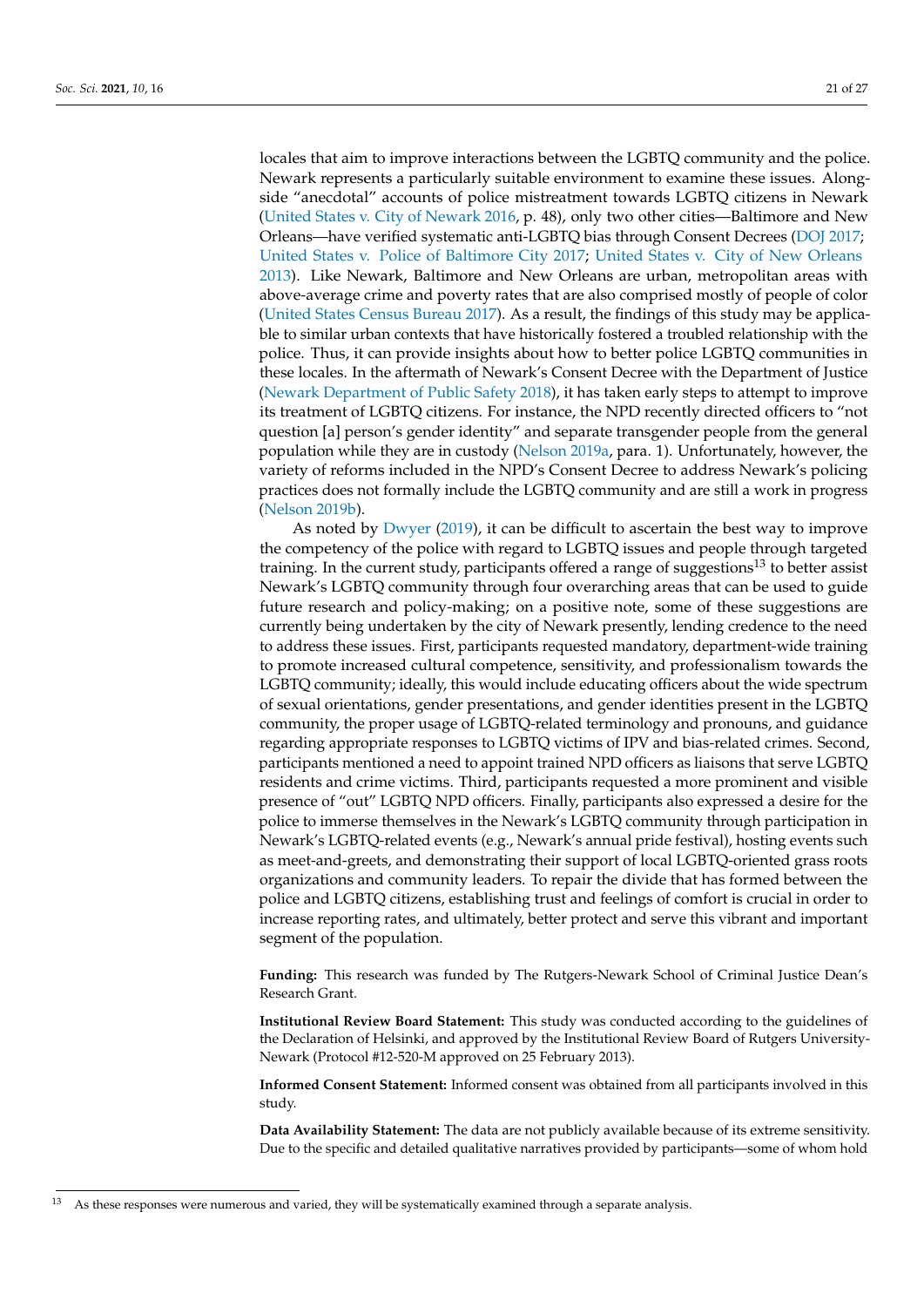social significance through their open involvement Newark's LGBTQ community—it is possible that they may be publicly identified through this data and may face repercussions as a result.

**Acknowledgments:** First and foremost, I would like to extend my deep gratitude to Jody Miller for her assistance with this manuscript as well as her ongoing dedication and support of my work. I would also like to thank Valerio Ba´cak, Jasmine Silver, Randall Shelden, and the anonymous referees for their valuable guidance in revising this manuscript. Furthermore, I am grateful to both Maren Greathouse and Meda Barker for their crucial roles in facilitating this project as well as the various stakeholders and LGBTQ community centers that were key in accessing participants and were willing to give me space to do this important work. Finally, I would like to extend my sincere and heartfelt appreciation to the all of the participants who were willing to take part in this study, as this work simply would not have been possible without their trust and willingness to share their stories.

**Conflicts of Interest:** The author declares no conflict of interest.

## <span id="page-22-8"></span>**Appendix A. Complete Focus Group Interview Guide**

- 1. Can you tell me a bit about the LGBTQ community in Newark?
- 2. How open do you feel you can be about your sexual orientation/gender identity in your neighborhood?
- 3. Under what circumstances would you ask the Newark police for help?
	- a. Under what circumstances would you not ask the Newark police for help?
- 4. If you were the victim of a bias crime (e.g., verbal harassment or intimidation, destruction of property, or physical assault, etc., based on your sexual orientation/gender identity), who would you contact? How comfortable would you feel going to the police in this situation?
- 5. Based on what you've seen and heard, if someone is a member of the LGBTQ community here in Newark, does it usually affect the way they are treated by the police?
	- b. If yes, why?
	- c. If no, why not?
- 6. Have you had any experiences, good or bad, with the Newark police? What happened and what was your experience?
- 7. For those of you who haven't had any experiences with the Newark Police, are you ever concerned about how they might treat you? Can you tell me about why that's the case?
- 8. How do you think police officers could improve their relationship with the LGBTQ community in Newark? What kinds of things would they need to change?

## **References**

- <span id="page-22-6"></span>Avdija, Avdi. 2010. The role of police behavior in prediciting citizens' attitudes toward the police. *Applied Psychology in Criminal Justice* 6: 76–90.
- <span id="page-22-7"></span>Ambrose, Anthony. 2019. *Department of Public Safety Memorandum: Implementation of General Order 19-03 Re: LGBTQ Community & Police Interactions*. Newark: Police Division.
- <span id="page-22-1"></span>Amnesty International USA. 2005. *Stonewalled: Police Abuse and Misconduct Against Lesbian, Gay, Bisexual and Trans\* People in the U.S.*. New York: Amnesty International, Available online: <https://www.amnesty.org/> (accessed on 1 January 2021).
- <span id="page-22-3"></span>Aulivola, Michelle. 2004. Outing domestic violence: Affording appropriate protection to gay and lesbian victims. *Family Court Review* 42: 162–77. [\[CrossRef\]](http://doi.org/10.1177/1531244504421012)
- <span id="page-22-4"></span>Bernstein, Mary, and Constance Kostelac. 2002. Lavender and blue: Attitudes about homosexuality and behavior towards lesbians and gay men among police officers. *Journal of Contemporary Criminal Justice* 18: 302–28. [\[CrossRef\]](http://doi.org/10.1177/1043986202018003006)
- <span id="page-22-5"></span>Bernstein, Mary, and Paul Swartwout. 2012. Gay officers in their midst: Heterosexual police employees' anticipation of the consequences for coworkers who come out. *The Journal of Homosexuality* 59: 1145–66. [\[CrossRef\]](http://doi.org/10.1080/00918369.2012.673945) [\[PubMed\]](http://www.ncbi.nlm.nih.gov/pubmed/22966996)
- <span id="page-22-2"></span>Berrill, Kevin. 1993. Anti-gay violence: Causes, consequences, and responses. In *Bias Crime: American Law Enforcement and Legal Responses*. Edited by Robert J. Kelly. Chicago: University of Illinois at Chicago Press, pp. 151–64.
- <span id="page-22-0"></span>Berrill, Kevin T., and Gregory M. Herek. 1992. Primary and secondary victimization in anti-gay hate crimes. In *Hate Crimes*. Edited by Gregory Herek and Kevin T. Berrill. Thousand Oaks: SAGE, pp. 289–305.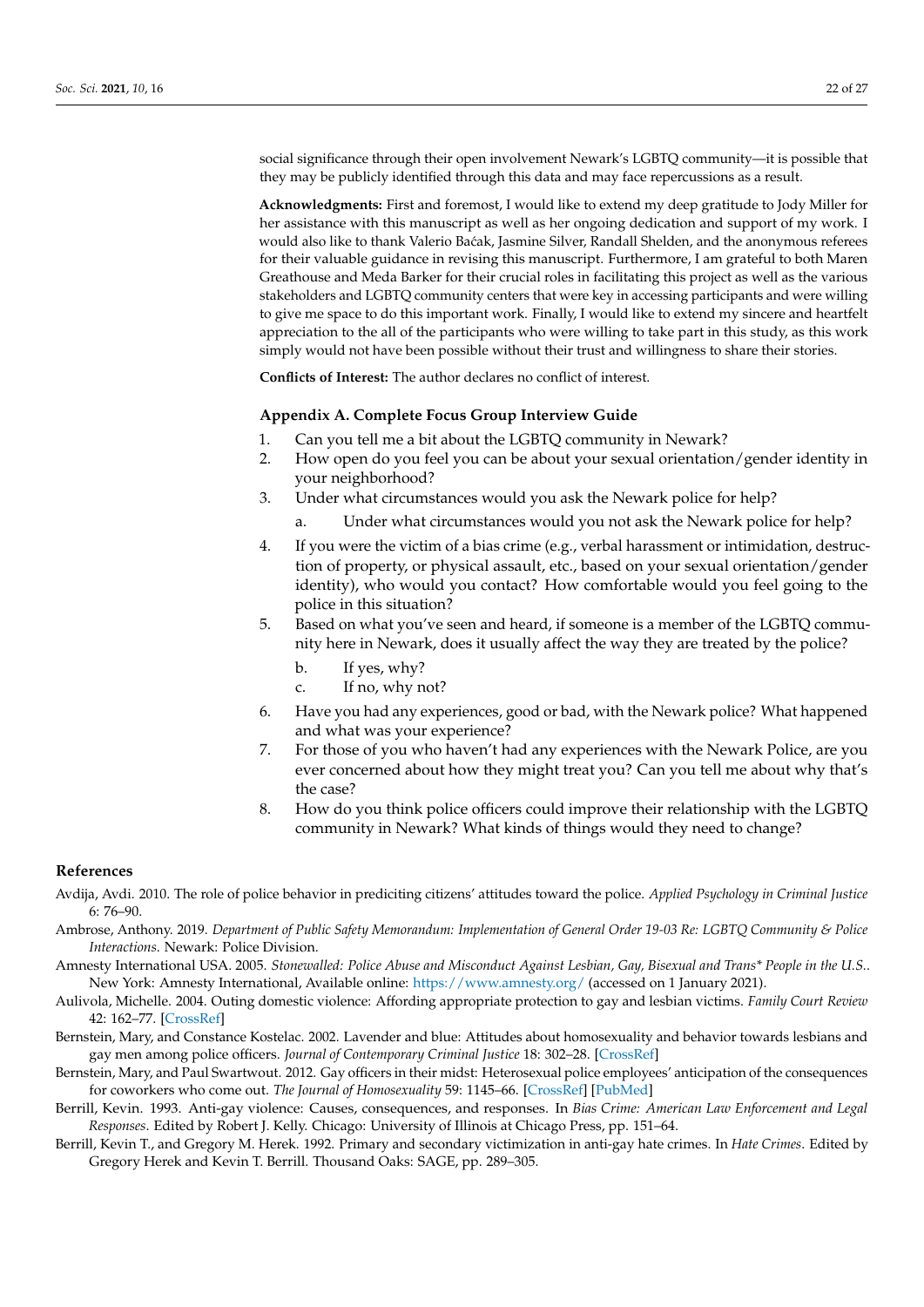- <span id="page-23-19"></span>Braga, Anthony B., Christopher Winship, Tom R. Tyler, Jeffrey Fagan, and Tracey L. Meares. 2014. The salience of social contextual factors in appraisals of police interactions with citizens: A randomized factorial experiment. *Journal of Quantitative Criminology* 30: 599–627. [\[CrossRef\]](http://doi.org/10.1007/s10940-014-9216-7)
- <span id="page-23-6"></span>Briones-Robinson, Rhissa, Ráchael A. Powers, and Kelly M. Socia. 2016. Sexual orientation bias crimes: Examination of reporting, perception of police bias, and differential police response. *Criminal Justice Behavior* 43: 1688–709. [\[CrossRef\]](http://doi.org/10.1177/0093854816660583)
- <span id="page-23-26"></span>Brunson, Rod K. 2007. "Police don't like black people." African-American young men's accumulated police experiences. *Criminology and Public Policy* 6: 71–102. [\[CrossRef\]](http://doi.org/10.1111/j.1745-9133.2007.00423.x)
- <span id="page-23-24"></span>Brunson, Rod K., and Jacinta M. Gau. 2014. Race, place, and policing in the inner-city. In *The Oxford Handbook of Policing*. Edited by Michael D. Reisig and Robert J. Kane. New York: Oxford University Press, pp. 362–82.
- <span id="page-23-25"></span>Brunson, Rod, and Jody Miller. 2006. Young Black men and urban policing in the United States. *British Journal of Criminology* 46: 71–102. [\[CrossRef\]](http://doi.org/10.1093/bjc/azi093)
- <span id="page-23-0"></span>Buist, Carrie L., and Codie Stone. 2014. Trans\* victims and offenders: Failures of the United States criminal justice system and the necessity of queer criminology. *Critical Criminology* 22: 35–47. [\[CrossRef\]](http://doi.org/10.1007/s10612-013-9224-1)
- <span id="page-23-17"></span>Burgess-Proctor, Amanda. 2006. Intersections of race, class, gender, and crime. *Feminist Criminology* 1: 27–47. [\[CrossRef\]](http://doi.org/10.1177/1557085105282899)
- <span id="page-23-13"></span>Carpenter, Leonore F., and R. Barrett Marshall. 2017. Walking while trans: Profiling of transgender women by law enforcement, and the problem of proof. *William and Mary Journal of Race, Law, and Social Justice* 24: 5–38.
- <span id="page-23-27"></span>Carr, Patrick J., Laura Napolitano, and Janet Keating. 2007. We never call the cops and here is why: A qualitative examination of legal cynicism in three Philadelphia neighborhoods. *Criminology* 45: 445–80. [\[CrossRef\]](http://doi.org/10.1111/j.1745-9125.2007.00084.x)
- <span id="page-23-18"></span>Cagnassola, M. E. 2020. Newark creating LGBTQ hotline following Ashley Moore case. *Tap Into*. August 19. Available online: [https:](https://www.tapinto.net/sections/police-and-fire/articles/newark-creating-lgbtq-hotline-following-ashley-moore-case) [//www.tapinto.net/sections/police-and-fire/articles/newark-creating-lgbtq-hotline-following-ashley-moore-case](https://www.tapinto.net/sections/police-and-fire/articles/newark-creating-lgbtq-hotline-following-ashley-moore-case) (accessed on 6 January 2021).
- <span id="page-23-22"></span>Cavaliere, Victoria. 2010. Transgender Woman Sues Newark Police Over Alleged Harassment. *NBC New York*. February 17. Available online: <https://www.nbcnewyork.com> (accessed on 1 January 2021).
- <span id="page-23-4"></span>Center for American Progress. 2016. *Unjust: How the Broken Criminal Justice System Fails LGBT People of Color*. Washington: Center for American Progress.
- <span id="page-23-14"></span>Center for Constitutional Rights. 2012. *Stop and Frisk: The Human Impact*. New York: Center for Constitutional Rights.
- <span id="page-23-20"></span>Chalfin, Aaron, and Justin McCrary. 2016. Are U.S. cities underpoliced? Theory and evidence. *The Review of Economics and Statistics* 100: 167–86. [\[CrossRef\]](http://doi.org/10.1162/REST_a_00694)
- <span id="page-23-11"></span>Collins, Joshua C., and Tonette S. Rocco. 2018. Queering employee engagement to understand and improve the performance of gay male law enforcement officers: A phenomenological exploration. *Performance Improvement Quarterly* 30: 273–95. [\[CrossRef\]](http://doi.org/10.1002/piq.21255)
- <span id="page-23-9"></span>Colvin, Roddrick A. 2009a. *Policing and Gendered Justice: Examining the Possibilities*. Toronto: University of Toronto Press Inc.
- <span id="page-23-10"></span><span id="page-23-8"></span>Colvin, Roddrick A. 2009b. Shared perceptions among lesbian and gay police officers. *Police Quarterly* 12: 86–101. [\[CrossRef\]](http://doi.org/10.1177/1098611108327308)
- Colvin, Roddrick A. 2012. *Gay and Lesbian Cops: Diversity and Effective Policing*. London: Lynne Rienner Publishers.
- <span id="page-23-12"></span>Colvin, Roddrick. 2014. Policing the lesbian and gay community: The perceptions of lesbian and gay police officers. In *Handbook of LGBT Communities, Crime, and Justice*. Edited by Dana Peterson and Vanessa Panfil. New York: Springer, pp. 183–205.
- <span id="page-23-7"></span>Courvant, Diane, and Loree Cook-Daniels. 1998. Trans and Intersex Survivors of Domestic Violence: Defining Terms, Barriers, and Responsibilities. National Coalition of Domestic Violence. Available online: <http://www.survivorproject.org/> (accessed on 1 January 2021).
- <span id="page-23-15"></span>Crenshaw, Kimberlé. 1991a. Demarginalizing the intersection of race and sex: A black feminist critique of antidiscrimination doctrine, feminist theory and antiracist politics. In *Feminist Legal Theory: Readings in Law and Gender*, 1st ed. Edited by Katharine Bartlett and Rosanne Kennedy. New York: Taylor and Francis, pp. 57–80.
- <span id="page-23-16"></span>Crenshaw, Kimberlé. 1991b. Mapping the margins: Intersectionality, identity politics, and violence against women of color. *Stanford Law Review* 43: 1241–99. [\[CrossRef\]](http://doi.org/10.2307/1229039)
- <span id="page-23-2"></span>Dario, Lisa M., Henry F. Fradella, Megan Verhagen, and Megan M. Parry. 2019. Assessing LGBT people's perceptions of police legitimacy. *Journal of Homosexuality* 67: 1–31. [\[CrossRef\]](http://doi.org/10.1080/00918369.2018.1560127)
- <span id="page-23-1"></span>Deschamps, David, and Bennett Singer. 2017. *LGBTQ Stats: Lesbian, Gay, Bisexual, Trans\*, and Queer People by the Numbers*. New York: The New Press.
- <span id="page-23-23"></span>Di Ionno, Mark. 2020. Latest consent decree quarterly report highlights Newark police improvements. In *City of Newark Communication*; February 5. Available online: [https://www.newarknj.gov/news/latest-consent-decree-quarterly-report-highlights-newark](https://www.newarknj.gov/news/latest-consent-decree-quarterly-report-highlights-newark-police-improvements)[police-improvements](https://www.newarknj.gov/news/latest-consent-decree-quarterly-report-highlights-newark-police-improvements) (accessed on 1 January 2021).
- <span id="page-23-21"></span>DOJ. 2014. *Investigation of the Newark Police Department*; City of Newark: The United States Department of Justice Civil Rights Division and the United States Attorney's Office.
- <span id="page-23-28"></span>DOJ. 2017. An Interactive Guide to the Civil Rights Division's Police Reforms. The Civil Rights Division of the Department of Justice. Available online: <https://www.justice.gov/crt/page/file/922456/download> (accessed on 1 January 2021).
- <span id="page-23-5"></span>Dunbar, Edward. 2006. Race, gender, and sexual orientation in hate crime victimization: Identity politics or identity risk? *Violence and Victims* 21: 323–37. [\[CrossRef\]](http://doi.org/10.1891/vivi.21.3.323)
- <span id="page-23-3"></span>Dwyer, Angela. 2007. Policing lesbian, gay, bisexual, and trans\* young people: A gap in the research literature. *Current Issues in Criminal Justice* 22: 415–33. [\[CrossRef\]](http://doi.org/10.1080/10345329.2011.12035896)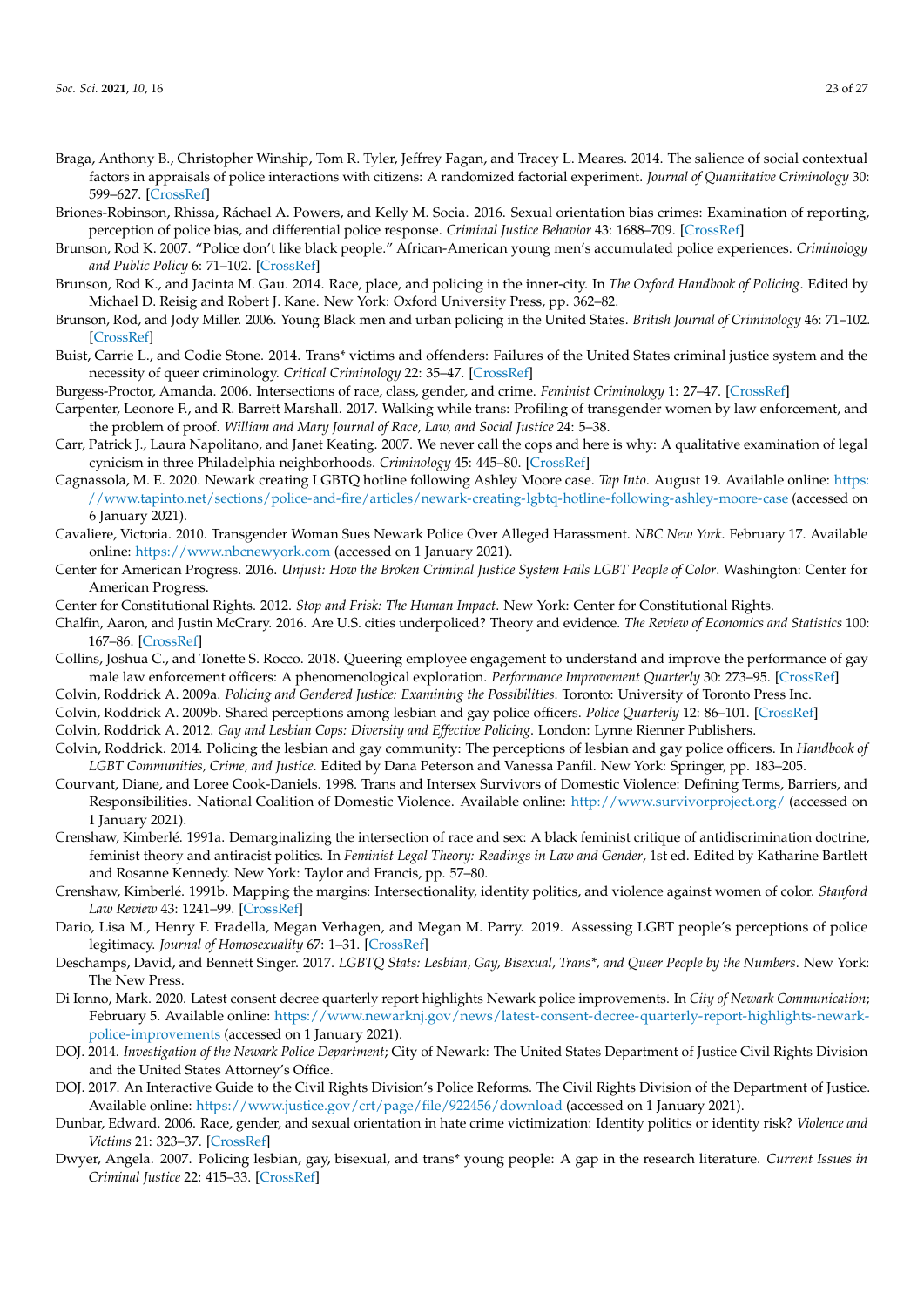- <span id="page-24-29"></span>Dwyer, Angela. 2019. Queering policing: What is the best practice with LGBTQ communities? *Current Issues in Criminal Justice* 31: 396–411. [\[CrossRef\]](http://doi.org/10.1080/10345329.2019.1640172)
- <span id="page-24-20"></span>Essex LGBT Reaching Adolescents in Need. 2017. Community Partners. LGBT Rain Foundation. Available online: [http://](http://essexlgbthousing.org/community-partners/) [essexlgbthousing.org/community-partners/](http://essexlgbthousing.org/community-partners/) (accessed on 1 January 2021).

<span id="page-24-12"></span>Federal Bureau of Investigation. 2018a. *2018 Hate Crime Statistics*; Washington: Criminal Justice Information Services Division.

<span id="page-24-22"></span><span id="page-24-19"></span>Federal Bureau of Investigation. 2018b. *Crime in the United States. 2018*; Washington: Criminal Justice Information Services Division. Federal Bureau of Investigation. 2020. *Crime in the United States. 2019*; Washington: Criminal Justice Information Services Division.

- <span id="page-24-5"></span>Feinstein, Randi, Andrea Greenblatt, Lauren Hass, Sally Kohn, and Julianne Rana. 2001. *Justice for All? A Report on Lesbian, Gay, Bisexual, and Transgendered Youth in the New York Juvenile Justice System*. New York: The Lesbian and Gay Youth Project of the Urban Justice Center.
- <span id="page-24-7"></span>Gaynor, Tia, and Brandi Bassett. 2020. Deviance in policing and the mistreatment of LGBTQ people of color. In *Deviance Today*. Edited by Addrain Conyers and Thomas C. Calhoun. New York: Routledge, pp. 146–61.
- <span id="page-24-24"></span>Gerhardt, Ashley. 2016. What we learned from Frontline's Policing the Police about the Newark Police Department. *Brick City Live*. July 1. Available online: [https://brickcitylive.com/news/ashleygerhardt/what-we-learned-from-frontlines-policing-the-police](https://brickcitylive.com/news/ashleygerhardt/what-we-learned-from-frontlines-policing-the-police-newark-pd/)[newark-pd/](https://brickcitylive.com/news/ashleygerhardt/what-we-learned-from-frontlines-policing-the-police-newark-pd/) (accessed on 1 January 2021).
- <span id="page-24-18"></span>Graham, Louis F. 2014. Navigating community institutions: Black transgender women's experiences in schools, the criminal justice system, and churches. *Sexuality Research and Social Policy* 11: 274–87. [\[CrossRef\]](http://doi.org/10.1007/s13178-014-0144-y)
- <span id="page-24-4"></span>Grant, Jaime, Lisa Mottet, Justin Tanis, Jack Harrison, Jody L. Herman, and Mara Jeislin. 2011. *Injustice at Every Turn: A Report of the National Trans\* Discrimination Survey*. Washington: National Center for Trans\* Equality and National Gay and Lesbian Task Force.
- <span id="page-24-3"></span>Guadalupe-Diaz, Xavier L. 2016. Disclosure of same-sex intimate partner violence to police among lesbians, gays, and bisexuals. *Social Currents* 3: 160–71. [\[CrossRef\]](http://doi.org/10.1177/2329496515604635)
- <span id="page-24-16"></span>Guadalupe-Diaz, Xavier L., and Jana Jasinski. 2017. I wasn't a priority, I wasn't a victim: Challenges in help seeking for trans\* survivors of intimate partner violence. *Violence Against Women* 23: 772–92. [\[CrossRef\]](http://doi.org/10.1177/1077801216650288) [\[PubMed\]](http://www.ncbi.nlm.nih.gov/pubmed/27271779)
- <span id="page-24-13"></span>Guadalupe-Diaz, Xavier L., and Jonathan Yglesias. 2013. "Who's protected?" Exploring perceptions of domestic violence by lesbians, gays, and bisexuals. *Journal of Gay & Lesbian Social Services* 25: 465–85. [\[CrossRef\]](http://doi.org/10.1080/10538720.2013.806881)
- <span id="page-24-26"></span>Hassouneh, Dena, and Nancy Glass. 2008. The influence of gender role stereotyping on women's experiences of female same-sex intimate partner violence. *Violence Against Women* 14: 310–25. [\[CrossRef\]](http://doi.org/10.1177/1077801207313734)
- <span id="page-24-28"></span>Herek, Gregory M. 1989. Hate crimes against lesbians and gay men: Issues for research and policy. *American Psychologist* 44: 948–55. [\[CrossRef\]](http://doi.org/10.1037/0003-066X.44.6.948)
- <span id="page-24-8"></span>Herek, Gregory M. 2009. Hate crimes and stigma-related experiences among sexual minority adults in the United States: Prevalence estimates from a national probability sample. *Journal of Interpersonal Violence* 24: 54–74. [\[CrossRef\]](http://doi.org/10.1177/0886260508316477)
- <span id="page-24-14"></span>Herek, Gregory M., Kevin T. Berrill, and Kevin Berrill. 1992. *Hate Crimes: Confronting Violence against Lesbians and Gay Men*. Thousand Oaks: SAGE.
- <span id="page-24-11"></span>Herek, Gregory M., Jeanine C. Cogan, and J. Roy Gillis. 2002. Victim experiences in hate crimes based on sexual orientation. *Journal of Social Issues* 58: 319–39. [\[CrossRef\]](http://doi.org/10.1111/1540-4560.00263)
- <span id="page-24-27"></span>Hirschel, David, and Philip D. McCormack. 2020. Same-sex couples and the police: A 10-year study of arrest and dual arrest rates in responding to incidents of intimate partner violence. *Violence Against Women*, 1–31. [\[CrossRef\]](http://doi.org/10.1177/1077801220920378)
- <span id="page-24-1"></span>Hodge, Jessica P., and Lori Sexton. 2018. Examining the blue line in the rainbow: The interactions and perceptions of law enforcement among lesbian, gay, bisexual, trans\*, and queer communities. *Police Practice and Research* 19: 1–18. [\[CrossRef\]](http://doi.org/10.1080/15614263.2018.1526686)
- <span id="page-24-6"></span>Holsinger, Kristi, and Jessica P. Hodge. 2016. The experiences of lesbian, gay, bisexual, and transgender girls in juvenile justice systems. *Feminist Criminology* 11: 23–47. [\[CrossRef\]](http://doi.org/10.1177/1557085114557071)
- <span id="page-24-10"></span>Huebner, David M., Gregory M. Rebchook, and Susan M. Kegeles. 2004. Experiences of harassment, discrimination, and physical violence among young gay and bisexual men. *American Journal of Public Health* 94: 1200. [\[CrossRef\]](http://doi.org/10.2105/AJPH.94.7.1200) [\[PubMed\]](http://www.ncbi.nlm.nih.gov/pubmed/15226143)

<span id="page-24-15"></span>Human Rights Campaign. 2014. A Resource Guide to Coming Out. The Human Rights Campaign Foundation. Available online: <https://www.hrc.org/resources> (accessed on 1 January 2021).

- <span id="page-24-17"></span>Ingram, Jason R., William Terrill, and Eugene G. Paoline. 2018. Police culture and officer behavior: Applications of a multilevel framework. *Criminology* 56: 780–811. [\[CrossRef\]](http://doi.org/10.1111/1745-9125.12192)
- <span id="page-24-0"></span>Israel, Tania, Audrey Harkness, Todd R. Avellar, Kevin Delucio, Jay N. Bettergarcia, and Joshua A. Goodman. 2016. LGBTQ-Affirming policing: Tactics generated by law enforcement personnel. *Journal of Police Criminal Psychology* 31: 173–81. [\[CrossRef\]](http://doi.org/10.1007/s11896-015-9169-2)
- <span id="page-24-2"></span>James, Sandy E., Jody L. Herman, Susan Rankin, Mara Keisling, Lisa Mottet, and Ma'ayan Anafi. 2016. *The Report of the 2015 U.S. Transgender Survey*. Washington, DC: National Center for Transgender Equality.
- <span id="page-24-25"></span>Jauk, Daniela. 2013. Gender violence revisited: Lessons from violent victimization of transgender identified individuals. *Sexualities* 16: 807–25. [\[CrossRef\]](http://doi.org/10.1177/1363460713497215)
- <span id="page-24-9"></span>Katz-Wise, Sabra L., and Janet S. Hyde. 2012. Victimization experiences of lesbian, gay, and bisexual individuals: A meta-analysis. *Journal of Sex Research* 49: 142–67. [\[CrossRef\]](http://doi.org/10.1080/00224499.2011.637247)
- <span id="page-24-21"></span>Kershner, Ellen. 2020. The largest police departments in the US. *WorldAtlas*. August 3. Available online: [https://www.worldatlas.com/](https://www.worldatlas.com/articles/the-largest-police-departments-in-the-us.html) [articles/the-largest-police-departments-in-the-us.html](https://www.worldatlas.com/articles/the-largest-police-departments-in-the-us.html) (accessed on 1 January 2021).
- <span id="page-24-23"></span>Kieffer, Eric. 2020. Newark will take \$12m from police, reinvest in social services. *Patch*. June 25. Available online: [https://patch.com/](https://patch.com/new-jersey/newarknj/newark-will-take-12m-police-reinvest-social-services) [new-jersey/newarknj/newark-will-take-12m-police-reinvest-social-services](https://patch.com/new-jersey/newarknj/newark-will-take-12m-police-reinvest-social-services) (accessed on 1 January 2021).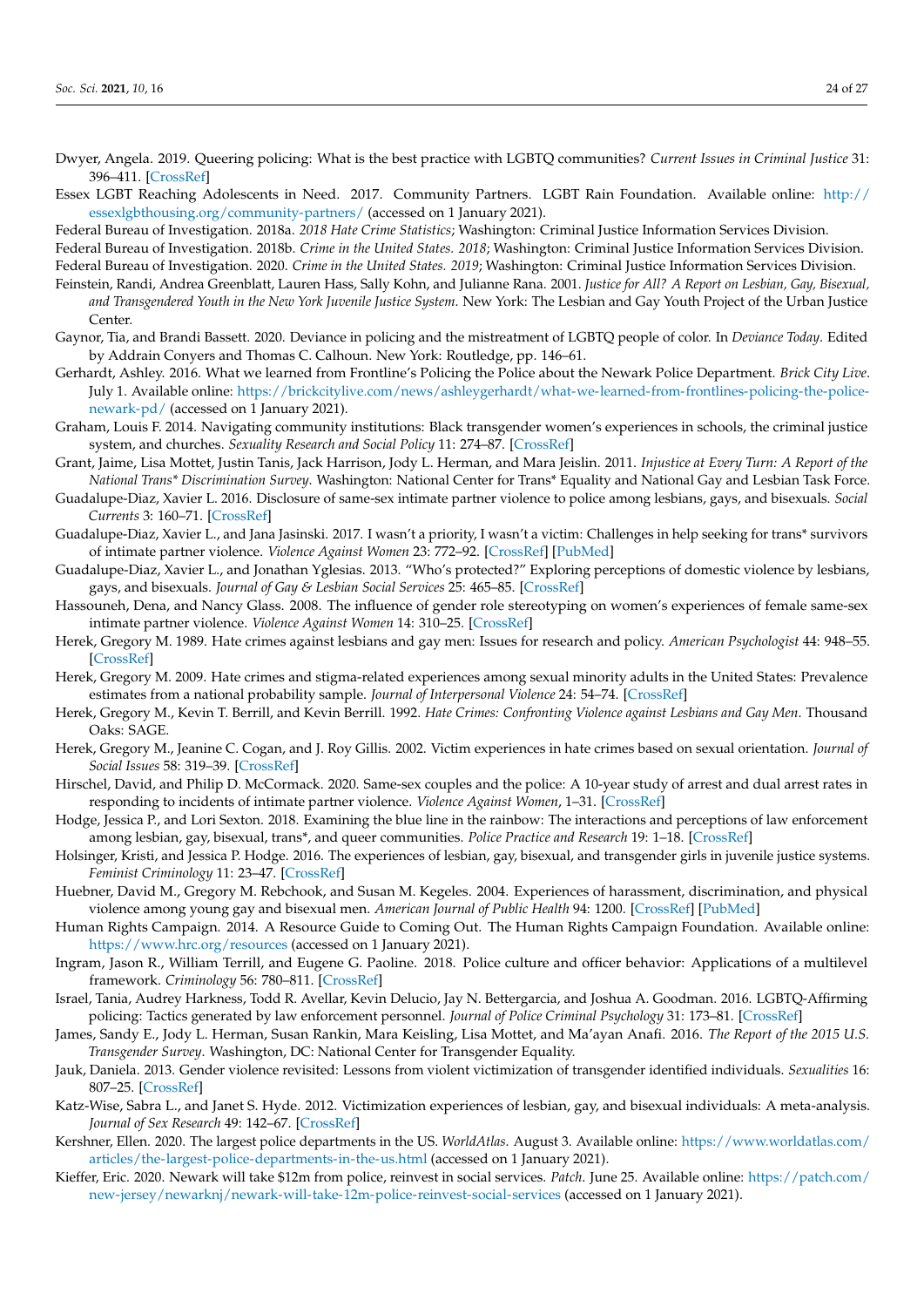<span id="page-25-7"></span>Kuehnle, Kristen, and Anne Sullivan. 2001. Patterns of anti-gay violence: An analysis of incident characteristics and victim reporting. *Journal of Interpersonal Violence* 16: 928–43. [\[CrossRef\]](http://doi.org/10.1177/088626001016009005)

<span id="page-25-10"></span>Lambda Legal. 2015. *Protected and Served?* New York: Lambda Legal.

- <span id="page-25-15"></span>Langenderfer-Magruder, Lisa, Darren L. Whitfield, N. Eugene Walls, Shanna Kattari, and Daniel Ramos. 2016a. Experiences of intimate partner violence and subsequent police reporting among lesbian, gay, bisexual, transgender, and queer adults in Colorado: Comparing rates of cisgender and transgender victimization. *Journal of Interpersonal Violence* 31: 855–71. [\[CrossRef\]](http://doi.org/10.1177/0886260514556767)
- <span id="page-25-14"></span>Langenderfer-Magruder, Lisa, N. Eugene Walls, Shanna K. Kattari, and Darren L. Whifield. 2016b. Sexual victimization and subsequent police reporting among lesbian, gay, bisexual, and queer adults. *Violence and Victims* 31: 320–31. [\[CrossRef\]](http://doi.org/10.1891/0886-6708.VV-D-14-00082)
- <span id="page-25-9"></span>Langton, Lynn, Marcus Berzofsky, Christopher Krebs, and Hope Smiley-McDonald. 2012. *Victimizations Not Reported to the Police. 2006–2010 (No. NCJ 238536)*. Washington: The Bureau of Justice Statistics.
- <span id="page-25-22"></span>Larsen, James E., and John P. Blair. 2009. The importance of police performance as a determinant of satisfaction with the police. *American Journal of Economics and Business Administration* 1: 1–10. [\[CrossRef\]](http://doi.org/10.3844/ajebasp.2009.1.10)
- <span id="page-25-25"></span>Lee, Jae-Seung, Jonathan Lee, and Larry T. Hoover. 2014. What conditions affect police response time? Examining situational and neighborhood factors. *Police Quarterly* 20: 61–80. [\[CrossRef\]](http://doi.org/10.1177/1098611116657327)
- <span id="page-25-26"></span>Levin, Sam. 2020. Movement to defund police gains 'unprecedented' support across US. *The Guardian*. June 4. Available online: <https://www.theguardian.com/us-news/2020/jun/04/defund-the-police-us-george-floyd-budgets> (accessed on 7 January 2021).
- <span id="page-25-24"></span>Levitt, Steven D. 2002. Using electoral cycles in police hiring to estimate the effects of police on crime: Reply. *The American Economic Review* 92: 1244–50. [\[CrossRef\]](http://doi.org/10.1257/00028280260344777)
- <span id="page-25-13"></span>Lombardi, Emilia, Riki A. Wilchins, Dana Priesing, and Diana Malouf. 2001. Gender violence: Trans\* experiences with violence and discrimination. *Journal of Homosexuality* 42: 89–101. [\[CrossRef\]](http://doi.org/10.1300/J082v42n01_05) [\[PubMed\]](http://www.ncbi.nlm.nih.gov/pubmed/11991568)
- <span id="page-25-18"></span>Lyons, Phillip M., Christine M. Anthony, Karen M. Davis, Krissie Fernandez, Angela N. Torres, and David K. Marcus. 2005. Police judgments of culpability and homophobia. *Applied Psychology in Criminal Justice* 1: 1–14.
- <span id="page-25-17"></span>Lyons, Phillip M., Michael DeValve, and Randall L. Gardner. 2008. Texas police chiefs' attitudes toward gay and lesbian police officers. *Police Quarterly* 11: 102–17. [\[CrossRef\]](http://doi.org/10.1177/1098611107302655)
- <span id="page-25-20"></span>Mallory, Christy, Amira Hasenbush, and Brad Sears. 2013. *Discrimination Against Law Enforcement Officers on the Basis of Sexual Orientation and Gender Identity: 2000 to 2013*. Los Angeles: The Williams Institute.
- <span id="page-25-11"></span>Mallory, Christy, Amira Hasenbush, and Brad Sears. 2015. *Discrimination and Harassment by Law Enforcement Officers in the LGBT Community*. Los Angeles: The Williams Institute.
- <span id="page-25-12"></span>Masucci, Madeline, and Lynn Langton. 2017. *Hate Crime Victimization. 2004–2015 (No. NCJ 250653)*. Washington: The Bureau of Justice Statistics.
- <span id="page-25-28"></span>Matthes, Anja, and Sony Salzman. 2019. In the kiki ballroom scene, queer kids of color can be themselves. *The Atlantic*. November 7. Available online: <https://www.theatlantic.com/photo/2019/11/nyc-kiki-community/599830/> (accessed on 7 January 2021).
- <span id="page-25-23"></span>McCabe, James E., and Paul E. O'Connell. 2017. Factors related to police staffing. *International Journal of Humanities and Social Science Review* 3: 1–14.
- <span id="page-25-0"></span>McCarthy, Justin. 2019. U.S. Support for Gay Marriage Stable, at 63%. *Gallup*. May 22. Available online: <news.gallup.com> (accessed on 1 January 2021).
- <span id="page-25-3"></span>Messinger, Adam M. 2017. *LGBTQ Intimate Partner Violence: Lessons for Policy, Practice, and Research*. Oakland: University of California Press.
- <span id="page-25-8"></span>Meyer, Doug. 2010. Evaluating the severity of hate-motivated violence: Intersectional differences among victims. *Sociology* 44: 980–55. [\[CrossRef\]](http://doi.org/10.1177/0038038510375737)
- <span id="page-25-2"></span>Meyer, Ilan H., Andrew R. Flores, Lara Stemple, Adam P. Romero, Bianca D. M. Wilson, and Jody L. Herman. 2017. Incarceration rates and traits of sexual minorities in the United States: National Inmate Survey. 2011–2012. *American Journal of Public Health* 107: 267–73. [\[CrossRef\]](http://doi.org/10.2105/AJPH.2016.303576)
- <span id="page-25-16"></span>Miles-Johnson, Toby. 2013a. Confidence and trust in the police: How sexual identity difference shapes perceptions of police. *Current Issues in Criminal Justice* 25: 685–702. [\[CrossRef\]](http://doi.org/10.1080/10345329.2013.12035990)
- <span id="page-25-6"></span>Miles-Johnson, Toby. 2013b. LGBTI variations in crime reporting: How sexual identity influences decisions to call the cops. *SAGE Open* 3: 1–15. [\[CrossRef\]](http://doi.org/10.1177/2158244013490707)
- <span id="page-25-5"></span>Miles-Johnson, Toby. 2016. Perceptions of group value: How Australian transgender people view policing. *Policing and Society: An International Journal of Research and Policy* 26: 605–26. [\[CrossRef\]](http://doi.org/10.1080/10439463.2014.996563)
- <span id="page-25-4"></span>Miles-Johnson, Toby. 2020. Policing transgender people and intimate partner violence (IPV). In *Intimate Partner Violence and the LGBT+ Community*. Edited by Brenda Russell. Reading: Springer Publications, pp. 281–304.
- <span id="page-25-19"></span>Miller, Susan L., Kay B. Forest, and Nancy C. Jurik. 2003. Diversity in blue: Lesbian and gay police officers in a masculine occupation. *Men and Masculinities* 5: 355–85. [\[CrossRef\]](http://doi.org/10.1177/0095399702250841)
- <span id="page-25-1"></span>Mogul, Joey L., Andrea Ritchie, and Kay Whitlock. 2011. *Queer (In)justice: The Criminalization of LGBT People in the United States*. Boston: Beacon Press.
- <span id="page-25-21"></span>Moran, Leslie J., and Andrew N. Sharpe. 2004. Violence, identity, and policing: The case of violence against transgender people. *Criminal Justice* 4: 395–417. [\[CrossRef\]](http://doi.org/10.1177/1466802504048656)
- <span id="page-25-27"></span>Muraco, Anna. 2006. Intentional families: Fictive kin ties between cross-gender, different sexual orientation friends. *Journal of Marriage and Family* 68: 1313–25. [\[CrossRef\]](http://doi.org/10.1111/j.1741-3737.2006.00330.x)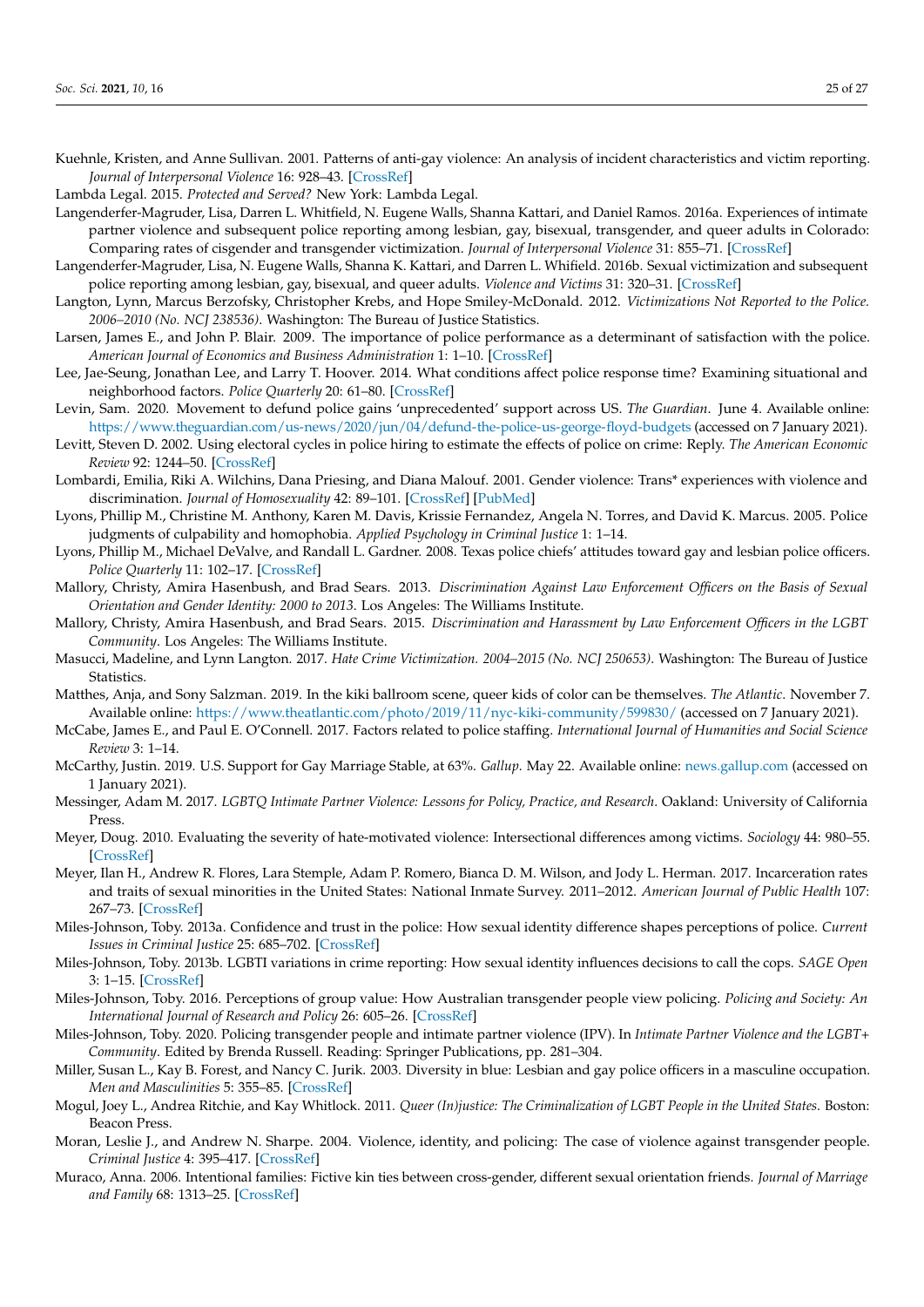- <span id="page-26-2"></span>Nadal, Kevin L., Amalia Quintanilla, Ariana Goswick, and Julie Striken. 2015. Lesbian, gay, bisexual, and queer people's perceptions of the criminal justice system: Implications for social services. *Journal of Gay and Lesbian Social Services* 27: 457–81. [\[CrossRef\]](http://doi.org/10.1080/10538720.2015.1085116)
- <span id="page-26-4"></span>NCVAP. 2017a. *Lesbian, Gay, Bisexual, Transgender, Queer, and HIV-Affected Hate Violence in 2016*. New York: National Coalition of Anti-Violence Programs.
- <span id="page-26-5"></span>NCVAP. 2017b. *Lesbian, Gay, Bisexual, Transgender, Queer, and HIV-Affected Intimate Partner Violence in 2016*. New York: National Coalition of Anti-Violence Programs.
- <span id="page-26-12"></span>NCVAP. 2018. *Lesbian, Gay, Bisexual, Transgender, Queer, and HIV-Affected Hate and Intimate Partner Violence in 2017*. New York: National Coalition of Anti-Violence Programs.
- <span id="page-26-25"></span>Nelson, Blake. 2019a. Newark police blazing trail with new protections for transgender suspects. *NJ Advance Media for NJ.com*. April 17. Available online: [https://www.nj.com/news/2019/04/newark-police-blazing-trail-with-new-protections-for-transgender](https://www.nj.com/news/2019/04/newark-police-blazing-trail-with-new-protections-for-transgender-suspects.html)[suspects.html](https://www.nj.com/news/2019/04/newark-police-blazing-trail-with-new-protections-for-transgender-suspects.html) (accessed on 1 January 2021).
- <span id="page-26-26"></span>Nelson, Blake. 2019b. Residents want cops to respond in less than 30 minutes, but that's still not happening in N.J.'s biggest city: Report. *NJ Advance Media for NJ.com*. April 16. Available online: [https://www.nj.com/news/2019/04/residents-want-cops-to](https://www.nj.com/news/2019/04/residents-want-cops-to-respond-in-less-than-30-minutes-but-thats-still-not-happening-in-njs-biggest-city-report.html)[respond-in-less-than-30-minutes-but-thats-still-not-happening-in-njs-biggest-city-report.html](https://www.nj.com/news/2019/04/residents-want-cops-to-respond-in-less-than-30-minutes-but-thats-still-not-happening-in-njs-biggest-city-report.html) (accessed on 1 January 2021).
- <span id="page-26-16"></span>Newark Department of Public Safety. 2018. The City of Newark. Available online: [https://www.newarknj.gov/departments/public](https://www.newarknj.gov/departments/public-safety)[safety](https://www.newarknj.gov/departments/public-safety) (accessed on 1 January 2021).
- <span id="page-26-18"></span>Newark Police Division. 2020. *Newark Police Consent Decree and Planning Division*. Newark: City of Newark Department of Public Safety, Available online: <https://www.npdconsentdecree.org/city-of-newark-consent-decree> (accessed on 1 January 2021).
- <span id="page-26-19"></span>O'Dea, Colleen. 2019. NJ police get new guidelines, training on interacting with transgender people. *NJ Spotlight News*. November 21. Available online: [https://www.njspotlight.com/2019/11/nj-police-get-new-guidelines-training-on-interacting-with](https://www.njspotlight.com/2019/11/nj-police-get-new-guidelines-training-on-interacting-with-transgender-people/)[transgender-people/](https://www.njspotlight.com/2019/11/nj-police-get-new-guidelines-training-on-interacting-with-transgender-people/) (accessed on 1 January 2021).
- <span id="page-26-8"></span>Oudekerk, Barbara A. 2019. Hate Crime Statistics [PowerPoint Slides]. Available online: <https://www.bjs.gov> (accessed on 1 January 2021).
- <span id="page-26-1"></span>Owen, Stephen S., Tod W. Burke, April L. Few-Demo, and Jameson Natwick. 2018. Perceptions of the police by LGBT communities. *American Journal of Criminal Justice* 43: 668–93. [\[CrossRef\]](http://doi.org/10.1007/s12103-017-9420-8)
- <span id="page-26-13"></span>Panfil, Vanessa. 2018. LGBTQ populations of color, crime, and justice: An emerging but urgent topic. In *The Handbook of Race, Ethnicity, Crime, and Justice*. Edited by Ramiro Martinez, Meghan E. Hollis and Jacob I. Stowell. Hoboken: Wiley Blackwell, pp. 415–34.
- <span id="page-26-0"></span>Panfil, Vanessa, and Jody Miller. 2014. Beyond the straight and narrow: The import of queer criminology for criminology and criminal justice. *The Criminologist* 39: 1–9.
- <span id="page-26-11"></span>Panter, Heather. 2018. *Transgender Cops: The Intersection of Gender and Sexuality Expectations in Police Cultures*. New York: Routledge.
- <span id="page-26-7"></span>Peel, Elizabeth. 1999. Violence against lesbians and gay men: Decision-making in reporting and not reporting crime. *Feminism and Psychology* 9: 161–67. [\[CrossRef\]](http://doi.org/10.1177/0959353599009002008)
- <span id="page-26-20"></span>Peyton, Kyle, Michael Sierra-Arévalo, and David G. Rand. 2019. A field experiment on community policing and police legitimacy. *Proceedings of the National Academy of Sciences of the United States of America* 116: 19894–98. [\[CrossRef\]](http://doi.org/10.1073/pnas.1910157116)
- <span id="page-26-10"></span>Pezella, Frank S., Matthew D. Fetzer, and Tyler Keller. 2019. The dark figure of hate crime underreporting. *American Behavioral Scientist*, 1–24. [\[CrossRef\]](http://doi.org/10.1177/0002764218823844)
- <span id="page-26-15"></span>Rahman, Rema. 2019. 89 Newark police recruits welcomed to training academy. *TAP IP LLC*. September 18. Available online: [https://www.tapinto.net/towns/newark/sections/police-and-fire/articles/89-newark-police-recruits-welcomed-to](https://www.tapinto.net/towns/newark/sections/police-and-fire/articles/89-newark-police-recruits-welcomed-to-training-academy)[training-academy](https://www.tapinto.net/towns/newark/sections/police-and-fire/articles/89-newark-police-recruits-welcomed-to-training-academy) (accessed on 1 January 2021).
- <span id="page-26-22"></span>Rengifo, Andres F., and Jennifer Fratello. 2015. Perceptions of the police by immigrant youth: Looking at stop-and-frisk and beyond using a New York City sample. *Youth Violence and Juvenile Justice* 13: 409–27. [\[CrossRef\]](http://doi.org/10.1177/1541204014547591)
- <span id="page-26-24"></span>Robinson, Brandon Andrew. 2020. The lavender scare in homonormative times: Policing, hyper-incarceration, and LGBTQ youth homelessness. *Gender and Society* 34: 210–32. [\[CrossRef\]](http://doi.org/10.1177/0891243220906172)
- <span id="page-26-9"></span>Rollè, Luca, Giulia Giardina, Angela Caldarera, Eva Gerino, and Piera Brustia. 2018. When intimate partner vioence meets same sex couples: A review of same sex intimate partner violence. *Frontiers in Psychology* 9: 1–13. [\[CrossRef\]](http://doi.org/10.3389/fpsyg.2018.01506)
- <span id="page-26-21"></span>Rosenbaum, Dennis P., Amie M. Schuck, Sandra K. Costello, Darnell F. Hawkins, and Marianne K. Ring. 2005. Attitudes toward the police: The effects of direct and vicarious experience. *Police Quarterly* 8: 343–65. [\[CrossRef\]](http://doi.org/10.1177/1098611104271085)
- <span id="page-26-17"></span>Ross, Dax-Devlon. 2019. One city's struggle to police the police. *The Washington Post Magazine*. December 19. Available online: [https://www.washingtonpost.com/magazine/2019/12/04/obama-administration-ordered-newark-fix-its-police-force-heres](https://www.washingtonpost.com/magazine/2019/12/04/obama-administration-ordered-newark-fix-its-police-force-heres-what-has-hasnt-happened/?arc404=true)[what-has-hasnt-happened/?arc404=true](https://www.washingtonpost.com/magazine/2019/12/04/obama-administration-ordered-newark-fix-its-police-force-heres-what-has-hasnt-happened/?arc404=true) (accessed on 1 January 2021).
- <span id="page-26-23"></span>Rothman, Emily F., Deinera Exner, and Allyson L. Baughman. 2011. The prevalence of sexual assault against people who identify as gay, lesbian, or bisexual in the United States: A systematic review. *Trauma, Violence, and Abuse* 12: 55–66. [\[CrossRef\]](http://doi.org/10.1177/1524838010390707)
- <span id="page-26-14"></span>Rutgers School of Public Health. 2019. Rutgers dean appointed to Newark's LGBTQ Commission. *Newswise*. March 14. Available online: <https://www.newswise.com/articles/rutgers-dean-appointed-to-newark-s-lgbtq-commission> (accessed on 1 January 2021).
- <span id="page-26-3"></span>Satuluri, Sriya, and Kevin L. Nadal. 2018. LGBTQ perceptions of the police: Implications for mental health and public policy. *LGBTQ Policy Journal* 8: 43–55.
- <span id="page-26-6"></span>Serpe, Christine R., and Kevin L. Nadal. 2017. Perceptions of police: Experiences in the trans\* community. *Journal of Gay and Lesbian Social Services* 29: 280–99. [\[CrossRef\]](http://doi.org/10.1080/10538720.2017.1319777)